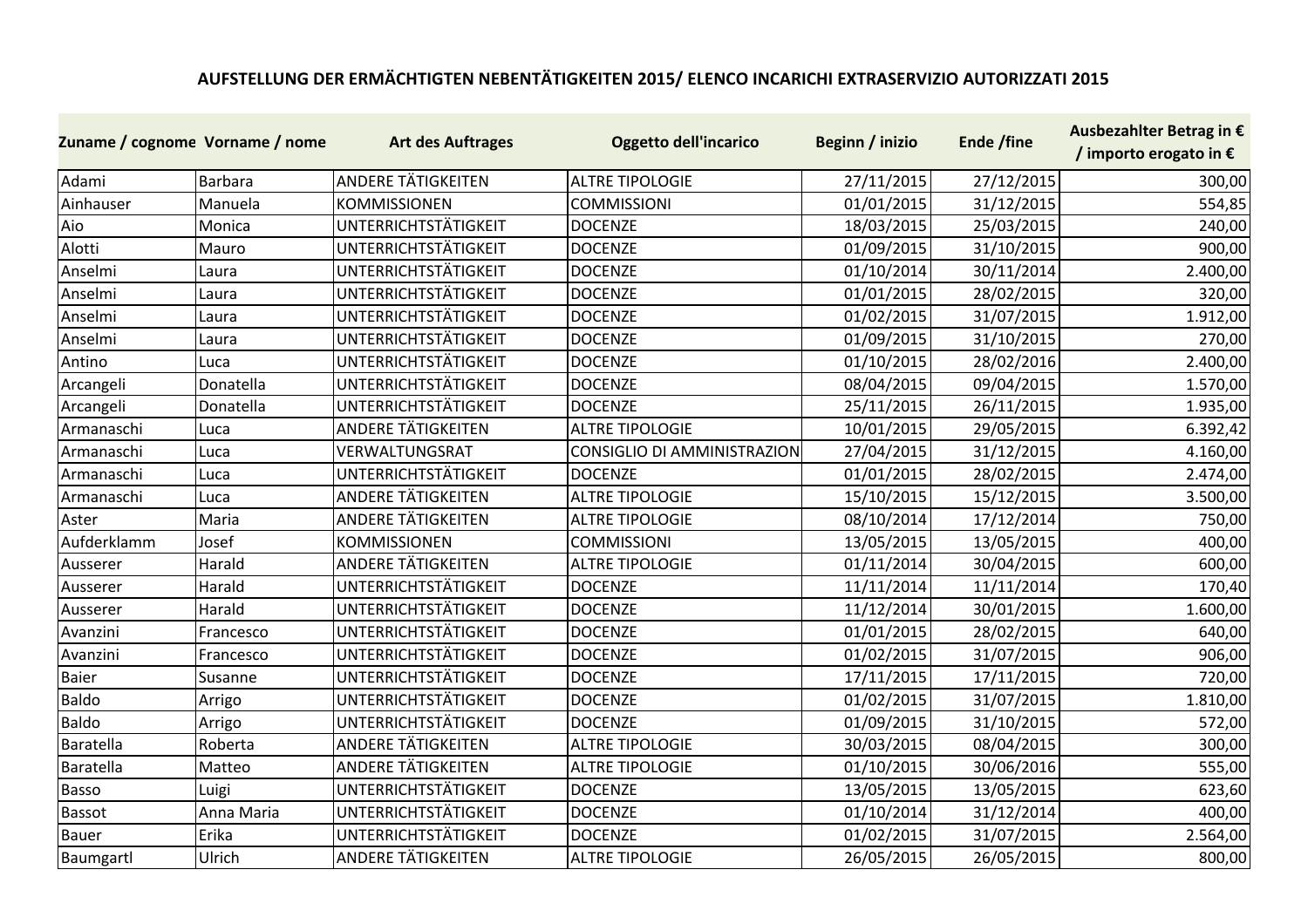| Baumgartl       | Ulrich              | UNTERRICHTSTÄTIGKEIT        | <b>DOCENZE</b>         | 06/06/2015 | 06/06/2015 | 500,00    |
|-----------------|---------------------|-----------------------------|------------------------|------------|------------|-----------|
| Baumgartner     | <b>Birgit</b>       | <b>ANDERE TÄTIGKEITEN</b>   | <b>ALTRE TIPOLOGIE</b> | 01/09/2014 | 31/10/2014 | 949,95    |
| Baumgartner     | Verena              | <b>ANDERE TÄTIGKEITEN</b>   | <b>ALTRE TIPOLOGIE</b> | 01/01/2015 | 30/06/2015 | 130,00    |
| Baumgartner     | Emma                | <b>KOMMISSIONEN</b>         | <b>COMMISSIONI</b>     | 06/11/2015 | 06/11/2015 | 477,00    |
| Beccari         | Roberto             | ANDERE TÄTIGKEITEN          | <b>ALTRE TIPOLOGIE</b> | 01/01/2015 | 30/06/2015 | 1.080,00  |
| <b>Bellet</b>   | Christian           | ANDERE TÄTIGKEITEN          | <b>ALTRE TIPOLOGIE</b> | 16/05/2015 | 16/05/2015 | 405,00    |
| Berenzi         | Paolo               | UNTERRICHTSTÄTIGKEIT        | <b>DOCENZE</b>         | 01/10/2014 | 30/11/2014 | 1.200,00  |
| Berenzi         | Paolo               | UNTERRICHTSTÄTIGKEIT        | <b>DOCENZE</b>         | 22/12/2014 | 30/12/2014 | 3.750,00  |
| Berenzi         | Paolo               | UNTERRICHTSTÄTIGKEIT        | <b>DOCENZE</b>         | 01/04/2015 | 30/04/2015 | 1.350,00  |
| Berenzi         | Paolo               | UNTERRICHTSTÄTIGKEIT        | <b>DOCENZE</b>         | 01/01/2015 | 28/02/2015 | 600,00    |
| Berenzi         | Paolo               | UNTERRICHTSTÄTIGKEIT        | <b>DOCENZE</b>         | 01/02/2015 | 31/07/2015 | 960,00    |
| Bergner         | Michaela            | <b>ANDERE TÄTIGKEITEN</b>   | <b>ALTRE TIPOLOGIE</b> | 20/01/2015 | 21/01/2015 | 198,00    |
| Bergner         | Michaela            | UNTERRICHTSTÄTIGKEIT        | <b>DOCENZE</b>         | 17/11/2015 | 17/11/2015 | 176,00    |
| Bernardo        | Massimo             | UNTERRICHTSTÄTIGKEIT        | <b>DOCENZE</b>         | 01/02/2015 | 31/07/2015 | 1.540,00  |
| Bertagnolli     | Aldo                | ANDERE TÄTIGKEITEN          | <b>ALTRE TIPOLOGIE</b> | 01/02/2015 | 31/12/2015 | 11.869,00 |
| <b>Bertelli</b> | Enrico              | <b>UNTERRICHTSTÄTIGKEIT</b> | <b>COMMISSIONI</b>     | 21/01/2015 | 21/01/2015 | 1.049, 10 |
| Bertelli        | Enrico              | <b>ANDERE TÄTIGKEITEN</b>   | <b>ALTRE TIPOLOGIE</b> | 01/01/2015 | 31/12/2015 | 117,00    |
| <b>Bertelli</b> | Enrico              | <b>KOMMISSIONEN</b>         | <b>COMMISSIONI</b>     | 27/02/2015 | 27/02/2015 | 387,55    |
| <b>Bertelli</b> | Enrico              | KOMMISSIONEN                | <b>COMMISSIONI</b>     | 27/04/2014 | 27/04/2015 | 400,00    |
| Bertsch         | Claudia             | UNTERRICHTSTÄTIGKEIT        | <b>DOCENZE</b>         | 27/11/2014 | 27/11/2014 | 240,00    |
| <b>Billio</b>   | Atto                | UNTERRICHTSTÄTIGKEIT        | <b>DOCENZE</b>         | 01/10/2014 | 30/11/2014 | 1.040,00  |
| <b>Billio</b>   | Atto                | <b>ANDERE TÄTIGKEITEN</b>   | <b>ALTRE TIPOLOGIE</b> | 16/12/2014 | 16/12/2014 | 800,00    |
| <b>Billio</b>   | Atto                | <b>ANDERE TÄTIGKEITEN</b>   | <b>ALTRE TIPOLOGIE</b> | 24/04/2015 | 24/04/2015 | 1.500,00  |
| <b>Billio</b>   | Atto                | ANDERE TÄTIGKEITEN          | <b>ALTRE TIPOLOGIE</b> | 29/01/2015 | 29/01/2015 | 1.000,00  |
| <b>Billio</b>   | Atto                | UNTERRICHTSTÄTIGKEIT        | <b>DOCENZE</b>         | 01/09/2015 | 31/10/2015 | 262,00    |
| <b>Bisaglia</b> | Thomas              | UNTERRICHTSTÄTIGKEIT        | <b>DOCENZE</b>         | 29/05/2015 | 29/05/2015 | 220,00    |
| Bombana         | Susanna             | UNTERRICHTSTÄTIGKEIT        | <b>DOCENZE</b>         | 01/02/2015 | 31/07/2015 | 1.940,00  |
| Bombana         | Susanna             | <b>UNTERRICHTSTÄTIGKEIT</b> | <b>DOCENZE</b>         | 01/09/2015 | 31/10/2015 | 708,00    |
| Bonapace        | Bibiana             | <b>ANDERE TÄTIGKEITEN</b>   | <b>ALTRE TIPOLOGIE</b> | 01/09/2014 | 15/06/2015 | 912,90    |
| <b>Bonatti</b>  | Giampietro          | UNTERRICHTSTÄTIGKEIT        | <b>DOCENZE</b>         | 22/12/2014 | 30/12/2014 | 700,00    |
| Bonatti         | Matteo              | UNTERRICHTSTÄTIGKEIT        | <b>DOCENZE</b>         | 01/02/2015 | 31/07/2015 | 1.604,00  |
| Bonelli         | Marco               | <b>UNTERRICHTSTÄTIGKEIT</b> | <b>DOCENZE</b>         | 01/10/2014 | 30/11/2014 | 1.040,00  |
| <b>Bonelli</b>  | Marco               | UNTERRICHTSTÄTIGKEIT        | <b>DOCENZE</b>         | 01/01/2015 | 28/02/2015 | 560,00    |
| Bonelli         | Marco               | <b>UNTERRICHTSTÄTIGKEIT</b> | <b>DOCENZE</b>         | 01/02/2015 | 31/07/2015 | 258,00    |
| Bonfanti        | Daniel              | <b>UNTERRICHTSTÄTIGKEIT</b> | <b>DOCENZE</b>         | 17/03/2015 | 17/03/2015 | 320,00    |
| Boninsegna      | Paola               | UNTERRICHTSTÄTIGKEIT        | <b>DOCENZE</b>         | 01/09/2015 | 31/10/2015 | 240,00    |
| Bonmassar       | <b>Birgit Maria</b> | <b>UNTERRICHTSTÄTIGKEIT</b> | <b>DOCENZE</b>         | 21/02/2014 | 07/11/2014 | 189,96    |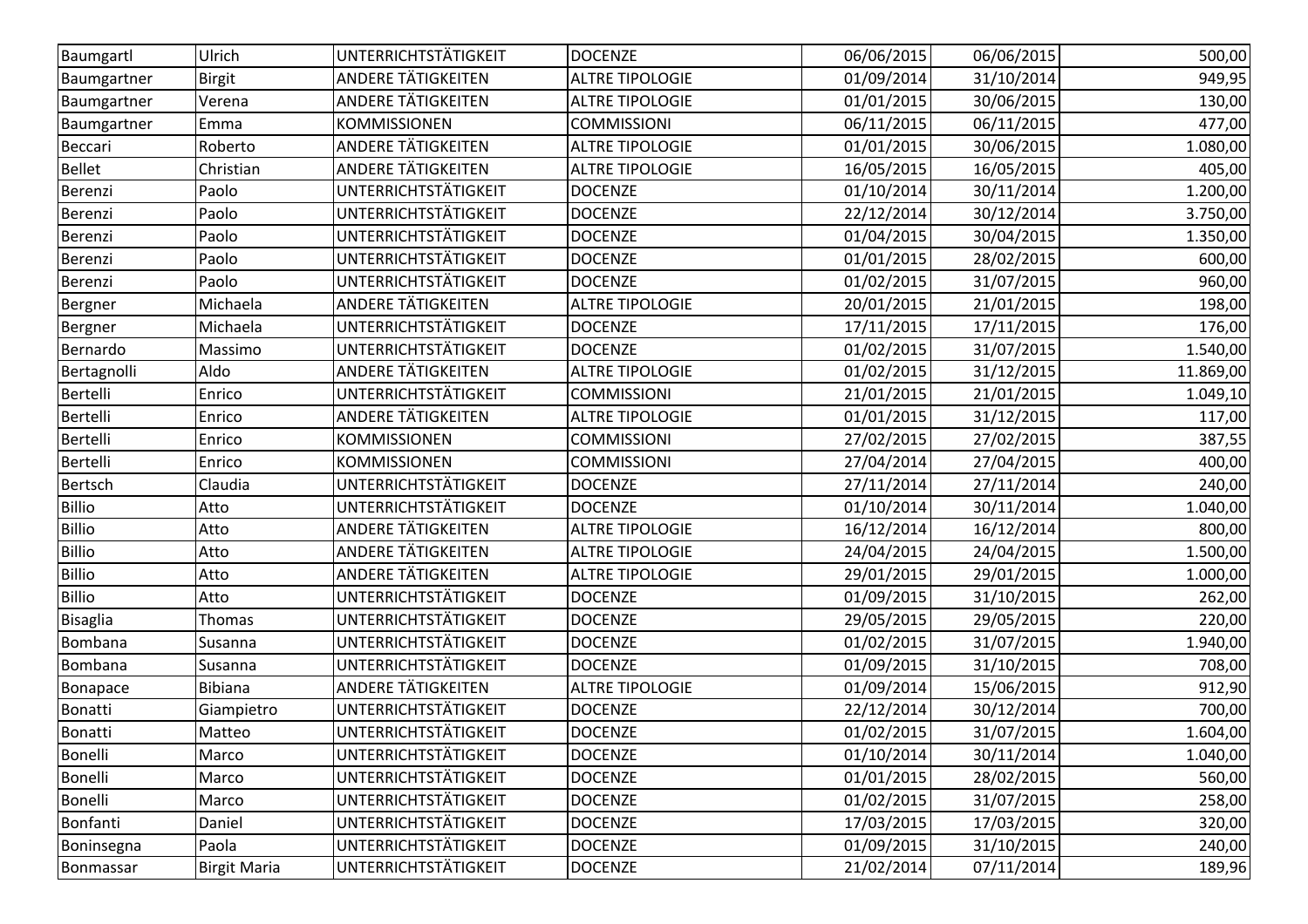| UNTERRICHTSTÄTIGKEIT<br>Born<br><b>DOCENZE</b><br>26/11/2014<br>17/12/2014<br>Martina<br>UNTERRICHTSTÄTIGKEIT<br>01/10/2014<br><b>DOCENZE</b><br>31/12/2014<br><b>Bosato</b><br>Sara<br>UNTERRICHTSTÄTIGKEIT<br><b>DOCENZE</b><br>01/10/2014<br>30/11/2014<br><b>Bosio</b><br>Monica<br><b>KOMMISSIONEN</b><br><b>COMMISSIONI</b><br>01/01/2015<br>31/12/2015<br><b>Botteselle</b><br>Silvano<br>Manfred<br>UNTERRICHTSTÄTIGKEIT<br>01/10/2014<br><b>DOCENZE</b><br>30/11/2014<br>Brandstaetter<br>UNTERRICHTSTÄTIGKEIT<br>Manfred<br><b>DOCENZE</b><br>01/10/2014<br>30/11/2014<br>Brandstaetter<br>UNTERRICHTSTÄTIGKEIT<br>Manfred<br>01/02/2015<br>31/07/2015<br>Brandstaetter<br><b>DOCENZE</b><br>UNTERRICHTSTÄTIGKEIT<br>01/04/2015<br>30/11/2015<br><b>Braun</b><br>Ursula<br><b>DOCENZE</b><br>UNTERRICHTSTÄTIGKEIT<br>Ursula<br><b>DOCENZE</b><br>14/10/2015<br>31/12/2015<br><b>Braun</b><br><b>ANDERE TÄTIGKEITEN</b><br><b>ALTRE TIPOLOGIE</b><br>01/03/2015<br>12/12/2015<br><b>Bruehl</b><br>Michael<br><b>ANDERE TÄTIGKEITEN</b><br><b>Brunelli</b><br>Donatella<br><b>ALTRE TIPOLOGIE</b><br>01/04/2014<br>30/04/2015<br>ANDERE TÄTIGKEITEN<br><b>Brunelli</b><br>Donatella<br><b>ALTRE TIPOLOGIE</b><br>02/03/2015<br>20/12/2015<br><b>ANDERE TÄTIGKEITEN</b><br>01/02/2015<br><b>ALTRE TIPOLOGIE</b><br>31/12/2015<br>Kurt<br><b>Brunner</b><br><b>ANDERE TÄTIGKEITEN</b><br>Maria Theresia<br><b>ALTRE TIPOLOGIE</b><br>16/07/2015<br>19/07/2015<br><b>Burger</b><br>UNTERRICHTSTÄTIGKEIT<br><b>DOCENZE</b><br>01/02/2015<br>31/07/2015<br>Callegari<br>Ernestina<br>VERWALTUNGSRAT<br><b>CONSIGLIO DI AMMINISTRAZION</b><br>Cardini<br>Marilena<br>01/01/2015<br>31/12/2017<br><b>ANDERE TÄTIGKEITEN</b><br>Cardini<br>Marilena<br><b>ALTRE TIPOLOGIE</b><br>16/10/2015<br>16/10/2015<br>UNTERRICHTSTÄTIGKEIT<br><b>DOCENZE</b><br>01/10/2014<br>Cinzia<br>30/11/2014<br>Carriere<br>UNTERRICHTSTÄTIGKEIT<br><b>DOCENZE</b><br>20/10/2015<br>30/10/2015<br>Walburga<br>Cassar<br>UNTERRICHTSTÄTIGKEIT<br>Walburga<br><b>DOCENZE</b><br>01/02/2015<br>31/07/2015<br>Cassar<br>Alfredo<br>UNTERRICHTSTÄTIGKEIT<br>Castellini<br><b>DOCENZE</b><br>22/12/2014<br>30/12/2014<br>UNTERRICHTSTÄTIGKEIT<br>Castellini<br>Alfredo<br>31/07/2015<br><b>DOCENZE</b><br>01/02/2015<br>UNTERRICHTSTÄTIGKEIT<br>Castellini<br>Alfredo<br><b>DOCENZE</b><br>01/09/2015<br>31/10/2015<br>ANDERE TÄTIGKEITEN<br><b>ALTRE TIPOLOGIE</b><br>10/02/2015<br>Cavallaro<br>25/02/2015<br>Karin<br>ANDERE TÄTIGKEITEN<br>Roberto<br><b>ALTRE TIPOLOGIE</b><br>05/03/2015<br>Cemin<br>05/03/2015<br><b>ANDERE TÄTIGKEITEN</b><br>25/09/2015<br>Roberto<br><b>ALTRE TIPOLOGIE</b><br>26/09/2015<br>Cemin<br><b>ANDERE TÄTIGKEITEN</b><br><b>ALTRE TIPOLOGIE</b><br>17/04/2015<br>17/04/2015<br>Chimetto<br>Jessica<br>ANDERE TÄTIGKEITEN<br><b>ALTRE TIPOLOGIE</b><br>20/07/2015<br>24/07/2015<br>Chimetto<br>Jessica<br><b>ANDERE TÄTIGKEITEN</b><br><b>ALTRE TIPOLOGIE</b><br>24/07/2015<br>24/07/2015<br>Chimetto<br>Jessica<br><b>ANDERE TÄTIGKEITEN</b><br>Chimetto<br><b>ALTRE TIPOLOGIE</b><br>24/08/2015<br>30/09/2015<br>Jessica<br><b>ANDERE TÄTIGKEITEN</b><br>15/10/2014<br>Chinaglia<br><b>ALTRE TIPOLOGIE</b><br>31/12/2014<br>Marinella<br>Chiodin<br>UNTERRICHTSTÄTIGKEIT<br>01/10/2014<br>31/12/2014<br>Elisabetta<br><b>DOCENZE</b><br>Chissale'<br><b>ANDERE TÄTIGKEITEN</b><br><b>ALTRE TIPOLOGIE</b><br>21/01/2015<br>26/02/2015<br>Anna<br>UNTERRICHTSTÄTIGKEIT<br>Valter<br><b>DOCENZE</b><br>01/10/2014<br>30/11/2014<br>Ciarrocchi<br>UNTERRICHTSTÄTIGKEIT<br>Valter<br><b>DOCENZE</b><br>01/01/2015<br>28/02/2015<br>Ciarrocchi<br>Silke<br>ANDERE TÄTIGKEITEN<br>21/03/2015<br>22/03/2015<br>Colzani<br><b>ALTRE TIPOLOGIE</b><br><b>ANDERE TÄTIGKEITEN</b><br>11/06/2015<br><b>ALTRE TIPOLOGIE</b> |         |       |  |            |          |
|---------------------------------------------------------------------------------------------------------------------------------------------------------------------------------------------------------------------------------------------------------------------------------------------------------------------------------------------------------------------------------------------------------------------------------------------------------------------------------------------------------------------------------------------------------------------------------------------------------------------------------------------------------------------------------------------------------------------------------------------------------------------------------------------------------------------------------------------------------------------------------------------------------------------------------------------------------------------------------------------------------------------------------------------------------------------------------------------------------------------------------------------------------------------------------------------------------------------------------------------------------------------------------------------------------------------------------------------------------------------------------------------------------------------------------------------------------------------------------------------------------------------------------------------------------------------------------------------------------------------------------------------------------------------------------------------------------------------------------------------------------------------------------------------------------------------------------------------------------------------------------------------------------------------------------------------------------------------------------------------------------------------------------------------------------------------------------------------------------------------------------------------------------------------------------------------------------------------------------------------------------------------------------------------------------------------------------------------------------------------------------------------------------------------------------------------------------------------------------------------------------------------------------------------------------------------------------------------------------------------------------------------------------------------------------------------------------------------------------------------------------------------------------------------------------------------------------------------------------------------------------------------------------------------------------------------------------------------------------------------------------------------------------------------------------------------------------------------------------------------------------------------------------------------------------------------------------------------------------------------------------------------------------------------------------------------------------------------------------------------------------------------------------------------------------------------------------------------------------------------------------------------------------------------------------------------------------------------------------------------------------------------------------------------------------------------------------------------------------------------------------------------------------------------------------------------------|---------|-------|--|------------|----------|
|                                                                                                                                                                                                                                                                                                                                                                                                                                                                                                                                                                                                                                                                                                                                                                                                                                                                                                                                                                                                                                                                                                                                                                                                                                                                                                                                                                                                                                                                                                                                                                                                                                                                                                                                                                                                                                                                                                                                                                                                                                                                                                                                                                                                                                                                                                                                                                                                                                                                                                                                                                                                                                                                                                                                                                                                                                                                                                                                                                                                                                                                                                                                                                                                                                                                                                                                                                                                                                                                                                                                                                                                                                                                                                                                                                                                                           |         |       |  |            | 960,00   |
|                                                                                                                                                                                                                                                                                                                                                                                                                                                                                                                                                                                                                                                                                                                                                                                                                                                                                                                                                                                                                                                                                                                                                                                                                                                                                                                                                                                                                                                                                                                                                                                                                                                                                                                                                                                                                                                                                                                                                                                                                                                                                                                                                                                                                                                                                                                                                                                                                                                                                                                                                                                                                                                                                                                                                                                                                                                                                                                                                                                                                                                                                                                                                                                                                                                                                                                                                                                                                                                                                                                                                                                                                                                                                                                                                                                                                           |         |       |  |            | 320,00   |
|                                                                                                                                                                                                                                                                                                                                                                                                                                                                                                                                                                                                                                                                                                                                                                                                                                                                                                                                                                                                                                                                                                                                                                                                                                                                                                                                                                                                                                                                                                                                                                                                                                                                                                                                                                                                                                                                                                                                                                                                                                                                                                                                                                                                                                                                                                                                                                                                                                                                                                                                                                                                                                                                                                                                                                                                                                                                                                                                                                                                                                                                                                                                                                                                                                                                                                                                                                                                                                                                                                                                                                                                                                                                                                                                                                                                                           |         |       |  |            | 320,00   |
|                                                                                                                                                                                                                                                                                                                                                                                                                                                                                                                                                                                                                                                                                                                                                                                                                                                                                                                                                                                                                                                                                                                                                                                                                                                                                                                                                                                                                                                                                                                                                                                                                                                                                                                                                                                                                                                                                                                                                                                                                                                                                                                                                                                                                                                                                                                                                                                                                                                                                                                                                                                                                                                                                                                                                                                                                                                                                                                                                                                                                                                                                                                                                                                                                                                                                                                                                                                                                                                                                                                                                                                                                                                                                                                                                                                                                           |         |       |  |            | 769,00   |
|                                                                                                                                                                                                                                                                                                                                                                                                                                                                                                                                                                                                                                                                                                                                                                                                                                                                                                                                                                                                                                                                                                                                                                                                                                                                                                                                                                                                                                                                                                                                                                                                                                                                                                                                                                                                                                                                                                                                                                                                                                                                                                                                                                                                                                                                                                                                                                                                                                                                                                                                                                                                                                                                                                                                                                                                                                                                                                                                                                                                                                                                                                                                                                                                                                                                                                                                                                                                                                                                                                                                                                                                                                                                                                                                                                                                                           |         |       |  |            | 960,00   |
|                                                                                                                                                                                                                                                                                                                                                                                                                                                                                                                                                                                                                                                                                                                                                                                                                                                                                                                                                                                                                                                                                                                                                                                                                                                                                                                                                                                                                                                                                                                                                                                                                                                                                                                                                                                                                                                                                                                                                                                                                                                                                                                                                                                                                                                                                                                                                                                                                                                                                                                                                                                                                                                                                                                                                                                                                                                                                                                                                                                                                                                                                                                                                                                                                                                                                                                                                                                                                                                                                                                                                                                                                                                                                                                                                                                                                           |         |       |  |            | 750,00   |
|                                                                                                                                                                                                                                                                                                                                                                                                                                                                                                                                                                                                                                                                                                                                                                                                                                                                                                                                                                                                                                                                                                                                                                                                                                                                                                                                                                                                                                                                                                                                                                                                                                                                                                                                                                                                                                                                                                                                                                                                                                                                                                                                                                                                                                                                                                                                                                                                                                                                                                                                                                                                                                                                                                                                                                                                                                                                                                                                                                                                                                                                                                                                                                                                                                                                                                                                                                                                                                                                                                                                                                                                                                                                                                                                                                                                                           |         |       |  |            | 960,00   |
|                                                                                                                                                                                                                                                                                                                                                                                                                                                                                                                                                                                                                                                                                                                                                                                                                                                                                                                                                                                                                                                                                                                                                                                                                                                                                                                                                                                                                                                                                                                                                                                                                                                                                                                                                                                                                                                                                                                                                                                                                                                                                                                                                                                                                                                                                                                                                                                                                                                                                                                                                                                                                                                                                                                                                                                                                                                                                                                                                                                                                                                                                                                                                                                                                                                                                                                                                                                                                                                                                                                                                                                                                                                                                                                                                                                                                           |         |       |  |            | 1.200,00 |
|                                                                                                                                                                                                                                                                                                                                                                                                                                                                                                                                                                                                                                                                                                                                                                                                                                                                                                                                                                                                                                                                                                                                                                                                                                                                                                                                                                                                                                                                                                                                                                                                                                                                                                                                                                                                                                                                                                                                                                                                                                                                                                                                                                                                                                                                                                                                                                                                                                                                                                                                                                                                                                                                                                                                                                                                                                                                                                                                                                                                                                                                                                                                                                                                                                                                                                                                                                                                                                                                                                                                                                                                                                                                                                                                                                                                                           |         |       |  |            | 2.400,00 |
|                                                                                                                                                                                                                                                                                                                                                                                                                                                                                                                                                                                                                                                                                                                                                                                                                                                                                                                                                                                                                                                                                                                                                                                                                                                                                                                                                                                                                                                                                                                                                                                                                                                                                                                                                                                                                                                                                                                                                                                                                                                                                                                                                                                                                                                                                                                                                                                                                                                                                                                                                                                                                                                                                                                                                                                                                                                                                                                                                                                                                                                                                                                                                                                                                                                                                                                                                                                                                                                                                                                                                                                                                                                                                                                                                                                                                           |         |       |  |            | 1.350,00 |
|                                                                                                                                                                                                                                                                                                                                                                                                                                                                                                                                                                                                                                                                                                                                                                                                                                                                                                                                                                                                                                                                                                                                                                                                                                                                                                                                                                                                                                                                                                                                                                                                                                                                                                                                                                                                                                                                                                                                                                                                                                                                                                                                                                                                                                                                                                                                                                                                                                                                                                                                                                                                                                                                                                                                                                                                                                                                                                                                                                                                                                                                                                                                                                                                                                                                                                                                                                                                                                                                                                                                                                                                                                                                                                                                                                                                                           |         |       |  |            | 600,00   |
|                                                                                                                                                                                                                                                                                                                                                                                                                                                                                                                                                                                                                                                                                                                                                                                                                                                                                                                                                                                                                                                                                                                                                                                                                                                                                                                                                                                                                                                                                                                                                                                                                                                                                                                                                                                                                                                                                                                                                                                                                                                                                                                                                                                                                                                                                                                                                                                                                                                                                                                                                                                                                                                                                                                                                                                                                                                                                                                                                                                                                                                                                                                                                                                                                                                                                                                                                                                                                                                                                                                                                                                                                                                                                                                                                                                                                           |         |       |  |            | 600,00   |
|                                                                                                                                                                                                                                                                                                                                                                                                                                                                                                                                                                                                                                                                                                                                                                                                                                                                                                                                                                                                                                                                                                                                                                                                                                                                                                                                                                                                                                                                                                                                                                                                                                                                                                                                                                                                                                                                                                                                                                                                                                                                                                                                                                                                                                                                                                                                                                                                                                                                                                                                                                                                                                                                                                                                                                                                                                                                                                                                                                                                                                                                                                                                                                                                                                                                                                                                                                                                                                                                                                                                                                                                                                                                                                                                                                                                                           |         |       |  |            | 150,00   |
|                                                                                                                                                                                                                                                                                                                                                                                                                                                                                                                                                                                                                                                                                                                                                                                                                                                                                                                                                                                                                                                                                                                                                                                                                                                                                                                                                                                                                                                                                                                                                                                                                                                                                                                                                                                                                                                                                                                                                                                                                                                                                                                                                                                                                                                                                                                                                                                                                                                                                                                                                                                                                                                                                                                                                                                                                                                                                                                                                                                                                                                                                                                                                                                                                                                                                                                                                                                                                                                                                                                                                                                                                                                                                                                                                                                                                           |         |       |  |            | 600,00   |
|                                                                                                                                                                                                                                                                                                                                                                                                                                                                                                                                                                                                                                                                                                                                                                                                                                                                                                                                                                                                                                                                                                                                                                                                                                                                                                                                                                                                                                                                                                                                                                                                                                                                                                                                                                                                                                                                                                                                                                                                                                                                                                                                                                                                                                                                                                                                                                                                                                                                                                                                                                                                                                                                                                                                                                                                                                                                                                                                                                                                                                                                                                                                                                                                                                                                                                                                                                                                                                                                                                                                                                                                                                                                                                                                                                                                                           |         |       |  |            | 1.200,00 |
|                                                                                                                                                                                                                                                                                                                                                                                                                                                                                                                                                                                                                                                                                                                                                                                                                                                                                                                                                                                                                                                                                                                                                                                                                                                                                                                                                                                                                                                                                                                                                                                                                                                                                                                                                                                                                                                                                                                                                                                                                                                                                                                                                                                                                                                                                                                                                                                                                                                                                                                                                                                                                                                                                                                                                                                                                                                                                                                                                                                                                                                                                                                                                                                                                                                                                                                                                                                                                                                                                                                                                                                                                                                                                                                                                                                                                           |         |       |  |            | 1.830,00 |
|                                                                                                                                                                                                                                                                                                                                                                                                                                                                                                                                                                                                                                                                                                                                                                                                                                                                                                                                                                                                                                                                                                                                                                                                                                                                                                                                                                                                                                                                                                                                                                                                                                                                                                                                                                                                                                                                                                                                                                                                                                                                                                                                                                                                                                                                                                                                                                                                                                                                                                                                                                                                                                                                                                                                                                                                                                                                                                                                                                                                                                                                                                                                                                                                                                                                                                                                                                                                                                                                                                                                                                                                                                                                                                                                                                                                                           |         |       |  |            | 173,20   |
|                                                                                                                                                                                                                                                                                                                                                                                                                                                                                                                                                                                                                                                                                                                                                                                                                                                                                                                                                                                                                                                                                                                                                                                                                                                                                                                                                                                                                                                                                                                                                                                                                                                                                                                                                                                                                                                                                                                                                                                                                                                                                                                                                                                                                                                                                                                                                                                                                                                                                                                                                                                                                                                                                                                                                                                                                                                                                                                                                                                                                                                                                                                                                                                                                                                                                                                                                                                                                                                                                                                                                                                                                                                                                                                                                                                                                           |         |       |  |            | 400,00   |
|                                                                                                                                                                                                                                                                                                                                                                                                                                                                                                                                                                                                                                                                                                                                                                                                                                                                                                                                                                                                                                                                                                                                                                                                                                                                                                                                                                                                                                                                                                                                                                                                                                                                                                                                                                                                                                                                                                                                                                                                                                                                                                                                                                                                                                                                                                                                                                                                                                                                                                                                                                                                                                                                                                                                                                                                                                                                                                                                                                                                                                                                                                                                                                                                                                                                                                                                                                                                                                                                                                                                                                                                                                                                                                                                                                                                                           |         |       |  |            | 1.904,00 |
|                                                                                                                                                                                                                                                                                                                                                                                                                                                                                                                                                                                                                                                                                                                                                                                                                                                                                                                                                                                                                                                                                                                                                                                                                                                                                                                                                                                                                                                                                                                                                                                                                                                                                                                                                                                                                                                                                                                                                                                                                                                                                                                                                                                                                                                                                                                                                                                                                                                                                                                                                                                                                                                                                                                                                                                                                                                                                                                                                                                                                                                                                                                                                                                                                                                                                                                                                                                                                                                                                                                                                                                                                                                                                                                                                                                                                           |         |       |  |            | 1.552,00 |
|                                                                                                                                                                                                                                                                                                                                                                                                                                                                                                                                                                                                                                                                                                                                                                                                                                                                                                                                                                                                                                                                                                                                                                                                                                                                                                                                                                                                                                                                                                                                                                                                                                                                                                                                                                                                                                                                                                                                                                                                                                                                                                                                                                                                                                                                                                                                                                                                                                                                                                                                                                                                                                                                                                                                                                                                                                                                                                                                                                                                                                                                                                                                                                                                                                                                                                                                                                                                                                                                                                                                                                                                                                                                                                                                                                                                                           |         |       |  |            | 480,00   |
|                                                                                                                                                                                                                                                                                                                                                                                                                                                                                                                                                                                                                                                                                                                                                                                                                                                                                                                                                                                                                                                                                                                                                                                                                                                                                                                                                                                                                                                                                                                                                                                                                                                                                                                                                                                                                                                                                                                                                                                                                                                                                                                                                                                                                                                                                                                                                                                                                                                                                                                                                                                                                                                                                                                                                                                                                                                                                                                                                                                                                                                                                                                                                                                                                                                                                                                                                                                                                                                                                                                                                                                                                                                                                                                                                                                                                           |         |       |  |            | 960,00   |
|                                                                                                                                                                                                                                                                                                                                                                                                                                                                                                                                                                                                                                                                                                                                                                                                                                                                                                                                                                                                                                                                                                                                                                                                                                                                                                                                                                                                                                                                                                                                                                                                                                                                                                                                                                                                                                                                                                                                                                                                                                                                                                                                                                                                                                                                                                                                                                                                                                                                                                                                                                                                                                                                                                                                                                                                                                                                                                                                                                                                                                                                                                                                                                                                                                                                                                                                                                                                                                                                                                                                                                                                                                                                                                                                                                                                                           |         |       |  |            | 306,00   |
|                                                                                                                                                                                                                                                                                                                                                                                                                                                                                                                                                                                                                                                                                                                                                                                                                                                                                                                                                                                                                                                                                                                                                                                                                                                                                                                                                                                                                                                                                                                                                                                                                                                                                                                                                                                                                                                                                                                                                                                                                                                                                                                                                                                                                                                                                                                                                                                                                                                                                                                                                                                                                                                                                                                                                                                                                                                                                                                                                                                                                                                                                                                                                                                                                                                                                                                                                                                                                                                                                                                                                                                                                                                                                                                                                                                                                           |         |       |  |            | 300,00   |
|                                                                                                                                                                                                                                                                                                                                                                                                                                                                                                                                                                                                                                                                                                                                                                                                                                                                                                                                                                                                                                                                                                                                                                                                                                                                                                                                                                                                                                                                                                                                                                                                                                                                                                                                                                                                                                                                                                                                                                                                                                                                                                                                                                                                                                                                                                                                                                                                                                                                                                                                                                                                                                                                                                                                                                                                                                                                                                                                                                                                                                                                                                                                                                                                                                                                                                                                                                                                                                                                                                                                                                                                                                                                                                                                                                                                                           |         |       |  |            | 700,00   |
|                                                                                                                                                                                                                                                                                                                                                                                                                                                                                                                                                                                                                                                                                                                                                                                                                                                                                                                                                                                                                                                                                                                                                                                                                                                                                                                                                                                                                                                                                                                                                                                                                                                                                                                                                                                                                                                                                                                                                                                                                                                                                                                                                                                                                                                                                                                                                                                                                                                                                                                                                                                                                                                                                                                                                                                                                                                                                                                                                                                                                                                                                                                                                                                                                                                                                                                                                                                                                                                                                                                                                                                                                                                                                                                                                                                                                           |         |       |  |            | 1.500,00 |
|                                                                                                                                                                                                                                                                                                                                                                                                                                                                                                                                                                                                                                                                                                                                                                                                                                                                                                                                                                                                                                                                                                                                                                                                                                                                                                                                                                                                                                                                                                                                                                                                                                                                                                                                                                                                                                                                                                                                                                                                                                                                                                                                                                                                                                                                                                                                                                                                                                                                                                                                                                                                                                                                                                                                                                                                                                                                                                                                                                                                                                                                                                                                                                                                                                                                                                                                                                                                                                                                                                                                                                                                                                                                                                                                                                                                                           |         |       |  |            | 125,00   |
|                                                                                                                                                                                                                                                                                                                                                                                                                                                                                                                                                                                                                                                                                                                                                                                                                                                                                                                                                                                                                                                                                                                                                                                                                                                                                                                                                                                                                                                                                                                                                                                                                                                                                                                                                                                                                                                                                                                                                                                                                                                                                                                                                                                                                                                                                                                                                                                                                                                                                                                                                                                                                                                                                                                                                                                                                                                                                                                                                                                                                                                                                                                                                                                                                                                                                                                                                                                                                                                                                                                                                                                                                                                                                                                                                                                                                           |         |       |  |            | 250,00   |
|                                                                                                                                                                                                                                                                                                                                                                                                                                                                                                                                                                                                                                                                                                                                                                                                                                                                                                                                                                                                                                                                                                                                                                                                                                                                                                                                                                                                                                                                                                                                                                                                                                                                                                                                                                                                                                                                                                                                                                                                                                                                                                                                                                                                                                                                                                                                                                                                                                                                                                                                                                                                                                                                                                                                                                                                                                                                                                                                                                                                                                                                                                                                                                                                                                                                                                                                                                                                                                                                                                                                                                                                                                                                                                                                                                                                                           |         |       |  |            | 250,00   |
|                                                                                                                                                                                                                                                                                                                                                                                                                                                                                                                                                                                                                                                                                                                                                                                                                                                                                                                                                                                                                                                                                                                                                                                                                                                                                                                                                                                                                                                                                                                                                                                                                                                                                                                                                                                                                                                                                                                                                                                                                                                                                                                                                                                                                                                                                                                                                                                                                                                                                                                                                                                                                                                                                                                                                                                                                                                                                                                                                                                                                                                                                                                                                                                                                                                                                                                                                                                                                                                                                                                                                                                                                                                                                                                                                                                                                           |         |       |  |            | 400,00   |
|                                                                                                                                                                                                                                                                                                                                                                                                                                                                                                                                                                                                                                                                                                                                                                                                                                                                                                                                                                                                                                                                                                                                                                                                                                                                                                                                                                                                                                                                                                                                                                                                                                                                                                                                                                                                                                                                                                                                                                                                                                                                                                                                                                                                                                                                                                                                                                                                                                                                                                                                                                                                                                                                                                                                                                                                                                                                                                                                                                                                                                                                                                                                                                                                                                                                                                                                                                                                                                                                                                                                                                                                                                                                                                                                                                                                                           |         |       |  |            | 1.281,00 |
|                                                                                                                                                                                                                                                                                                                                                                                                                                                                                                                                                                                                                                                                                                                                                                                                                                                                                                                                                                                                                                                                                                                                                                                                                                                                                                                                                                                                                                                                                                                                                                                                                                                                                                                                                                                                                                                                                                                                                                                                                                                                                                                                                                                                                                                                                                                                                                                                                                                                                                                                                                                                                                                                                                                                                                                                                                                                                                                                                                                                                                                                                                                                                                                                                                                                                                                                                                                                                                                                                                                                                                                                                                                                                                                                                                                                                           |         |       |  |            | 480,00   |
|                                                                                                                                                                                                                                                                                                                                                                                                                                                                                                                                                                                                                                                                                                                                                                                                                                                                                                                                                                                                                                                                                                                                                                                                                                                                                                                                                                                                                                                                                                                                                                                                                                                                                                                                                                                                                                                                                                                                                                                                                                                                                                                                                                                                                                                                                                                                                                                                                                                                                                                                                                                                                                                                                                                                                                                                                                                                                                                                                                                                                                                                                                                                                                                                                                                                                                                                                                                                                                                                                                                                                                                                                                                                                                                                                                                                                           |         |       |  |            | 2.505,00 |
|                                                                                                                                                                                                                                                                                                                                                                                                                                                                                                                                                                                                                                                                                                                                                                                                                                                                                                                                                                                                                                                                                                                                                                                                                                                                                                                                                                                                                                                                                                                                                                                                                                                                                                                                                                                                                                                                                                                                                                                                                                                                                                                                                                                                                                                                                                                                                                                                                                                                                                                                                                                                                                                                                                                                                                                                                                                                                                                                                                                                                                                                                                                                                                                                                                                                                                                                                                                                                                                                                                                                                                                                                                                                                                                                                                                                                           |         |       |  |            | 1.040,00 |
|                                                                                                                                                                                                                                                                                                                                                                                                                                                                                                                                                                                                                                                                                                                                                                                                                                                                                                                                                                                                                                                                                                                                                                                                                                                                                                                                                                                                                                                                                                                                                                                                                                                                                                                                                                                                                                                                                                                                                                                                                                                                                                                                                                                                                                                                                                                                                                                                                                                                                                                                                                                                                                                                                                                                                                                                                                                                                                                                                                                                                                                                                                                                                                                                                                                                                                                                                                                                                                                                                                                                                                                                                                                                                                                                                                                                                           |         |       |  |            | 330,00   |
|                                                                                                                                                                                                                                                                                                                                                                                                                                                                                                                                                                                                                                                                                                                                                                                                                                                                                                                                                                                                                                                                                                                                                                                                                                                                                                                                                                                                                                                                                                                                                                                                                                                                                                                                                                                                                                                                                                                                                                                                                                                                                                                                                                                                                                                                                                                                                                                                                                                                                                                                                                                                                                                                                                                                                                                                                                                                                                                                                                                                                                                                                                                                                                                                                                                                                                                                                                                                                                                                                                                                                                                                                                                                                                                                                                                                                           |         |       |  |            | 500,00   |
|                                                                                                                                                                                                                                                                                                                                                                                                                                                                                                                                                                                                                                                                                                                                                                                                                                                                                                                                                                                                                                                                                                                                                                                                                                                                                                                                                                                                                                                                                                                                                                                                                                                                                                                                                                                                                                                                                                                                                                                                                                                                                                                                                                                                                                                                                                                                                                                                                                                                                                                                                                                                                                                                                                                                                                                                                                                                                                                                                                                                                                                                                                                                                                                                                                                                                                                                                                                                                                                                                                                                                                                                                                                                                                                                                                                                                           | Colzani | Silke |  | 11/06/2015 | 80,00    |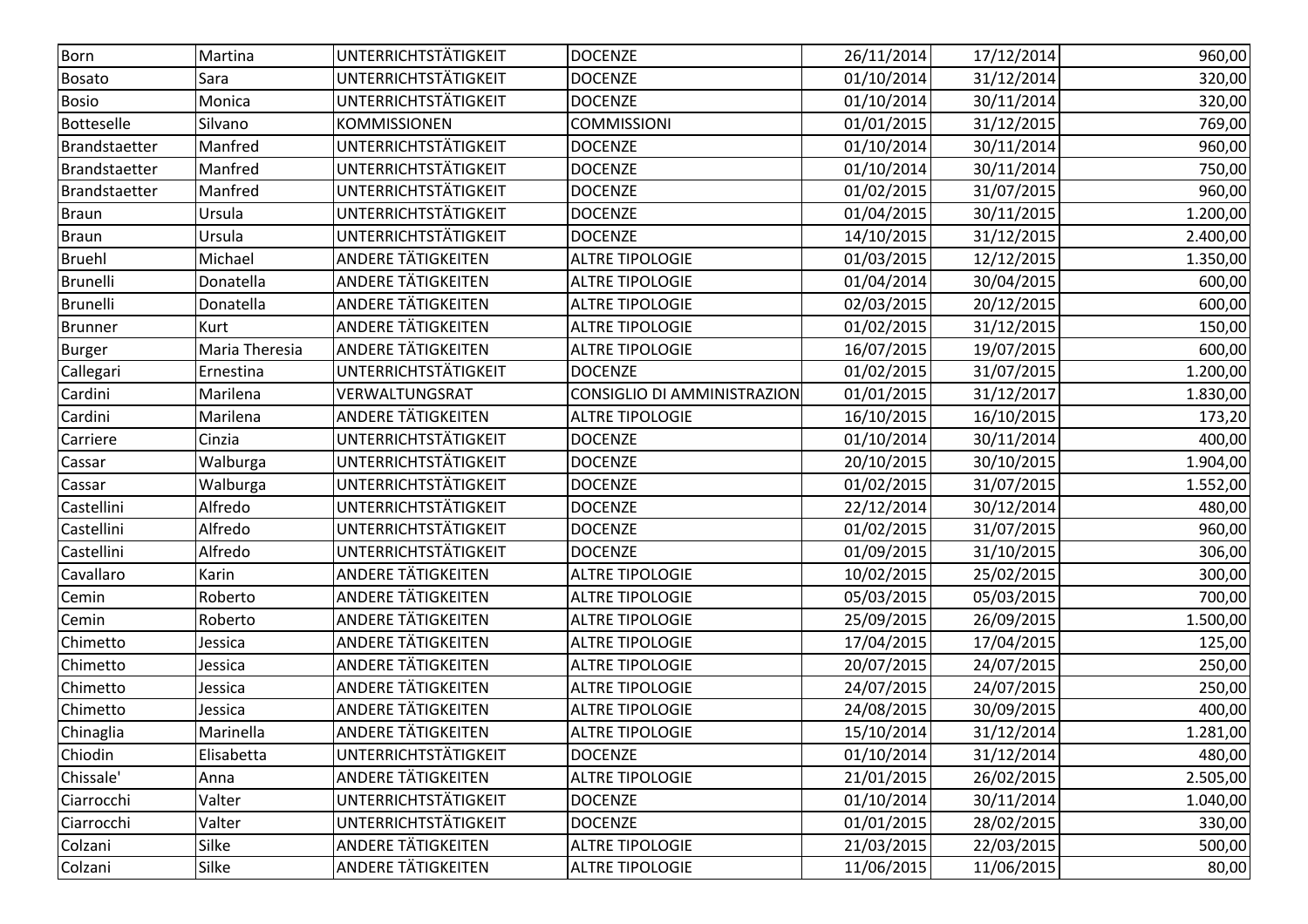| Comberlato            | Michele    | KOMMISSIONEN                | <b>COMMISSIONI</b>                 | 15/07/2013 | 15/07/2013 | 95,56    |
|-----------------------|------------|-----------------------------|------------------------------------|------------|------------|----------|
| Comberlato            | Michele    | <b>ANDERE TÄTIGKEITEN</b>   | <b>ALTRE TIPOLOGIE</b>             | 08/05/2015 | 09/05/2015 | 1.500,00 |
| Comberlato            | Michele    | <b>ANDERE TÄTIGKEITEN</b>   | <b>ALTRE TIPOLOGIE</b>             | 22/05/2015 | 22/05/2015 | 3.500,00 |
| Comi                  | Stefania   | <b>ANDERE TÄTIGKEITEN</b>   | <b>ALTRE TIPOLOGIE</b>             | 01/10/2014 | 31/05/2015 | 448,50   |
| Comi                  | Stefania   | <b>ANDERE TÄTIGKEITEN</b>   | <b>ALTRE TIPOLOGIE</b>             | 10/10/2015 | 31/05/2016 | 195,00   |
| Conca                 | Andreas    | <b>UNTERRICHTSTÄTIGKEIT</b> | <b>DOCENZE</b>                     | 09/10/2014 | 09/10/2014 | 3.000,00 |
| Conca                 | Andreas    | ANDERE TÄTIGKEITEN          | <b>ALTRE TIPOLOGIE</b>             | 14/10/2014 | 10/12/2014 | 1.800,00 |
| Conca                 | Andreas    | <b>UNTERRICHTSTÄTIGKEIT</b> | <b>DOCENZE</b>                     | 12/03/2015 | 12/03/2015 | 2.500,00 |
| Conca                 | Andreas    | <b>UNTERRICHTSTÄTIGKEIT</b> | <b>DOCENZE</b>                     | 05/06/2015 | 05/06/2015 | 800,00   |
| Conca                 | Andreas    | UNTERRICHTSTÄTIGKEIT        | <b>DOCENZE</b>                     | 20/05/2015 | 20/05/2015 | 1.500,00 |
| Conca                 | Andreas    | ANDERE TÄTIGKEITEN          | <b>ALTRE TIPOLOGIE</b>             | 12/06/2015 | 12/06/2015 | 1.500,00 |
| Conca                 | Andreas    | UNTERRICHTSTÄTIGKEIT        | <b>DOCENZE</b>                     | 01/04/2015 | 30/04/2015 | 600,00   |
| Conca                 | Andreas    | <b>UNTERRICHTSTÄTIGKEIT</b> | <b>DOCENZE</b>                     | 29/05/2015 | 29/05/2015 | 1.000,00 |
| Conca                 | Andreas    | <b>ANDERE TÄTIGKEITEN</b>   | <b>ALTRE TIPOLOGIE</b>             | 18/04/2015 | 18/04/2015 | 1.229,84 |
| Conci                 | Paolo      | <b>KOMMISSIONEN</b>         | <b>COMMISSIONI</b>                 | 16/05/2014 | 17/05/2014 | 260,71   |
| Conci                 | Viviana    | UNTERRICHTSTÄTIGKEIT        | <b>DOCENZE</b>                     | 01/10/2014 | 30/11/2014 | 480,00   |
| Conci                 | Paolo      | <b>KOMMISSIONEN</b>         | <b>COMMISSIONI</b>                 | 31/07/2015 | 31/07/2015 | 400,00   |
| Conci                 | Viviana    | <b>UNTERRICHTSTÄTIGKEIT</b> | <b>DOCENZE</b>                     | 01/02/2015 | 31/07/2015 | 1.602,00 |
| Conta                 | Diego      | UNTERRICHTSTÄTIGKEIT        | <b>DOCENZE</b>                     | 22/12/2014 | 30/12/2014 | 600,00   |
| Corradini             | Robert     | <b>UNTERRICHTSTÄTIGKEIT</b> | <b>DOCENZE</b>                     | 01/02/2015 | 31/07/2015 | 400,00   |
| Costazza              | Giorgio    | UNTERRICHTSTÄTIGKEIT        | <b>DOCENZE</b>                     | 01/04/2015 | 30/04/2015 | 750,00   |
| Crazzolara            | Dalia      | <b>UNTERRICHTSTÄTIGKEIT</b> | <b>DOCENZE</b>                     | 09/10/2015 | 09/10/2015 | 500,00   |
| Cretella              | Elisabetta | <b>ANDERE TÄTIGKEITEN</b>   | <b>ALTRE TIPOLOGIE</b>             | 22/04/2015 | 22/04/2015 | 700,00   |
| Dantone               | Melanie    | <b>UNTERRICHTSTÄTIGKEIT</b> | <b>DOCENZE</b>                     | 09/12/2014 | 11/12/2014 | 1.635,52 |
| Dantone               | Melanie    | UNTERRICHTSTÄTIGKEIT        | <b>DOCENZE</b>                     | 12/03/2015 | 05/05/2015 | 1.421,40 |
| DaprÃ                 | Franco     | UNTERRICHTSTÄTIGKEIT        | <b>DOCENZE</b>                     | 30/04/2015 | 18/11/2015 | 1.600,00 |
| De Bosio              | Paul       | <b>ANDERE TÄTIGKEITEN</b>   | <b>ALTRE TIPOLOGIE</b>             | 15/04/2015 | 30/06/2015 | 650,00   |
| De Francesco          | Michele    | <b>UNTERRICHTSTÄTIGKEIT</b> | <b>DOCENZE</b>                     | 22/10/2015 | 22/10/2015 | 350,00   |
| De Marchi             | Verena     | UNTERRICHTSTÄTIGKEIT        | <b>DOCENZE</b>                     | 01/04/2014 | 30/04/2014 | 750,00   |
| De Marco              | Julia      | VERWALTUNGSRAT              | <b>CONSIGLIO DI AMMINISTRAZION</b> | 01/01/2015 | 12/12/2017 | 1.641,00 |
| De Rossi              | Barbara    | <b>UNTERRICHTSTÄTIGKEIT</b> | <b>DOCENZE</b>                     | 01/02/2015 | 31/07/2015 | 702,00   |
| Defatsch              | Waltraud   | <b>UNTERRICHTSTÄTIGKEIT</b> | <b>DOCENZE</b>                     | 18/03/2015 | 18/03/2015 | 122,50   |
| Degiorgis             | Alberto    | UNTERRICHTSTÄTIGKEIT        | <b>DOCENZE</b>                     | 01/10/2014 | 30/11/2014 | 1.440,00 |
| Degiorgis             | Alberto    | <b>UNTERRICHTSTÄTIGKEIT</b> | <b>DOCENZE</b>                     | 01/01/2015 | 28/02/2015 | 584,00   |
| Degiorgis             | Alberto    | <b>UNTERRICHTSTÄTIGKEIT</b> | <b>DOCENZE</b>                     | 01/02/2015 | 31/07/2015 | 1.956,00 |
| Delago                | Irene      | <b>UNTERRICHTSTÄTIGKEIT</b> | <b>DOCENZE</b>                     | 01/09/2015 | 31/10/2015 | 930,00   |
| Denicol <sub>A2</sub> | Gerda      | ANDERE TÄTIGKEITEN          | <b>ALTRE TIPOLOGIE</b>             | 13/01/2015 | 12/05/2015 | 1.354,80 |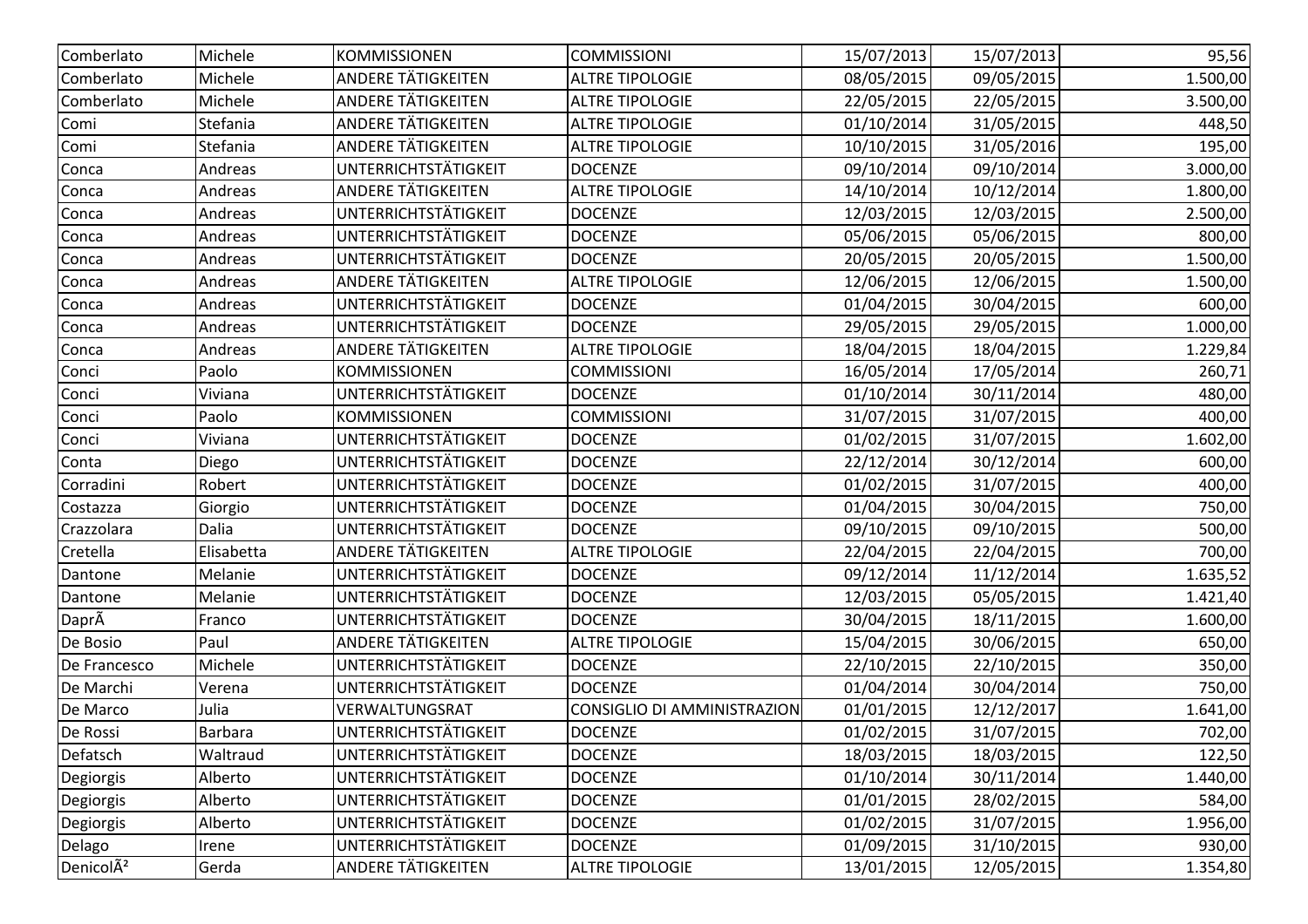| DenicolA <sup>2</sup> | Gerda        | <b>ANDERE TÄTIGKEITEN</b>               | <b>ALTRE TIPOLOGIE</b> | 06/10/2015 | 22/12/2015 | 800,00   |
|-----------------------|--------------|-----------------------------------------|------------------------|------------|------------|----------|
| Di Gaetano            | Renato       | <b>ANDERE TÄTIGKEITEN</b>               | <b>ALTRE TIPOLOGIE</b> | 10/10/2014 | 10/10/2014 | 400,00   |
| Di Pauli              | Notburga     | UNTERRICHTSTÄTIGKEIT                    | <b>DOCENZE</b>         | 01/10/2014 | 30/11/2014 | 160,00   |
| Di Pauli              | Notburga     | ANDERE TÄTIGKEITEN                      | <b>ALTRE TIPOLOGIE</b> | 27/02/2015 | 27/02/2015 | 180,00   |
| Di Summa              | Alfonsina    | UNTERRICHTSTÄTIGKEIT                    | <b>DOCENZE</b>         | 01/09/2014 | 31/05/2015 | 800,00   |
| Dietl                 | Walther      | UNTERRICHTSTÄTIGKEIT                    | <b>DOCENZE</b>         | 01/11/2014 | 31/12/2014 | 1.350,00 |
| Doecker               | Roland       | UNTERRICHTSTÄTIGKEIT                    | <b>DOCENZE</b>         | 01/10/2015 | 28/02/2016 | 2.080,00 |
| Donazzan              | Giulio       | UNTERRICHTSTÄTIGKEIT                    | <b>DOCENZE</b>         | 01/10/2014 | 30/11/2014 | 960,00   |
| Donazzan              | Giulio       | <b>UNTERRICHTSTÄTIGKEIT</b>             | <b>DOCENZE</b>         | 01/04/2014 | 30/04/2014 | 750,00   |
| Donazzan              | Giulio       | UNTERRICHTSTÄTIGKEIT                    | <b>DOCENZE</b>         | 01/02/2015 | 31/07/2015 | 1.522,00 |
| Dorner                |              | Monika Maria Elisa UNTERRICHTSTÄTIGKEIT | <b>DOCENZE</b>         | 11/02/2015 | 11/02/2015 | 193,44   |
| Ebner                 | Juliane Anna | UNTERRICHTSTÄTIGKEIT                    | <b>DOCENZE</b>         | 01/10/2014 | 30/11/2014 | 1.950,00 |
| Ebner                 | Katrin       | UNTERRICHTSTÄTIGKEIT                    | <b>DOCENZE</b>         | 01/04/2015 | 30/04/2015 | 600,00   |
| Eckl                  | Elisabeth    | UNTERRICHTSTÄTIGKEIT                    | <b>DOCENZE</b>         | 22/10/2015 | 19/11/2015 | 2.000,00 |
| Eggarter              | Sieglinde    | ANDERE TÄTIGKEITEN                      | <b>ALTRE TIPOLOGIE</b> | 01/09/2013 | 31/08/2018 | 800,00   |
| Eisendle              | Klaus        | UNTERRICHTSTÄTIGKEIT                    | <b>DOCENZE</b>         | 22/01/2014 | 22/01/2014 | 800,00   |
| Eisendle              | Klaus        | UNTERRICHTSTÄTIGKEIT                    | <b>DOCENZE</b>         | 12/03/2015 | 12/03/2015 | 150,00   |
| Eisendle              | Klaus        | <b>KOMMISSIONEN</b>                     | <b>COMMISSIONI</b>     | 01/01/2015 | 31/12/2015 | 258,23   |
| Eisendle              | Agatha       | ANDERE TÄTIGKEITEN                      | <b>ALTRE TIPOLOGIE</b> | 27/09/2015 | 02/10/2015 | 900,00   |
| Endrizzi              | Inge         | UNTERRICHTSTÄTIGKEIT                    | <b>DOCENZE</b>         | 01/10/2014 | 30/11/2014 | 320,00   |
| Endrizzi              | Ivan         | <b>ANDERE TÄTIGKEITEN</b>               | <b>ALTRE TIPOLOGIE</b> | 18/12/2014 | 18/12/2014 | 950,00   |
| Endrizzi              | Inge         | ANDERE TÄTIGKEITEN                      | <b>ALTRE TIPOLOGIE</b> | 18/12/2014 | 18/12/2014 | 500,00   |
| Endrizzi              | Inge         | UNTERRICHTSTÄTIGKEIT                    | <b>DOCENZE</b>         | 01/01/2015 | 28/02/2015 | 320,00   |
| Engl                  | Petra        | ANDERE TÄTIGKEITEN                      | <b>ALTRE TIPOLOGIE</b> | 10/05/2014 | 10/05/2014 | 560,00   |
| Eritale               | Fabio        | UNTERRICHTSTÄTIGKEIT                    | <b>DOCENZE</b>         | 01/02/2015 | 31/07/2015 | 2.254,00 |
| Eritale               | Fabio        | <b>KOMMISSIONEN</b>                     | <b>COMMISSIONI</b>     | 11/11/2015 | 13/11/2015 | 525,40   |
| Erlacher              | Robert       | UNTERRICHTSTÄTIGKEIT                    | <b>DOCENZE</b>         | 01/09/2014 | 31/12/2014 | 3.752,00 |
| Erlacher              | Robert       | ANDERE TÄTIGKEITEN                      | <b>ALTRE TIPOLOGIE</b> | 10/09/2015 | 24/10/2015 | 4.118,98 |
| Erlacher              | Robert       | UNTERRICHTSTÄTIGKEIT                    | <b>DOCENZE</b>         | 04/03/2015 | 31/05/2015 | 3.085,70 |
| Erlicher              | Andrea       | UNTERRICHTSTÄTIGKEIT                    | <b>DOCENZE</b>         | 01/09/2013 | 31/12/2014 | 436,41   |
| Erlicher              | Andrea       | <b>ANDERE TÄTIGKEITEN</b>               | <b>ALTRE TIPOLOGIE</b> | 04/11/2013 | 30/09/2014 | 456,00   |
| Erschbamer            | Stefan       | <b>UNTERRICHTSTÄTIGKEIT</b>             | <b>DOCENZE</b>         | 01/09/2015 | 31/10/2015 | 240,00   |
| Facchin               | Nicoletta    | <b>UNTERRICHTSTÄTIGKEIT</b>             | <b>DOCENZE</b>         | 01/02/2015 | 31/07/2015 | 1.274,00 |
| Facchin               | Nicoletta    | UNTERRICHTSTÄTIGKEIT                    | <b>DOCENZE</b>         | 01/09/2015 | 31/10/2015 | 300,00   |
| Faoro                 | Andreas      | UNTERRICHTSTÄTIGKEIT                    | <b>DOCENZE</b>         | 01/10/2014 | 30/11/2014 | 600,00   |
| Farsad                | Mohsen       | UNTERRICHTSTÄTIGKEIT                    | <b>DOCENZE</b>         | 01/10/2014 | 30/11/2014 | 1.040,00 |
| Farsad                | Mohsen       | <b>UNTERRICHTSTÄTIGKEIT</b>             | <b>DOCENZE</b>         | 01/01/2015 | 28/02/2015 | 310,00   |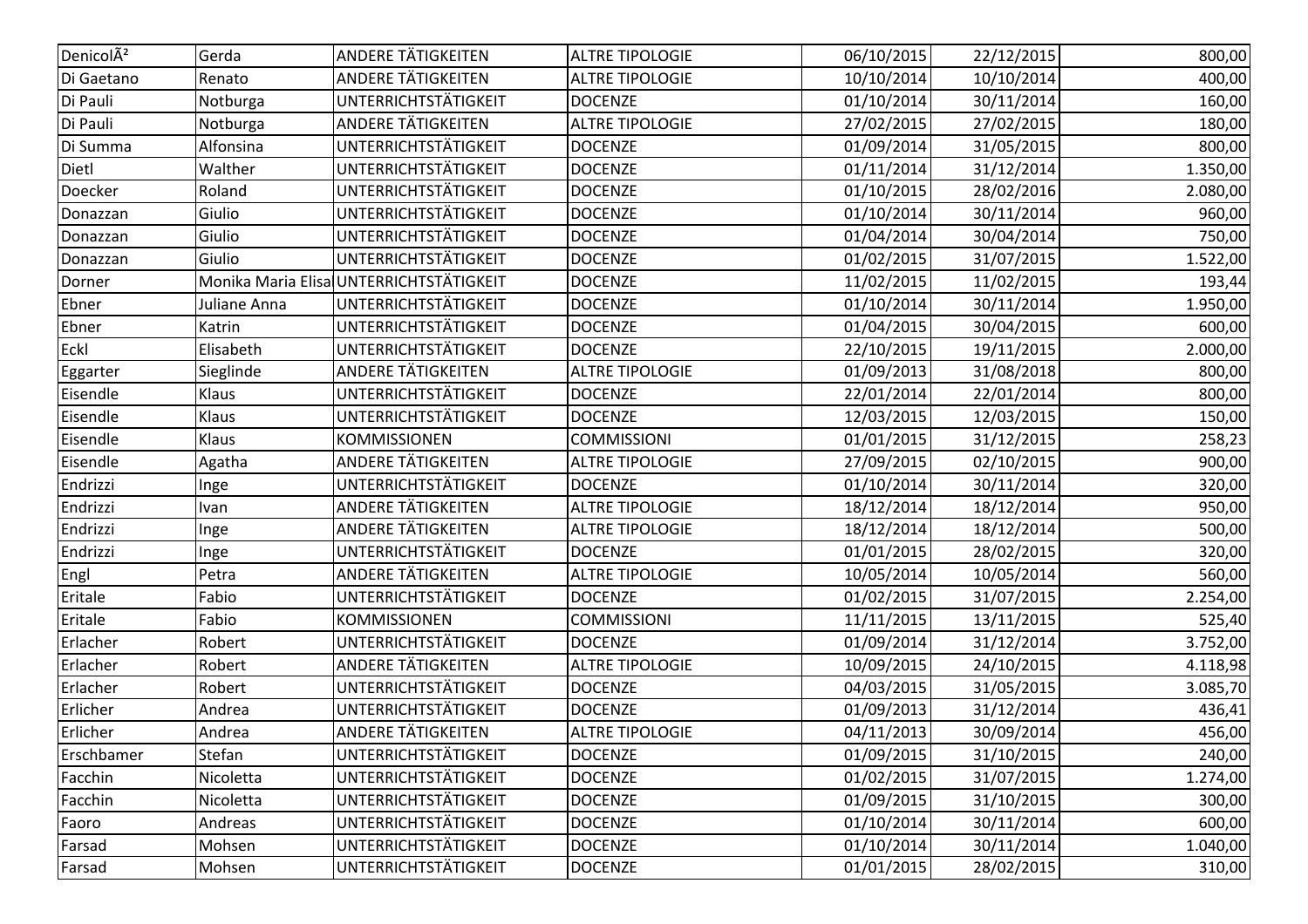| Farsad     | Mohsen     | UNTERRICHTSTÄTIGKEIT        | <b>DOCENZE</b>         | 01/09/2015 | 31/10/2015 | 258,00   |
|------------|------------|-----------------------------|------------------------|------------|------------|----------|
| Fauster    | Marina     | <b>ANDERE TÄTIGKEITEN</b>   | <b>ALTRE TIPOLOGIE</b> | 24/12/2014 | 31/12/2014 | 150,00   |
| Fauster    | Emanuela   | UNTERRICHTSTÄTIGKEIT        | <b>DOCENZE</b>         | 01/10/2014 | 30/11/2014 | 800,00   |
| Fauster    | Emanuela   | UNTERRICHTSTÄTIGKEIT        | <b>DOCENZE</b>         | 01/01/2015 | 28/02/2015 | 1.214,00 |
| Fauster    | Emanuela   | UNTERRICHTSTÄTIGKEIT        | <b>DOCENZE</b>         | 01/02/2015 | 31/07/2015 | 512,00   |
| Ferdigg    | Gabriel    | ANDERE TÄTIGKEITEN          | <b>ALTRE TIPOLOGIE</b> | 01/10/2015 | 01/10/2015 | 240,00   |
| Ferraro    | Maurizo    | UNTERRICHTSTÄTIGKEIT        | <b>DOCENZE</b>         | 22/12/2014 | 30/12/2014 | 80,00    |
| Finetto    | Anna       | UNTERRICHTSTÄTIGKEIT        | <b>DOCENZE</b>         | 01/02/2015 | 31/07/2015 | 2.496,00 |
| Finetto    | Anna       | <b>UNTERRICHTSTÄTIGKEIT</b> | <b>DOCENZE</b>         | 01/09/2015 | 31/10/2015 | 254,00   |
| Fink       | Verena     | UNTERRICHTSTÄTIGKEIT        | <b>DOCENZE</b>         | 01/02/2015 | 31/07/2015 | 1.294,00 |
| Fischer    | Martin     | <b>UNTERRICHTSTÄTIGKEIT</b> | <b>DOCENZE</b>         | 14/03/2015 | 28/03/2015 | 523,20   |
| Fiung      | Francesco  | UNTERRICHTSTÄTIGKEIT        | <b>DOCENZE</b>         | 10/06/2014 | 31/12/2014 | 2.560,00 |
| Fiung      | Francesco  | UNTERRICHTSTÄTIGKEIT        | <b>DOCENZE</b>         | 19/11/2015 | 01/12/2015 | 648,00   |
| Florian    | Kathrin    | ANDERE TÄTIGKEITEN          | <b>ALTRE TIPOLOGIE</b> | 30/03/2015 | 31/12/2015 | 115,50   |
| Fontana    | Monika     | UNTERRICHTSTÄTIGKEIT        | <b>DOCENZE</b>         | 25/11/2015 | 25/11/2015 | 250,00   |
| Fontanella | Fabrizio   | UNTERRICHTSTÄTIGKEIT        | <b>DOCENZE</b>         | 01/10/2014 | 30/11/2014 | 2.000,00 |
| Fontanella | Fabrizio   | UNTERRICHTSTÄTIGKEIT        | <b>DOCENZE</b>         | 01/01/2015 | 29/11/2015 | 4.602,00 |
| Fontanive  | Sonia      | UNTERRICHTSTÄTIGKEIT        | <b>DOCENZE</b>         | 01/10/2014 | 30/11/2014 | 160,00   |
| Fontanive  | Sonia      | <b>UNTERRICHTSTÄTIGKEIT</b> | <b>DOCENZE</b>         | 01/04/2015 | 30/04/2015 | 750,00   |
| Fontanive  | Sonia      | UNTERRICHTSTÄTIGKEIT        | <b>DOCENZE</b>         | 01/02/2015 | 31/07/2015 | 2.050,00 |
| Fontanive  | Sonia      | UNTERRICHTSTÄTIGKEIT        | <b>DOCENZE</b>         | 01/09/2015 | 31/10/2015 | 570,00   |
| Fracchetti | Alessandro | UNTERRICHTSTÄTIGKEIT        | <b>DOCENZE</b>         | 01/10/2014 | 30/11/2014 | 1.280,00 |
| Fracchetti | Alessandro | UNTERRICHTSTÄTIGKEIT        | <b>DOCENZE</b>         | 01/01/2015 | 28/02/2015 | 834,00   |
| Fracchetti | Alessandro | UNTERRICHTSTÄTIGKEIT        | <b>DOCENZE</b>         | 01/02/2015 | 31/07/2015 | 1.596,00 |
| Fracchetti | Alessandro | UNTERRICHTSTÄTIGKEIT        | <b>DOCENZE</b>         | 01/09/2015 | 31/10/2015 | 520,00   |
| Franchini  | Valentina  | ANDERE TÄTIGKEITEN          | <b>ALTRE TIPOLOGIE</b> | 15/11/2014 | 15/11/2015 | 157,50   |
| Franz      | Alexander  | UNTERRICHTSTÄTIGKEIT        | <b>DOCENZE</b>         | 22/12/2014 | 30/12/2014 | 1.040,00 |
| Franz      | Alexander  | UNTERRICHTSTÄTIGKEIT        | <b>DOCENZE</b>         | 01/01/2015 | 28/02/2015 | 320,00   |
| Fratucello | Gisella    | <b>KOMMISSIONEN</b>         | <b>COMMISSIONI</b>     | 22/06/2015 | 25/06/2015 | 264,96   |
| Fustos     | Rolando    | <b>KOMMISSIONEN</b>         | <b>COMMISSIONI</b>     | 23/03/2015 | 23/03/2015 | 400,00   |
| Gambato    | Antonio    | UNTERRICHTSTÄTIGKEIT        | <b>DOCENZE</b>         | 22/12/2014 | 30/12/2014 | 720,00   |
| Gambato    | Antonio    | UNTERRICHTSTÄTIGKEIT        | <b>DOCENZE</b>         | 01/01/2015 | 28/02/2015 | 318,00   |
| Gamper     | Christoph  | UNTERRICHTSTÄTIGKEIT        | <b>DOCENZE</b>         | 02/10/2015 | 02/10/2015 | 252,00   |
| Garbin     | Tiziano    | <b>UNTERRICHTSTÄTIGKEIT</b> | <b>DOCENZE</b>         | 13/10/2014 | 13/10/2015 | 730,00   |
| Garbin     | Tiziano    | <b>ANDERE TÄTIGKEITEN</b>   | <b>ALTRE TIPOLOGIE</b> | 01/10/2014 | 31/12/2016 | 1.341,00 |
| Garbin     | Tiziano    | <b>UNTERRICHTSTÄTIGKEIT</b> | <b>DOCENZE</b>         | 19/11/2014 | 19/11/2014 | 90,20    |
|            |            |                             |                        |            |            |          |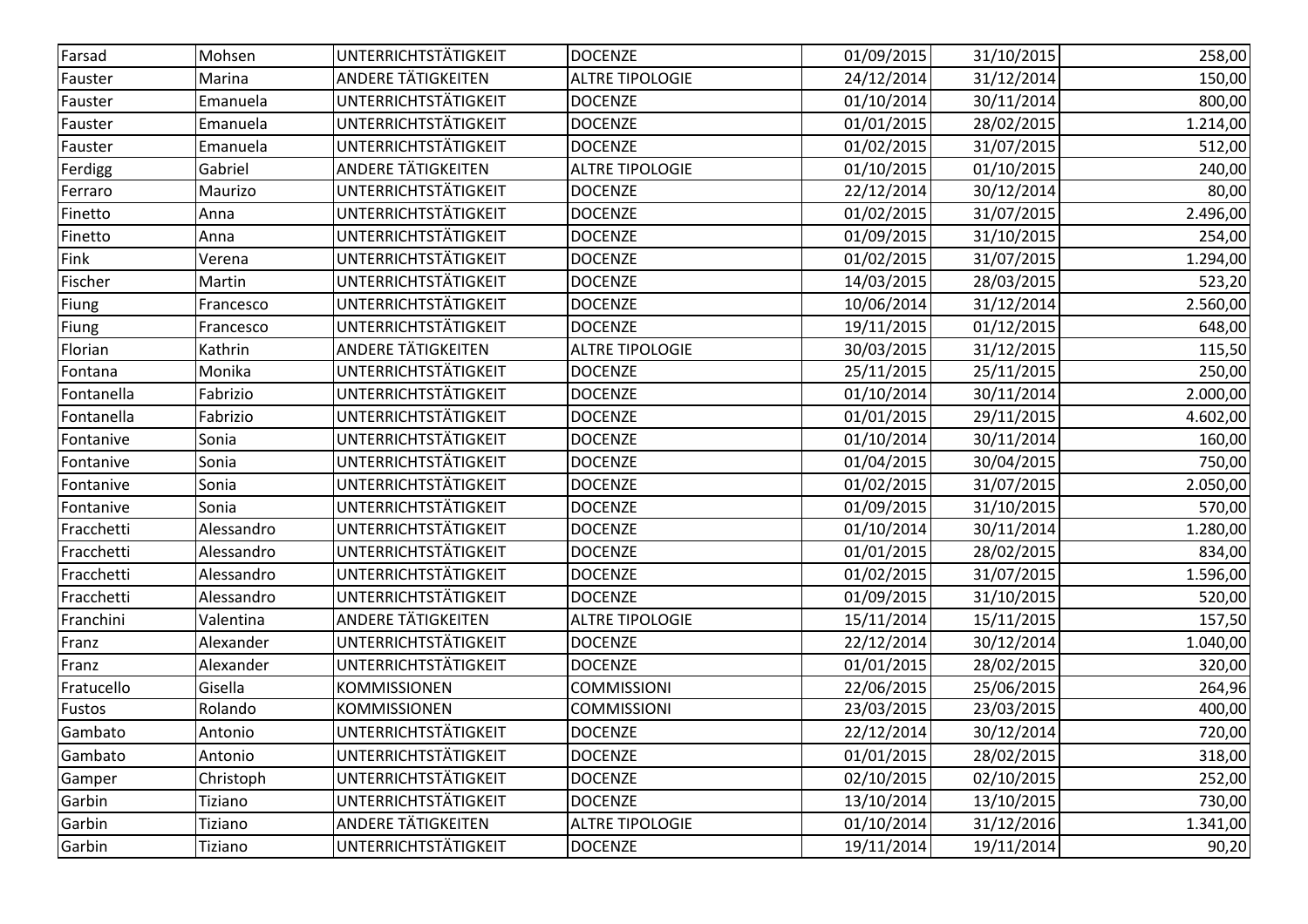| Garbin                    | Tiziano             | UNTERRICHTSTÄTIGKEIT        | <b>DOCENZE</b>         | 19/09/2015 | 19/09/2015 | 480,00   |
|---------------------------|---------------------|-----------------------------|------------------------|------------|------------|----------|
| Gardini                   | Marco               | <b>ANDERE TÄTIGKEITEN</b>   | <b>ALTRE TIPOLOGIE</b> | 30/01/2015 | 15/04/2015 | 750,00   |
| Gartner                   | Martha              | <b>ANDERE TÄTIGKEITEN</b>   | <b>ALTRE TIPOLOGIE</b> | 05/04/2015 | 31/12/2015 | 180,00   |
| Gasteiger                 | Lukas               | <b>ANDERE TÄTIGKEITEN</b>   | <b>ALTRE TIPOLOGIE</b> | 20/03/2015 | 27/03/2015 | 1.400,00 |
| Gasteiger                 | Lukas               | <b>ANDERE TÄTIGKEITEN</b>   | <b>ALTRE TIPOLOGIE</b> | 03/05/2015 | 03/05/2015 | 350,00   |
| Gasteiger                 | Lukas               | UNTERRICHTSTÄTIGKEIT        | <b>DOCENZE</b>         | 17/04/2015 | 17/04/2015 | 600,00   |
| Gavatta                   | Monica              | UNTERRICHTSTÄTIGKEIT        | <b>DOCENZE</b>         | 01/10/2014 | 30/11/2014 | 2.400,00 |
| Gavatta                   | Monica              | UNTERRICHTSTÄTIGKEIT        | <b>DOCENZE</b>         | 01/01/2015 | 28/02/2015 | 1.504,00 |
| Gavatta                   | Monica              | UNTERRICHTSTÄTIGKEIT        | <b>DOCENZE</b>         | 01/02/2015 | 31/07/2015 | 322,00   |
| Gfader                    | Sonja               | ANDERE TÄTIGKEITEN          | <b>ALTRE TIPOLOGIE</b> | 30/09/2015 | 31/12/2015 | 330,00   |
| Giacometti                | Massimo             | UNTERRICHTSTÄTIGKEIT        | <b>DOCENZE</b>         | 22/12/2014 | 30/12/2014 | 320,00   |
| Giacometti                | Massimo             | UNTERRICHTSTÄTIGKEIT        | <b>DOCENZE</b>         | 01/01/2015 | 28/02/2015 | 600,00   |
| Giacon                    | <b>Bruno</b>        | <b>KOMMISSIONEN</b>         | <b>COMMISSIONI</b>     | 20/01/2015 | 31/12/2015 | 262,57   |
| Giacon                    | <b>Bruno</b>        | UNTERRICHTSTÄTIGKEIT        | <b>DOCENZE</b>         | 22/12/2014 | 30/12/2014 | 80,00    |
| Giannuzzi                 | Luigi               | <b>ANDERE TÄTIGKEITEN</b>   | <b>ALTRE TIPOLOGIE</b> | 25/06/2014 | 30/09/2014 | 700,00   |
| Giro                      | Michele             | <b>ANDERE TÄTIGKEITEN</b>   | <b>ALTRE TIPOLOGIE</b> | 16/02/2015 | 31/12/2015 | 3.387,50 |
| Gittardi                  | Alberto             | <b>ANDERE TÄTIGKEITEN</b>   | <b>ALTRE TIPOLOGIE</b> | 15/01/2015 | 31/12/2015 | 600,00   |
| Gittardi                  | Alberto             | UNTERRICHTSTÄTIGKEIT        | <b>DOCENZE</b>         | 25/03/2015 | 25/03/2015 | 693,75   |
| Gittardi                  | Alberto             | UNTERRICHTSTÄTIGKEIT        | <b>DOCENZE</b>         | 29/09/2015 | 29/09/2015 | 430,00   |
| Giuliani                  | Luciano             | UNTERRICHTSTÄTIGKEIT        | <b>DOCENZE</b>         | 01/02/2015 | 31/07/2015 | 400,00   |
| Gobbi                     | Silvia              | UNTERRICHTSTÄTIGKEIT        | <b>DOCENZE</b>         | 01/09/2015 | 31/10/2015 | 240,00   |
| Goller                    | Margareth           | ANDERE TÄTIGKEITEN          | <b>ALTRE TIPOLOGIE</b> | 13/02/2015 | 06/03/2015 | 144,00   |
| Goller                    | Margareth           | <b>ANDERE TÄTIGKEITEN</b>   | <b>ALTRE TIPOLOGIE</b> | 20/11/2015 | 11/12/2015 | 144,00   |
| Gorfer                    | Hubert              | <b>ANDERE TÄTIGKEITEN</b>   | <b>ALTRE TIPOLOGIE</b> | 15/04/2015 | 31/10/2015 | 375,00   |
| Graiff                    | Claudio             | UNTERRICHTSTÄTIGKEIT        | <b>DOCENZE</b>         | 01/10/2014 | 30/11/2014 | 960,00   |
| Graiff                    | Claudio             | UNTERRICHTSTÄTIGKEIT        | <b>DOCENZE</b>         | 08/05/2015 | 09/05/2015 | 1.000,00 |
| Graiff                    | Claudio             | <b>KOMMISSIONEN</b>         | <b>COMMISSIONI</b>     | 18/09/2015 | 18/09/2015 | 400,00   |
| Graiff                    | Claudio             | UNTERRICHTSTÄTIGKEIT        | <b>DOCENZE</b>         | 01/02/2015 | 31/07/2015 | 772,00   |
| Groeber                   | Gundula             | UNTERRICHTSTÄTIGKEIT        | <b>DOCENZE</b>         | 01/02/2015 | 31/07/2015 | 1.696,00 |
| Grossgasteiger            | Simone              | UNTERRICHTSTÄTIGKEIT        | <b>DOCENZE</b>         | 09/11/2015 | 09/11/2015 | 150,00   |
| Gruber                    | Elisabeth           | UNTERRICHTSTÄTIGKEIT        | <b>DOCENZE</b>         | 29/05/2015 | 29/05/2015 | 369,04   |
| Gruber                    | Kathrin             | UNTERRICHTSTÄTIGKEIT        | <b>DOCENZE</b>         | 01/01/2015 | 28/02/2015 | 200,00   |
| Gruber                    | Kathrin             | UNTERRICHTSTÄTIGKEIT        | <b>DOCENZE</b>         | 01/02/2015 | 31/07/2015 | 120,00   |
| Gruber Fischnaller        | Evelyn              | <b>ANDERE TÄTIGKEITEN</b>   | <b>ALTRE TIPOLOGIE</b> | 01/01/2014 | 31/12/2018 | 431,89   |
| Hager Von Strobele Hubert |                     | UNTERRICHTSTÄTIGKEIT        | <b>DOCENZE</b>         | 02/10/2015 | 02/10/2015 | 252,00   |
| Haglmueller               | <b>Thomas Alois</b> | UNTERRICHTSTÄTIGKEIT        | <b>DOCENZE</b>         | 01/02/2015 | 31/07/2015 | 1.592,00 |
| Haglmueller               | <b>Thomas Alois</b> | <b>UNTERRICHTSTÄTIGKEIT</b> | <b>DOCENZE</b>         | 01/09/2015 | 31/10/2015 | 520,00   |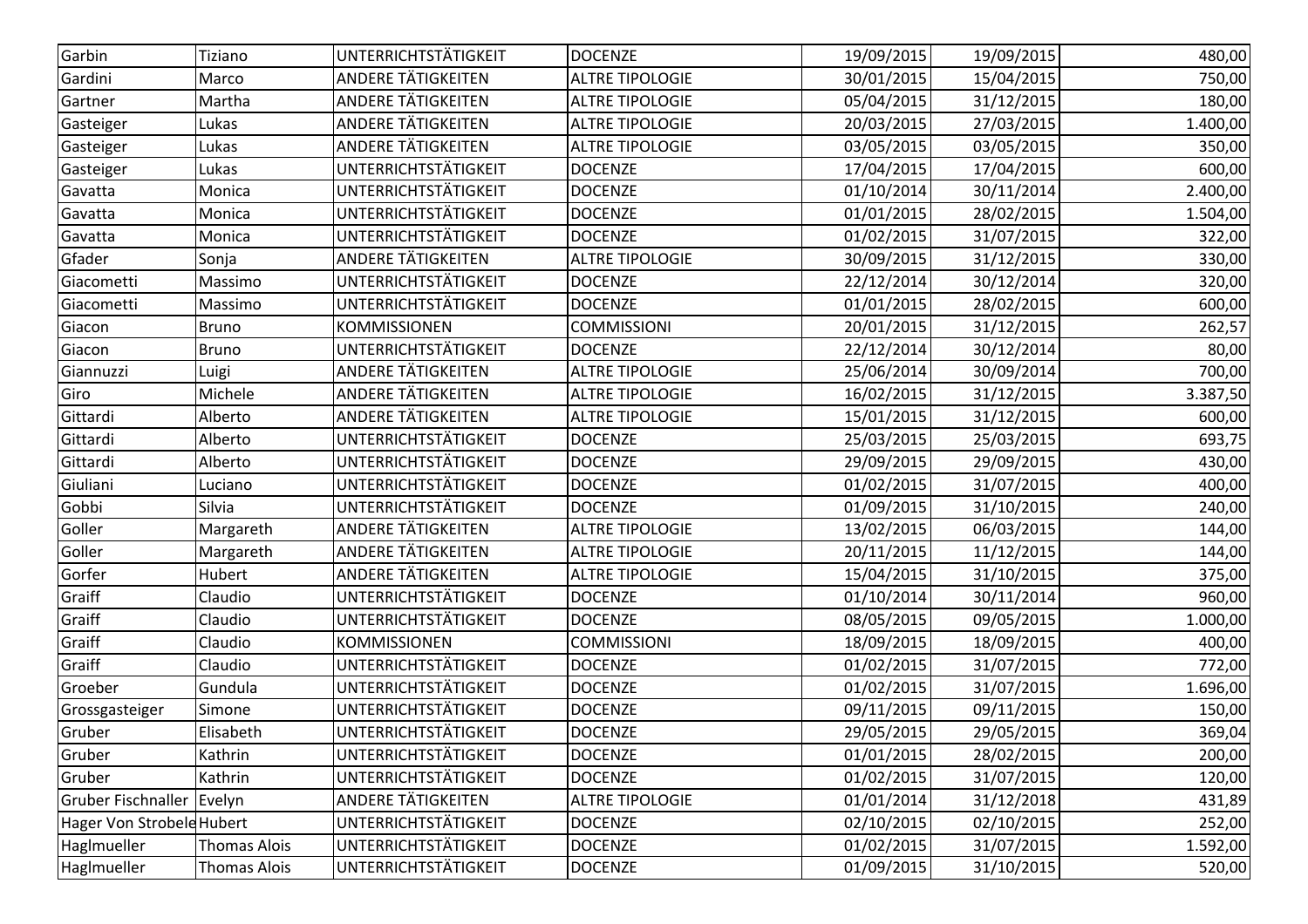| UNTERRICHTSTÄTIGKEIT<br><b>DOCENZE</b><br>18/03/2015<br>18/03/2015<br>109,90<br>Hamberger<br>Ursula<br>ANDERE TÄTIGKEITEN<br><b>ALTRE TIPOLOGIE</b><br>Klaus<br>22/01/2015<br>07/02/2015<br>460,50<br>Hartmann<br><b>ANDERE TÄTIGKEITEN</b><br>Klaus<br><b>ALTRE TIPOLOGIE</b><br>13/02/2015<br>13/02/2015<br>172,80<br>Hartmann<br>UNTERRICHTSTÄTIGKEIT<br>29/09/2015<br>05/10/2015<br>Klaus<br><b>DOCENZE</b><br>417,12<br>Hartmann<br>Ulrich<br><b>ANDERE TÄTIGKEITEN</b><br><b>ALTRE TIPOLOGIE</b><br>10/06/2014<br>30/12/2014<br>816,69<br><b>Heiss</b><br><b>ANDERE TÄTIGKEITEN</b><br>Ulrich<br><b>Heiss</b><br><b>ALTRE TIPOLOGIE</b><br>19/10/2015<br>31/12/2015<br>730,00<br><b>ANDERE TÄTIGKEITEN</b><br><b>ALTRE TIPOLOGIE</b><br>13/10/2014<br>22/12/2014<br>1.560,00<br>Hellweger<br>Maria<br><b>ANDERE TÄTIGKEITEN</b><br><b>ALTRE TIPOLOGIE</b><br>Hellweger<br>Maria<br>12/01/2015<br>11/05/2015<br>1.560,00<br>ANDERE TÄTIGKEITEN<br><b>ALTRE TIPOLOGIE</b><br>Markus<br>26/06/2015<br>26/06/2015<br>400,00<br>Herrmann<br>UNTERRICHTSTÄTIGKEIT<br>Markus<br><b>DOCENZE</b><br>01/02/2015<br>31/07/2015<br>4.268,00<br>Herrmann<br>UNTERRICHTSTÄTIGKEIT<br>01/09/2015<br>Markus<br><b>DOCENZE</b><br>31/10/2015<br>290,00<br>Herrmann<br>UNTERRICHTSTÄTIGKEIT<br><b>DOCENZE</b><br>01/04/2015<br>65,70<br>Ilse Beate<br>01/04/2015<br><b>ANDERE TÄTIGKEITEN</b><br>27/09/2015<br>27/09/2015<br>Hoelzl<br>Monika<br><b>ALTRE TIPOLOGIE</b><br>100,00<br>ANDERE TÄTIGKEITEN<br>Hofer<br>Karin<br><b>ALTRE TIPOLOGIE</b><br>10/11/2014<br>17/11/2014<br>240,00<br><b>ANDERE TÄTIGKEITEN</b><br><b>ALTRE TIPOLOGIE</b><br>6.000,00<br>Robert<br>01/01/2015<br>31/12/2015<br>ANDERE TÄTIGKEITEN<br><b>ALTRE TIPOLOGIE</b><br>19/07/2015<br>19/07/2015<br>120,00<br>Andreas<br><b>ANDERE TÄTIGKEITEN</b><br><b>ALTRE TIPOLOGIE</b><br>06/10/2015<br>400,00<br>Andreas<br>15/12/2015<br><b>ANDERE TÄTIGKEITEN</b><br>30/06/2015<br><b>ALTRE TIPOLOGIE</b><br>29/06/2015<br>792,00<br>Sonia<br>UNTERRICHTSTÄTIGKEIT<br>06/06/2015<br>07/06/2015<br>Sonia<br><b>DOCENZE</b><br>782,20<br>ANDERE TÄTIGKEITEN<br>Peter<br><b>ALTRE TIPOLOGIE</b><br>08/01/2015<br>08/01/2015<br>100,00<br>UNTERRICHTSTÄTIGKEIT<br>Holzknecht<br><b>DOCENZE</b><br>80,00<br>Peter<br>07/02/2015<br>16/02/2015<br>UNTERRICHTSTÄTIGKEIT<br><b>DOCENZE</b><br>21/10/2015<br>03/12/2015<br>540,00<br>Uwe<br><b>COMMISSIONI</b><br>01/01/2015<br>31/12/2015<br>580,00<br><b>KOMMISSIONEN</b><br>Christiane<br>ANDERE TÄTIGKEITEN<br><b>ALTRE TIPOLOGIE</b><br>04/05/2015<br>15/06/2015<br>300,00<br>Maria<br><b>ANDERE TÄTIGKEITEN</b><br><b>ALTRE TIPOLOGIE</b><br>08/01/2015<br>08/01/2015<br>373,80<br>Anton<br>ANDERE TÄTIGKEITEN<br><b>ALTRE TIPOLOGIE</b><br>12/01/2015<br>31/12/2015<br>3.528,80<br>Andreas<br>UNTERRICHTSTÄTIGKEIT<br><b>DOCENZE</b><br>07/02/2015<br>06/02/2015<br>300,00<br>Anton<br>ANDERE TÄTIGKEITEN<br><b>ALTRE TIPOLOGIE</b><br>04/02/2015<br>31/12/2015<br>Anton<br>1.255,00<br>ANDERE TÄTIGKEITEN<br>Eva<br><b>ALTRE TIPOLOGIE</b><br>16/08/2015<br>16/08/2015<br>50,00<br>Eva<br><b>ANDERE TÄTIGKEITEN</b><br>02/09/2015<br>06/09/2015<br>650,00<br><b>ALTRE TIPOLOGIE</b><br>ANDERE TÄTIGKEITEN<br>3.000,00<br>Huber<br>17/09/2015<br>24/10/2015<br>Anton<br><b>ALTRE TIPOLOGIE</b><br>Huber<br><b>ANDERE TÄTIGKEITEN</b><br>21/11/2015<br>22/11/2015<br>Eva<br><b>ALTRE TIPOLOGIE</b><br>240,00<br><b>UNTERRICHTSTÄTIGKEIT</b><br>Incelli<br>Gianpiero<br><b>DOCENZE</b><br>25/11/2014<br>25/11/2014<br>1.000,00<br><b>UNTERRICHTSTÄTIGKEIT</b><br>27/03/2015<br>Incelli<br><b>DOCENZE</b><br>27/03/2015<br>921,67<br>Gianpiero<br>ANDERE TÄTIGKEITEN<br>15/04/2015<br>31/12/2015<br><b>ALTRE TIPOLOGIE</b><br>650,00<br>Gianpiero<br><b>UNTERRICHTSTÄTIGKEIT</b><br>05/06/2015<br><b>DOCENZE</b><br>05/06/2015<br>Incelli<br>750,00<br>Gianpiero | Haller      | Christoph | <b>ANDERE TÄTIGKEITEN</b> | <b>ALTRE TIPOLOGIE</b> | 09/02/2015 | 09/02/2015 | 200,00 |
|------------------------------------------------------------------------------------------------------------------------------------------------------------------------------------------------------------------------------------------------------------------------------------------------------------------------------------------------------------------------------------------------------------------------------------------------------------------------------------------------------------------------------------------------------------------------------------------------------------------------------------------------------------------------------------------------------------------------------------------------------------------------------------------------------------------------------------------------------------------------------------------------------------------------------------------------------------------------------------------------------------------------------------------------------------------------------------------------------------------------------------------------------------------------------------------------------------------------------------------------------------------------------------------------------------------------------------------------------------------------------------------------------------------------------------------------------------------------------------------------------------------------------------------------------------------------------------------------------------------------------------------------------------------------------------------------------------------------------------------------------------------------------------------------------------------------------------------------------------------------------------------------------------------------------------------------------------------------------------------------------------------------------------------------------------------------------------------------------------------------------------------------------------------------------------------------------------------------------------------------------------------------------------------------------------------------------------------------------------------------------------------------------------------------------------------------------------------------------------------------------------------------------------------------------------------------------------------------------------------------------------------------------------------------------------------------------------------------------------------------------------------------------------------------------------------------------------------------------------------------------------------------------------------------------------------------------------------------------------------------------------------------------------------------------------------------------------------------------------------------------------------------------------------------------------------------------------------------------------------------------------------------------------------------------------------------------------------------------------------------------------------------------------------------------------------------------------------------------------------------------------------------------------------------------------------------------------------------------------------------------------------------------------------------------------------------------------------------------------------------------------------------------------------------------------------------------------------------------------------------|-------------|-----------|---------------------------|------------------------|------------|------------|--------|
|                                                                                                                                                                                                                                                                                                                                                                                                                                                                                                                                                                                                                                                                                                                                                                                                                                                                                                                                                                                                                                                                                                                                                                                                                                                                                                                                                                                                                                                                                                                                                                                                                                                                                                                                                                                                                                                                                                                                                                                                                                                                                                                                                                                                                                                                                                                                                                                                                                                                                                                                                                                                                                                                                                                                                                                                                                                                                                                                                                                                                                                                                                                                                                                                                                                                                                                                                                                                                                                                                                                                                                                                                                                                                                                                                                                                                                                                        |             |           |                           |                        |            |            |        |
|                                                                                                                                                                                                                                                                                                                                                                                                                                                                                                                                                                                                                                                                                                                                                                                                                                                                                                                                                                                                                                                                                                                                                                                                                                                                                                                                                                                                                                                                                                                                                                                                                                                                                                                                                                                                                                                                                                                                                                                                                                                                                                                                                                                                                                                                                                                                                                                                                                                                                                                                                                                                                                                                                                                                                                                                                                                                                                                                                                                                                                                                                                                                                                                                                                                                                                                                                                                                                                                                                                                                                                                                                                                                                                                                                                                                                                                                        |             |           |                           |                        |            |            |        |
|                                                                                                                                                                                                                                                                                                                                                                                                                                                                                                                                                                                                                                                                                                                                                                                                                                                                                                                                                                                                                                                                                                                                                                                                                                                                                                                                                                                                                                                                                                                                                                                                                                                                                                                                                                                                                                                                                                                                                                                                                                                                                                                                                                                                                                                                                                                                                                                                                                                                                                                                                                                                                                                                                                                                                                                                                                                                                                                                                                                                                                                                                                                                                                                                                                                                                                                                                                                                                                                                                                                                                                                                                                                                                                                                                                                                                                                                        |             |           |                           |                        |            |            |        |
|                                                                                                                                                                                                                                                                                                                                                                                                                                                                                                                                                                                                                                                                                                                                                                                                                                                                                                                                                                                                                                                                                                                                                                                                                                                                                                                                                                                                                                                                                                                                                                                                                                                                                                                                                                                                                                                                                                                                                                                                                                                                                                                                                                                                                                                                                                                                                                                                                                                                                                                                                                                                                                                                                                                                                                                                                                                                                                                                                                                                                                                                                                                                                                                                                                                                                                                                                                                                                                                                                                                                                                                                                                                                                                                                                                                                                                                                        |             |           |                           |                        |            |            |        |
|                                                                                                                                                                                                                                                                                                                                                                                                                                                                                                                                                                                                                                                                                                                                                                                                                                                                                                                                                                                                                                                                                                                                                                                                                                                                                                                                                                                                                                                                                                                                                                                                                                                                                                                                                                                                                                                                                                                                                                                                                                                                                                                                                                                                                                                                                                                                                                                                                                                                                                                                                                                                                                                                                                                                                                                                                                                                                                                                                                                                                                                                                                                                                                                                                                                                                                                                                                                                                                                                                                                                                                                                                                                                                                                                                                                                                                                                        |             |           |                           |                        |            |            |        |
|                                                                                                                                                                                                                                                                                                                                                                                                                                                                                                                                                                                                                                                                                                                                                                                                                                                                                                                                                                                                                                                                                                                                                                                                                                                                                                                                                                                                                                                                                                                                                                                                                                                                                                                                                                                                                                                                                                                                                                                                                                                                                                                                                                                                                                                                                                                                                                                                                                                                                                                                                                                                                                                                                                                                                                                                                                                                                                                                                                                                                                                                                                                                                                                                                                                                                                                                                                                                                                                                                                                                                                                                                                                                                                                                                                                                                                                                        |             |           |                           |                        |            |            |        |
|                                                                                                                                                                                                                                                                                                                                                                                                                                                                                                                                                                                                                                                                                                                                                                                                                                                                                                                                                                                                                                                                                                                                                                                                                                                                                                                                                                                                                                                                                                                                                                                                                                                                                                                                                                                                                                                                                                                                                                                                                                                                                                                                                                                                                                                                                                                                                                                                                                                                                                                                                                                                                                                                                                                                                                                                                                                                                                                                                                                                                                                                                                                                                                                                                                                                                                                                                                                                                                                                                                                                                                                                                                                                                                                                                                                                                                                                        |             |           |                           |                        |            |            |        |
|                                                                                                                                                                                                                                                                                                                                                                                                                                                                                                                                                                                                                                                                                                                                                                                                                                                                                                                                                                                                                                                                                                                                                                                                                                                                                                                                                                                                                                                                                                                                                                                                                                                                                                                                                                                                                                                                                                                                                                                                                                                                                                                                                                                                                                                                                                                                                                                                                                                                                                                                                                                                                                                                                                                                                                                                                                                                                                                                                                                                                                                                                                                                                                                                                                                                                                                                                                                                                                                                                                                                                                                                                                                                                                                                                                                                                                                                        |             |           |                           |                        |            |            |        |
|                                                                                                                                                                                                                                                                                                                                                                                                                                                                                                                                                                                                                                                                                                                                                                                                                                                                                                                                                                                                                                                                                                                                                                                                                                                                                                                                                                                                                                                                                                                                                                                                                                                                                                                                                                                                                                                                                                                                                                                                                                                                                                                                                                                                                                                                                                                                                                                                                                                                                                                                                                                                                                                                                                                                                                                                                                                                                                                                                                                                                                                                                                                                                                                                                                                                                                                                                                                                                                                                                                                                                                                                                                                                                                                                                                                                                                                                        |             |           |                           |                        |            |            |        |
|                                                                                                                                                                                                                                                                                                                                                                                                                                                                                                                                                                                                                                                                                                                                                                                                                                                                                                                                                                                                                                                                                                                                                                                                                                                                                                                                                                                                                                                                                                                                                                                                                                                                                                                                                                                                                                                                                                                                                                                                                                                                                                                                                                                                                                                                                                                                                                                                                                                                                                                                                                                                                                                                                                                                                                                                                                                                                                                                                                                                                                                                                                                                                                                                                                                                                                                                                                                                                                                                                                                                                                                                                                                                                                                                                                                                                                                                        |             |           |                           |                        |            |            |        |
|                                                                                                                                                                                                                                                                                                                                                                                                                                                                                                                                                                                                                                                                                                                                                                                                                                                                                                                                                                                                                                                                                                                                                                                                                                                                                                                                                                                                                                                                                                                                                                                                                                                                                                                                                                                                                                                                                                                                                                                                                                                                                                                                                                                                                                                                                                                                                                                                                                                                                                                                                                                                                                                                                                                                                                                                                                                                                                                                                                                                                                                                                                                                                                                                                                                                                                                                                                                                                                                                                                                                                                                                                                                                                                                                                                                                                                                                        |             |           |                           |                        |            |            |        |
|                                                                                                                                                                                                                                                                                                                                                                                                                                                                                                                                                                                                                                                                                                                                                                                                                                                                                                                                                                                                                                                                                                                                                                                                                                                                                                                                                                                                                                                                                                                                                                                                                                                                                                                                                                                                                                                                                                                                                                                                                                                                                                                                                                                                                                                                                                                                                                                                                                                                                                                                                                                                                                                                                                                                                                                                                                                                                                                                                                                                                                                                                                                                                                                                                                                                                                                                                                                                                                                                                                                                                                                                                                                                                                                                                                                                                                                                        |             |           |                           |                        |            |            |        |
|                                                                                                                                                                                                                                                                                                                                                                                                                                                                                                                                                                                                                                                                                                                                                                                                                                                                                                                                                                                                                                                                                                                                                                                                                                                                                                                                                                                                                                                                                                                                                                                                                                                                                                                                                                                                                                                                                                                                                                                                                                                                                                                                                                                                                                                                                                                                                                                                                                                                                                                                                                                                                                                                                                                                                                                                                                                                                                                                                                                                                                                                                                                                                                                                                                                                                                                                                                                                                                                                                                                                                                                                                                                                                                                                                                                                                                                                        | Hess        |           |                           |                        |            |            |        |
|                                                                                                                                                                                                                                                                                                                                                                                                                                                                                                                                                                                                                                                                                                                                                                                                                                                                                                                                                                                                                                                                                                                                                                                                                                                                                                                                                                                                                                                                                                                                                                                                                                                                                                                                                                                                                                                                                                                                                                                                                                                                                                                                                                                                                                                                                                                                                                                                                                                                                                                                                                                                                                                                                                                                                                                                                                                                                                                                                                                                                                                                                                                                                                                                                                                                                                                                                                                                                                                                                                                                                                                                                                                                                                                                                                                                                                                                        |             |           |                           |                        |            |            |        |
|                                                                                                                                                                                                                                                                                                                                                                                                                                                                                                                                                                                                                                                                                                                                                                                                                                                                                                                                                                                                                                                                                                                                                                                                                                                                                                                                                                                                                                                                                                                                                                                                                                                                                                                                                                                                                                                                                                                                                                                                                                                                                                                                                                                                                                                                                                                                                                                                                                                                                                                                                                                                                                                                                                                                                                                                                                                                                                                                                                                                                                                                                                                                                                                                                                                                                                                                                                                                                                                                                                                                                                                                                                                                                                                                                                                                                                                                        |             |           |                           |                        |            |            |        |
|                                                                                                                                                                                                                                                                                                                                                                                                                                                                                                                                                                                                                                                                                                                                                                                                                                                                                                                                                                                                                                                                                                                                                                                                                                                                                                                                                                                                                                                                                                                                                                                                                                                                                                                                                                                                                                                                                                                                                                                                                                                                                                                                                                                                                                                                                                                                                                                                                                                                                                                                                                                                                                                                                                                                                                                                                                                                                                                                                                                                                                                                                                                                                                                                                                                                                                                                                                                                                                                                                                                                                                                                                                                                                                                                                                                                                                                                        | Hofer       |           |                           |                        |            |            |        |
|                                                                                                                                                                                                                                                                                                                                                                                                                                                                                                                                                                                                                                                                                                                                                                                                                                                                                                                                                                                                                                                                                                                                                                                                                                                                                                                                                                                                                                                                                                                                                                                                                                                                                                                                                                                                                                                                                                                                                                                                                                                                                                                                                                                                                                                                                                                                                                                                                                                                                                                                                                                                                                                                                                                                                                                                                                                                                                                                                                                                                                                                                                                                                                                                                                                                                                                                                                                                                                                                                                                                                                                                                                                                                                                                                                                                                                                                        | Hofer       |           |                           |                        |            |            |        |
|                                                                                                                                                                                                                                                                                                                                                                                                                                                                                                                                                                                                                                                                                                                                                                                                                                                                                                                                                                                                                                                                                                                                                                                                                                                                                                                                                                                                                                                                                                                                                                                                                                                                                                                                                                                                                                                                                                                                                                                                                                                                                                                                                                                                                                                                                                                                                                                                                                                                                                                                                                                                                                                                                                                                                                                                                                                                                                                                                                                                                                                                                                                                                                                                                                                                                                                                                                                                                                                                                                                                                                                                                                                                                                                                                                                                                                                                        | Hofer       |           |                           |                        |            |            |        |
|                                                                                                                                                                                                                                                                                                                                                                                                                                                                                                                                                                                                                                                                                                                                                                                                                                                                                                                                                                                                                                                                                                                                                                                                                                                                                                                                                                                                                                                                                                                                                                                                                                                                                                                                                                                                                                                                                                                                                                                                                                                                                                                                                                                                                                                                                                                                                                                                                                                                                                                                                                                                                                                                                                                                                                                                                                                                                                                                                                                                                                                                                                                                                                                                                                                                                                                                                                                                                                                                                                                                                                                                                                                                                                                                                                                                                                                                        | Holzer      |           |                           |                        |            |            |        |
|                                                                                                                                                                                                                                                                                                                                                                                                                                                                                                                                                                                                                                                                                                                                                                                                                                                                                                                                                                                                                                                                                                                                                                                                                                                                                                                                                                                                                                                                                                                                                                                                                                                                                                                                                                                                                                                                                                                                                                                                                                                                                                                                                                                                                                                                                                                                                                                                                                                                                                                                                                                                                                                                                                                                                                                                                                                                                                                                                                                                                                                                                                                                                                                                                                                                                                                                                                                                                                                                                                                                                                                                                                                                                                                                                                                                                                                                        | Holzer      |           |                           |                        |            |            |        |
|                                                                                                                                                                                                                                                                                                                                                                                                                                                                                                                                                                                                                                                                                                                                                                                                                                                                                                                                                                                                                                                                                                                                                                                                                                                                                                                                                                                                                                                                                                                                                                                                                                                                                                                                                                                                                                                                                                                                                                                                                                                                                                                                                                                                                                                                                                                                                                                                                                                                                                                                                                                                                                                                                                                                                                                                                                                                                                                                                                                                                                                                                                                                                                                                                                                                                                                                                                                                                                                                                                                                                                                                                                                                                                                                                                                                                                                                        | Holzknecht  |           |                           |                        |            |            |        |
|                                                                                                                                                                                                                                                                                                                                                                                                                                                                                                                                                                                                                                                                                                                                                                                                                                                                                                                                                                                                                                                                                                                                                                                                                                                                                                                                                                                                                                                                                                                                                                                                                                                                                                                                                                                                                                                                                                                                                                                                                                                                                                                                                                                                                                                                                                                                                                                                                                                                                                                                                                                                                                                                                                                                                                                                                                                                                                                                                                                                                                                                                                                                                                                                                                                                                                                                                                                                                                                                                                                                                                                                                                                                                                                                                                                                                                                                        |             |           |                           |                        |            |            |        |
|                                                                                                                                                                                                                                                                                                                                                                                                                                                                                                                                                                                                                                                                                                                                                                                                                                                                                                                                                                                                                                                                                                                                                                                                                                                                                                                                                                                                                                                                                                                                                                                                                                                                                                                                                                                                                                                                                                                                                                                                                                                                                                                                                                                                                                                                                                                                                                                                                                                                                                                                                                                                                                                                                                                                                                                                                                                                                                                                                                                                                                                                                                                                                                                                                                                                                                                                                                                                                                                                                                                                                                                                                                                                                                                                                                                                                                                                        | Holzmann    |           |                           |                        |            |            |        |
|                                                                                                                                                                                                                                                                                                                                                                                                                                                                                                                                                                                                                                                                                                                                                                                                                                                                                                                                                                                                                                                                                                                                                                                                                                                                                                                                                                                                                                                                                                                                                                                                                                                                                                                                                                                                                                                                                                                                                                                                                                                                                                                                                                                                                                                                                                                                                                                                                                                                                                                                                                                                                                                                                                                                                                                                                                                                                                                                                                                                                                                                                                                                                                                                                                                                                                                                                                                                                                                                                                                                                                                                                                                                                                                                                                                                                                                                        | Holzner     |           |                           |                        |            |            |        |
|                                                                                                                                                                                                                                                                                                                                                                                                                                                                                                                                                                                                                                                                                                                                                                                                                                                                                                                                                                                                                                                                                                                                                                                                                                                                                                                                                                                                                                                                                                                                                                                                                                                                                                                                                                                                                                                                                                                                                                                                                                                                                                                                                                                                                                                                                                                                                                                                                                                                                                                                                                                                                                                                                                                                                                                                                                                                                                                                                                                                                                                                                                                                                                                                                                                                                                                                                                                                                                                                                                                                                                                                                                                                                                                                                                                                                                                                        | Hopfgartner |           |                           |                        |            |            |        |
|                                                                                                                                                                                                                                                                                                                                                                                                                                                                                                                                                                                                                                                                                                                                                                                                                                                                                                                                                                                                                                                                                                                                                                                                                                                                                                                                                                                                                                                                                                                                                                                                                                                                                                                                                                                                                                                                                                                                                                                                                                                                                                                                                                                                                                                                                                                                                                                                                                                                                                                                                                                                                                                                                                                                                                                                                                                                                                                                                                                                                                                                                                                                                                                                                                                                                                                                                                                                                                                                                                                                                                                                                                                                                                                                                                                                                                                                        | Huber       |           |                           |                        |            |            |        |
|                                                                                                                                                                                                                                                                                                                                                                                                                                                                                                                                                                                                                                                                                                                                                                                                                                                                                                                                                                                                                                                                                                                                                                                                                                                                                                                                                                                                                                                                                                                                                                                                                                                                                                                                                                                                                                                                                                                                                                                                                                                                                                                                                                                                                                                                                                                                                                                                                                                                                                                                                                                                                                                                                                                                                                                                                                                                                                                                                                                                                                                                                                                                                                                                                                                                                                                                                                                                                                                                                                                                                                                                                                                                                                                                                                                                                                                                        | Huber       |           |                           |                        |            |            |        |
|                                                                                                                                                                                                                                                                                                                                                                                                                                                                                                                                                                                                                                                                                                                                                                                                                                                                                                                                                                                                                                                                                                                                                                                                                                                                                                                                                                                                                                                                                                                                                                                                                                                                                                                                                                                                                                                                                                                                                                                                                                                                                                                                                                                                                                                                                                                                                                                                                                                                                                                                                                                                                                                                                                                                                                                                                                                                                                                                                                                                                                                                                                                                                                                                                                                                                                                                                                                                                                                                                                                                                                                                                                                                                                                                                                                                                                                                        | Huber       |           |                           |                        |            |            |        |
|                                                                                                                                                                                                                                                                                                                                                                                                                                                                                                                                                                                                                                                                                                                                                                                                                                                                                                                                                                                                                                                                                                                                                                                                                                                                                                                                                                                                                                                                                                                                                                                                                                                                                                                                                                                                                                                                                                                                                                                                                                                                                                                                                                                                                                                                                                                                                                                                                                                                                                                                                                                                                                                                                                                                                                                                                                                                                                                                                                                                                                                                                                                                                                                                                                                                                                                                                                                                                                                                                                                                                                                                                                                                                                                                                                                                                                                                        | Huber       |           |                           |                        |            |            |        |
|                                                                                                                                                                                                                                                                                                                                                                                                                                                                                                                                                                                                                                                                                                                                                                                                                                                                                                                                                                                                                                                                                                                                                                                                                                                                                                                                                                                                                                                                                                                                                                                                                                                                                                                                                                                                                                                                                                                                                                                                                                                                                                                                                                                                                                                                                                                                                                                                                                                                                                                                                                                                                                                                                                                                                                                                                                                                                                                                                                                                                                                                                                                                                                                                                                                                                                                                                                                                                                                                                                                                                                                                                                                                                                                                                                                                                                                                        | Huber       |           |                           |                        |            |            |        |
|                                                                                                                                                                                                                                                                                                                                                                                                                                                                                                                                                                                                                                                                                                                                                                                                                                                                                                                                                                                                                                                                                                                                                                                                                                                                                                                                                                                                                                                                                                                                                                                                                                                                                                                                                                                                                                                                                                                                                                                                                                                                                                                                                                                                                                                                                                                                                                                                                                                                                                                                                                                                                                                                                                                                                                                                                                                                                                                                                                                                                                                                                                                                                                                                                                                                                                                                                                                                                                                                                                                                                                                                                                                                                                                                                                                                                                                                        | Huber       |           |                           |                        |            |            |        |
|                                                                                                                                                                                                                                                                                                                                                                                                                                                                                                                                                                                                                                                                                                                                                                                                                                                                                                                                                                                                                                                                                                                                                                                                                                                                                                                                                                                                                                                                                                                                                                                                                                                                                                                                                                                                                                                                                                                                                                                                                                                                                                                                                                                                                                                                                                                                                                                                                                                                                                                                                                                                                                                                                                                                                                                                                                                                                                                                                                                                                                                                                                                                                                                                                                                                                                                                                                                                                                                                                                                                                                                                                                                                                                                                                                                                                                                                        |             |           |                           |                        |            |            |        |
|                                                                                                                                                                                                                                                                                                                                                                                                                                                                                                                                                                                                                                                                                                                                                                                                                                                                                                                                                                                                                                                                                                                                                                                                                                                                                                                                                                                                                                                                                                                                                                                                                                                                                                                                                                                                                                                                                                                                                                                                                                                                                                                                                                                                                                                                                                                                                                                                                                                                                                                                                                                                                                                                                                                                                                                                                                                                                                                                                                                                                                                                                                                                                                                                                                                                                                                                                                                                                                                                                                                                                                                                                                                                                                                                                                                                                                                                        |             |           |                           |                        |            |            |        |
|                                                                                                                                                                                                                                                                                                                                                                                                                                                                                                                                                                                                                                                                                                                                                                                                                                                                                                                                                                                                                                                                                                                                                                                                                                                                                                                                                                                                                                                                                                                                                                                                                                                                                                                                                                                                                                                                                                                                                                                                                                                                                                                                                                                                                                                                                                                                                                                                                                                                                                                                                                                                                                                                                                                                                                                                                                                                                                                                                                                                                                                                                                                                                                                                                                                                                                                                                                                                                                                                                                                                                                                                                                                                                                                                                                                                                                                                        |             |           |                           |                        |            |            |        |
|                                                                                                                                                                                                                                                                                                                                                                                                                                                                                                                                                                                                                                                                                                                                                                                                                                                                                                                                                                                                                                                                                                                                                                                                                                                                                                                                                                                                                                                                                                                                                                                                                                                                                                                                                                                                                                                                                                                                                                                                                                                                                                                                                                                                                                                                                                                                                                                                                                                                                                                                                                                                                                                                                                                                                                                                                                                                                                                                                                                                                                                                                                                                                                                                                                                                                                                                                                                                                                                                                                                                                                                                                                                                                                                                                                                                                                                                        |             |           |                           |                        |            |            |        |
|                                                                                                                                                                                                                                                                                                                                                                                                                                                                                                                                                                                                                                                                                                                                                                                                                                                                                                                                                                                                                                                                                                                                                                                                                                                                                                                                                                                                                                                                                                                                                                                                                                                                                                                                                                                                                                                                                                                                                                                                                                                                                                                                                                                                                                                                                                                                                                                                                                                                                                                                                                                                                                                                                                                                                                                                                                                                                                                                                                                                                                                                                                                                                                                                                                                                                                                                                                                                                                                                                                                                                                                                                                                                                                                                                                                                                                                                        | Incelli     |           |                           |                        |            |            |        |
|                                                                                                                                                                                                                                                                                                                                                                                                                                                                                                                                                                                                                                                                                                                                                                                                                                                                                                                                                                                                                                                                                                                                                                                                                                                                                                                                                                                                                                                                                                                                                                                                                                                                                                                                                                                                                                                                                                                                                                                                                                                                                                                                                                                                                                                                                                                                                                                                                                                                                                                                                                                                                                                                                                                                                                                                                                                                                                                                                                                                                                                                                                                                                                                                                                                                                                                                                                                                                                                                                                                                                                                                                                                                                                                                                                                                                                                                        |             |           |                           |                        |            |            |        |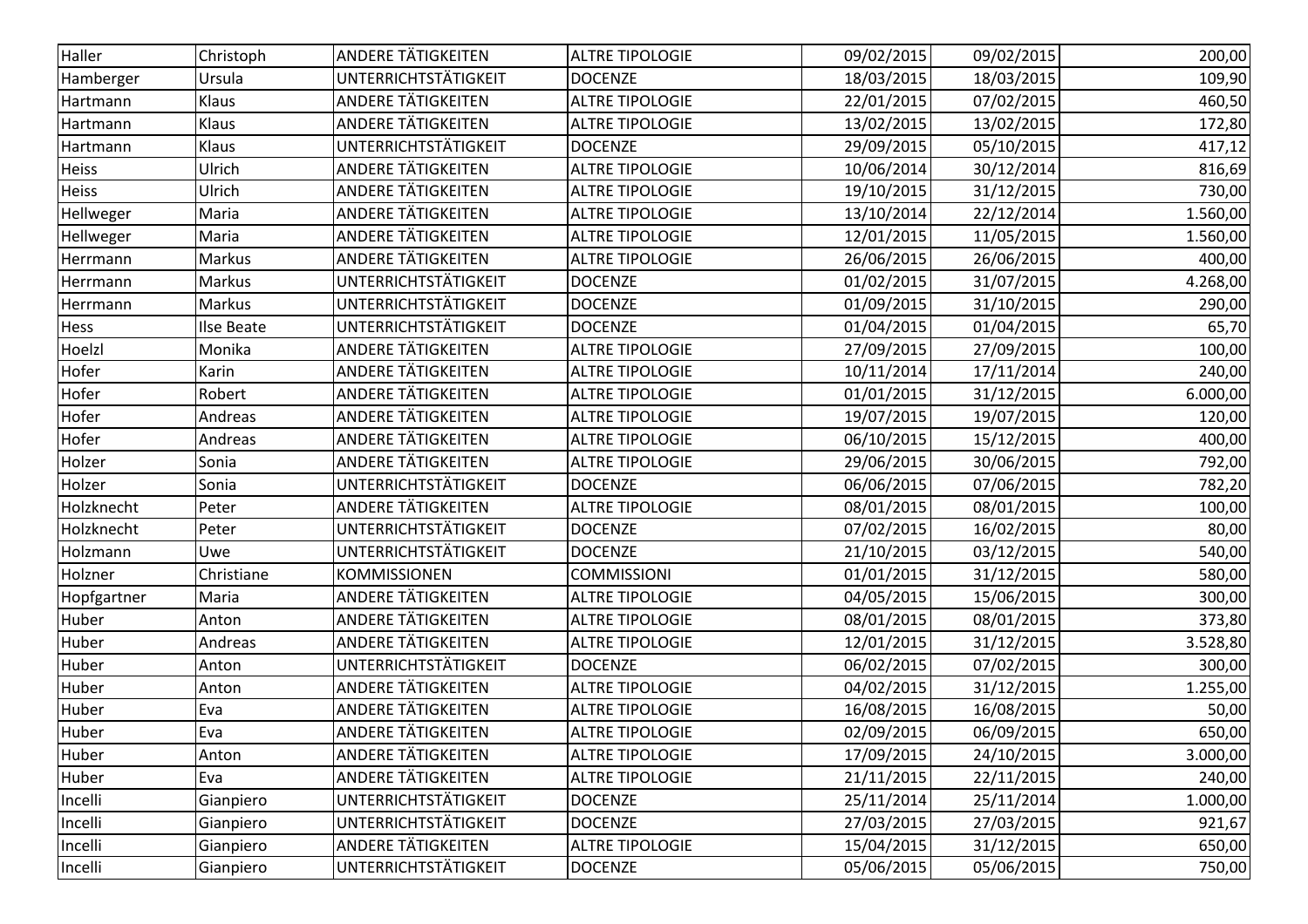| Incelli       | Gianpiero             | <b>UNTERRICHTSTÄTIGKEIT</b> | <b>DOCENZE</b>         | 18/06/2015 | 19/06/2015 | 1.500,00 |
|---------------|-----------------------|-----------------------------|------------------------|------------|------------|----------|
| Incelli       | Gianpiero             | <b>ANDERE TÄTIGKEITEN</b>   | <b>ALTRE TIPOLOGIE</b> | 09/10/2015 | 09/10/2015 | 500,00   |
| Jakomet       | Klaus                 | <b>ANDERE TÄTIGKEITEN</b>   | <b>ALTRE TIPOLOGIE</b> | 17/12/2014 | 17/12/2014 | 115,28   |
| Jakomet       | Klaus                 | ANDERE TÄTIGKEITEN          | <b>ALTRE TIPOLOGIE</b> | 22/01/2015 | 07/02/2015 | 520,50   |
| Jakomet       | Klaus                 | <b>KOMMISSIONEN</b>         | <b>COMMISSIONI</b>     | 13/04/2015 | 13/04/2015 | 126,78   |
| Jakomet       | Klaus                 | UNTERRICHTSTÄTIGKEIT        | <b>DOCENZE</b>         | 29/09/2015 | 05/10/2015 | 369,12   |
| Jakomet       | Klaus                 | KOMMISSIONEN                | <b>COMMISSIONI</b>     | 02/12/2015 | 02/12/2015 | 163,60   |
| Janssen       | Christine             | <b>ANDERE TÄTIGKEITEN</b>   | <b>ALTRE TIPOLOGIE</b> | 29/04/2015 | 06/05/2015 | 240,00   |
| Jaufenthaler  | Hannelore             | <b>ANDERE TÄTIGKEITEN</b>   | <b>ALTRE TIPOLOGIE</b> | 01/01/2015 | 31/12/2015 | 4.950,00 |
| Joris         | Maria Carla           | UNTERRICHTSTÄTIGKEIT        | <b>DOCENZE</b>         | 01/04/2015 | 01/06/2015 | 1.902,00 |
| Kahler        | Manuel                | ANDERE TÄTIGKEITEN          | <b>ALTRE TIPOLOGIE</b> | 01/10/2015 | 01/10/2015 | 240,00   |
| Kainz         | Gerhard               | UNTERRICHTSTÄTIGKEIT        | <b>DOCENZE</b>         | 01/10/2014 | 30/11/2014 | 960,00   |
| Kainz         | Gerhard               | ANDERE TÄTIGKEITEN          | <b>ALTRE TIPOLOGIE</b> | 05/03/2015 | 06/03/2015 | 280,00   |
| Kainz         | Gerhard               | UNTERRICHTSTÄTIGKEIT        | <b>DOCENZE</b>         | 01/01/2015 | 28/02/2015 | 322,00   |
| Kaiser        | Josef                 | ANDERE TÄTIGKEITEN          | <b>ALTRE TIPOLOGIE</b> | 03/02/2014 | 31/12/2014 | 1.537,50 |
| Kirchler      | Erwin                 | ANDERE TÄTIGKEITEN          | <b>ALTRE TIPOLOGIE</b> | 01/01/2015 | 31/12/2015 | 600,00   |
| Kirchler      | Monika                | ANDERE TÄTIGKEITEN          | <b>ALTRE TIPOLOGIE</b> | 01/09/2014 | 31/12/2015 | 221,00   |
| Klettenhammer | <b>Gino Alexander</b> | <b>UNTERRICHTSTÄTIGKEIT</b> | <b>DOCENZE</b>         | 21/05/2015 | 21/05/2015 | 607,50   |
| Knoll         | Peter                 | UNTERRICHTSTÄTIGKEIT        | <b>DOCENZE</b>         | 01/10/2014 | 30/11/2014 | 1.200,00 |
| Knoll         | Peter                 | UNTERRICHTSTÄTIGKEIT        | <b>DOCENZE</b>         | 01/01/2015 | 28/02/2015 | 576,00   |
| Knoll         | Peter                 | UNTERRICHTSTÄTIGKEIT        | <b>DOCENZE</b>         | 01/02/2015 | 31/07/2015 | 1.776,00 |
| Knoll         | Peter                 | UNTERRICHTSTÄTIGKEIT        | <b>DOCENZE</b>         | 01/09/2015 | 31/10/2015 | 512,00   |
| Kob           | Michael               | UNTERRICHTSTÄTIGKEIT        | <b>DOCENZE</b>         | 30/12/2014 | 31/12/2014 | 960,00   |
| Kob           | Michael               | UNTERRICHTSTÄTIGKEIT        | <b>DOCENZE</b>         | 01/02/2015 | 31/07/2015 | 1.904,00 |
| Kob           | Michael               | <b>UNTERRICHTSTÄTIGKEIT</b> | <b>DOCENZE</b>         | 01/09/2015 | 31/10/2015 | 780,00   |
| Kofler        | Zita                  | <b>ANDERE TÄTIGKEITEN</b>   | <b>ALTRE TIPOLOGIE</b> | 01/02/2013 | 31/12/2013 | 180,00   |
| Kofler        | Elisabeth             | <b>ANDERE TÄTIGKEITEN</b>   | <b>ALTRE TIPOLOGIE</b> | 01/06/2014 | 31/12/2014 | 598,00   |
| Kofler        | Thomas                | UNTERRICHTSTÄTIGKEIT        | <b>DOCENZE</b>         | 27/11/2014 | 04/12/2014 | 471,56   |
| Kofler        | Elisabeth             | UNTERRICHTSTÄTIGKEIT        | <b>DOCENZE</b>         | 01/04/2015 | 30/04/2015 | 750,00   |
| Kofler        | Elisabeth             | UNTERRICHTSTÄTIGKEIT        | <b>DOCENZE</b>         | 01/02/2015 | 31/07/2015 | 254,00   |
| Kranebitter   | Elke                  | ANDERE TÄTIGKEITEN          | <b>ALTRE TIPOLOGIE</b> | 12/05/2015 | 12/05/2015 | 720,00   |
| Kuehberger    | Wilhelm               | <b>KOMMISSIONEN</b>         | <b>COMMISSIONI</b>     | 01/01/2015 | 31/12/2015 | 439,06   |
| Kuenig        | Andreas               | ANDERE TÄTIGKEITEN          | <b>ALTRE TIPOLOGIE</b> | 20/11/2015 | 20/11/2015 | 156,80   |
| La Guardia    | Giuseppe              | UNTERRICHTSTÄTIGKEIT        | <b>DOCENZE</b>         | 01/01/2014 | 31/12/2014 | 407,24   |
| La Notte      | Michele               | UNTERRICHTSTÄTIGKEIT        | <b>DOCENZE</b>         | 22/12/2014 | 30/12/2014 | 600,00   |
| La Notte      | Michele               | UNTERRICHTSTÄTIGKEIT        | <b>DOCENZE</b>         | 01/09/2015 | 31/10/2015 | 480,00   |
| Lanthaler     | Thomas                | <b>ANDERE TÄTIGKEITEN</b>   | <b>ALTRE TIPOLOGIE</b> | 19/01/2015 | 18/05/2015 | 902,60   |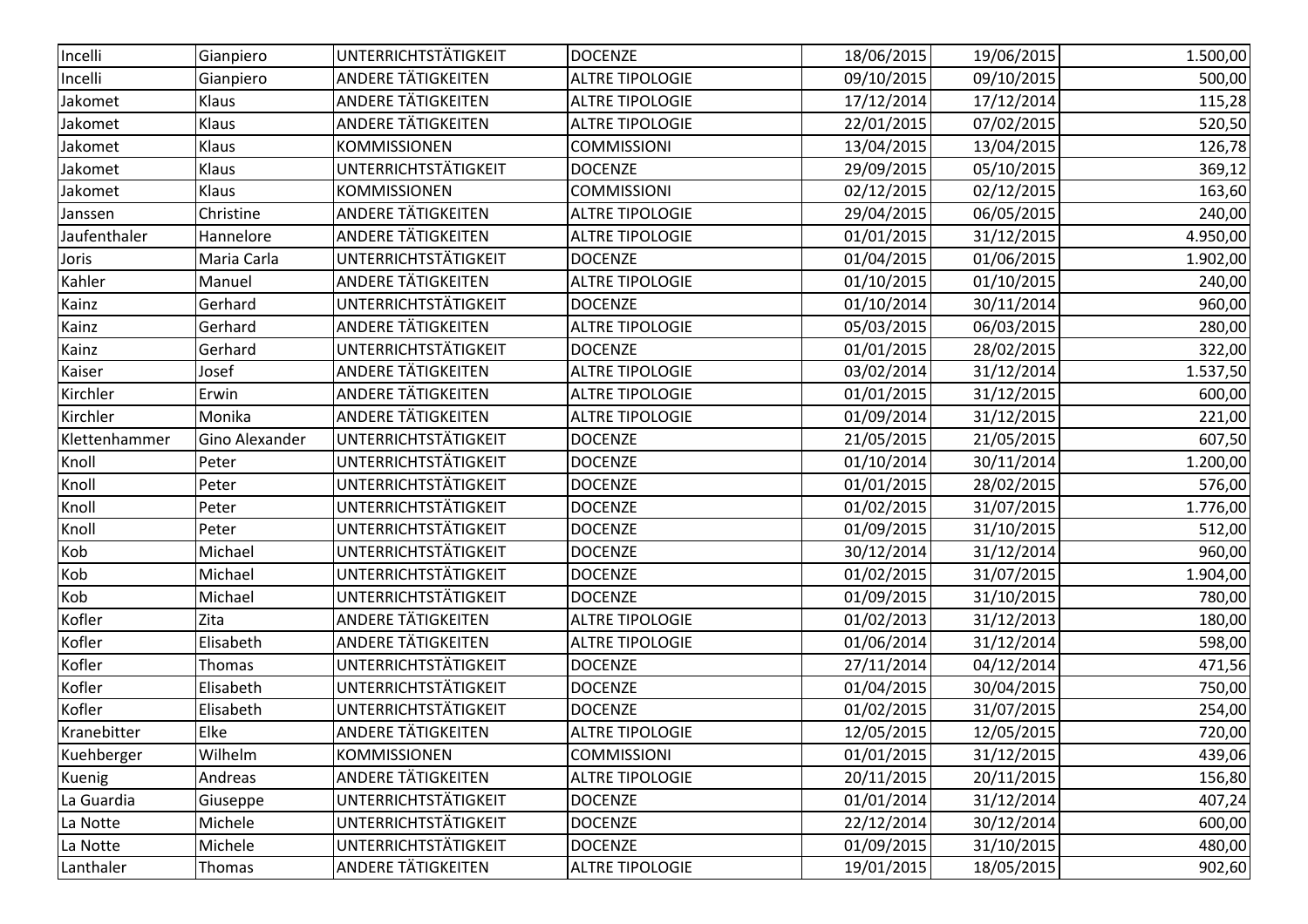| Latina            | Loredana       | KOMMISSARE AD ACTA          | <b>COMMISSARI AD ACTA</b> | 20/03/2015 | 10/04/2015 | 400,00   |
|-------------------|----------------|-----------------------------|---------------------------|------------|------------|----------|
| Lehmann           | Dietrich       | <b>ANDERE TÄTIGKEITEN</b>   | <b>ALTRE TIPOLOGIE</b>    | 28/11/2015 | 28/11/2015 | 250,00   |
| Leitner           | Hanspeter      | UNTERRICHTSTÄTIGKEIT        | <b>DOCENZE</b>            | 12/01/2015 | 12/01/2015 | 480,00   |
| Leitner           | Hanspeter      | UNTERRICHTSTÄTIGKEIT        | <b>DOCENZE</b>            | 01/12/2014 | 15/12/2014 | 212,76   |
| Leitner           | Josef          | ANDERE TÄTIGKEITEN          | <b>ALTRE TIPOLOGIE</b>    | 09/02/2015 | 09/02/2015 | 144,00   |
| Leitner           | Josef          | ANDERE TÄTIGKEITEN          | <b>ALTRE TIPOLOGIE</b>    | 04/03/2015 | 04/03/2015 | 132,00   |
| Lercher           | Karl           | <b>ANDERE TÄTIGKEITEN</b>   | <b>ALTRE TIPOLOGIE</b>    | 01/01/2015 | 15/03/2015 | 164,37   |
| Lercher           | Karl           | <b>ANDERE TÄTIGKEITEN</b>   | <b>ALTRE TIPOLOGIE</b>    | 15/06/2015 | 15/09/2015 | 58,51    |
| Lerchner          | Anna           | <b>ANDERE TÄTIGKEITEN</b>   | <b>ALTRE TIPOLOGIE</b>    | 12/05/2015 | 12/05/2015 | 75,00    |
| Lerchner          | Anna           | ANDERE TÄTIGKEITEN          | <b>ALTRE TIPOLOGIE</b>    | 12/06/2015 | 12/06/2015 | 72,00    |
| Lioni             | Roland         | ANDERE TÄTIGKEITEN          | <b>ALTRE TIPOLOGIE</b>    | 15/09/2015 | 15/09/2015 | 833,00   |
| Lorenzini         | Rolando        | UNTERRICHTSTÄTIGKEIT        | <b>DOCENZE</b>            | 05/10/2015 | 31/12/2015 | 2.640,00 |
| Lovecchio         | Silvana        | ANDERE TÄTIGKEITEN          | <b>ALTRE TIPOLOGIE</b>    | 29/05/2015 | 15/09/2015 | 700,00   |
| Macciocu          | Elena          | UNTERRICHTSTÄTIGKEIT        | <b>DOCENZE</b>            | 01/02/2015 | 31/07/2015 | 1.334,00 |
| Macera Mascitelli | <b>Tiziana</b> | UNTERRICHTSTÄTIGKEIT        | <b>DOCENZE</b>            | 01/04/2015 | 30/04/2015 | 600,00   |
| Mach              | Marina         | UNTERRICHTSTÄTIGKEIT        | <b>DOCENZE</b>            | 09/01/2015 | 10/01/2015 | 711,36   |
| Mahlknecht        | Alois          | <b>ANDERE TÄTIGKEITEN</b>   | <b>ALTRE TIPOLOGIE</b>    | 18/07/2014 | 18/07/2014 | 330,00   |
| Mair              | <b>Barbara</b> | ANDERE TÄTIGKEITEN          | <b>ALTRE TIPOLOGIE</b>    | 29/11/2014 | 31/12/2014 | 525,00   |
| Mair              | <b>Barbara</b> | <b>ANDERE TÄTIGKEITEN</b>   | <b>ALTRE TIPOLOGIE</b>    | 01/01/2015 | 06/01/2015 | 322,50   |
| Mair              | Edith          | <b>ANDERE TÄTIGKEITEN</b>   | <b>ALTRE TIPOLOGIE</b>    | 12/01/2015 | 11/05/2015 | 1.040,00 |
| Mair              | Sabine         | <b>ANDERE TÄTIGKEITEN</b>   | <b>ALTRE TIPOLOGIE</b>    | 02/02/2015 | 02/02/2015 | 180,00   |
| Mair              | Sabine         | <b>ANDERE TÄTIGKEITEN</b>   | <b>ALTRE TIPOLOGIE</b>    | 02/03/2015 | 16/03/2015 | 360,00   |
| Mair              | Gabriela       | ANDERE TÄTIGKEITEN          | <b>ALTRE TIPOLOGIE</b>    | 22/01/2015 | 22/01/2015 | 300,00   |
| Mair              | Gabriela       | <b>KOMMISSIONEN</b>         | <b>COMMISSIONI</b>        | 08/09/2015 | 14/09/2015 | 510,00   |
| Mair              | Gabriela       | ANDERE TÄTIGKEITEN          | <b>ALTRE TIPOLOGIE</b>    | 15/10/2015 | 30/11/2015 | 600,00   |
| Majolino          | Elio           | <b>ANDERE TÄTIGKEITEN</b>   | <b>ALTRE TIPOLOGIE</b>    | 04/03/2015 | 18/03/2015 | 216,00   |
| Manfredi          | Giovanni       | UNTERRICHTSTÄTIGKEIT        | <b>DOCENZE</b>            | 01/10/2014 | 30/11/2014 | 1.120,00 |
| Manfredi          | Giovanni       | UNTERRICHTSTÄTIGKEIT        | <b>DOCENZE</b>            | 01/01/2015 | 28/02/2015 | 322,00   |
| March             | Albert         | <b>ANDERE TÄTIGKEITEN</b>   | <b>ALTRE TIPOLOGIE</b>    | 04/12/2014 | 05/12/2014 | 1.100,00 |
| March             | Albert         | ANDERE TÄTIGKEITEN          | <b>ALTRE TIPOLOGIE</b>    | 20/03/2015 | 10/04/2015 | 400,00   |
| March             | Albert         | <b>UNTERRICHTSTÄTIGKEIT</b> | <b>DOCENZE</b>            | 01/01/2015 | 18/05/2015 | 600,00   |
| Marcher           | Imelda         | <b>ANDERE TÄTIGKEITEN</b>   | <b>ALTRE TIPOLOGIE</b>    | 01/01/2015 | 31/12/2015 | 930,00   |
| Marchetto         | Paolo Emilio   | <b>UNTERRICHTSTÄTIGKEIT</b> | <b>DOCENZE</b>            | 03/12/2014 | 03/12/2014 | 700,00   |
| Marchetto         | Paolo Emilio   | <b>ANDERE TÄTIGKEITEN</b>   | <b>ALTRE TIPOLOGIE</b>    | 15/04/2015 | 31/12/2015 | 650,00   |
| Markart           | Justine        | ANDERE TÄTIGKEITEN          | <b>ALTRE TIPOLOGIE</b>    | 05/12/2015 | 20/12/2015 | 300,00   |
| Marth             | Dietmar        | UNTERRICHTSTÄTIGKEIT        | <b>DOCENZE</b>            | 01/01/2015 | 31/08/2015 | 1.000,00 |
| Marth             | Dietmar        | <b>ANDERE TÄTIGKEITEN</b>   | <b>ALTRE TIPOLOGIE</b>    | 15/05/2015 | 31/08/2015 | 22,50    |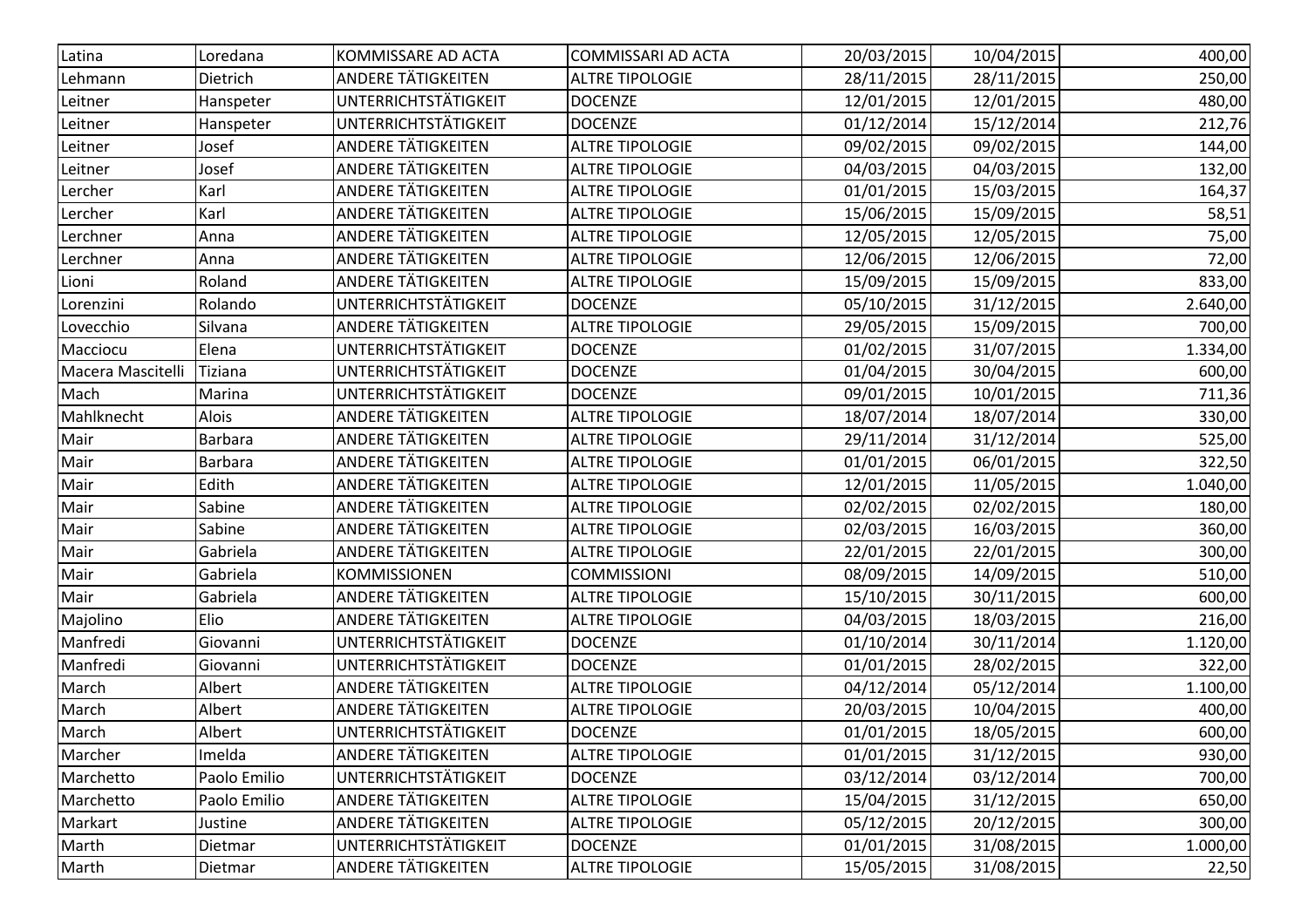| Marth<br>UNTERRICHTSTÄTIGKEIT<br>Dietmar<br><b>DOCENZE</b><br>10/09/2015<br>31/12/2015<br><b>ANDERE TÄTIGKEITEN</b><br>10/09/2015<br>31/10/2015<br>Marth<br><b>ALTRE TIPOLOGIE</b><br>Dietmar<br>UNTERRICHTSTÄTIGKEIT<br>Martini<br>31/07/2015<br><b>DOCENZE</b><br>01/02/2015<br>Anna<br>UNTERRICHTSTÄTIGKEIT<br>Cristina<br><b>DOCENZE</b><br>01/02/2015<br>31/07/2015<br>Masera<br>UNTERRICHTSTÄTIGKEIT<br><b>DOCENZE</b><br>01/09/2015<br>31/10/2015<br>Cristina<br>Masera<br>UNTERRICHTSTÄTIGKEIT<br><b>DOCENZE</b><br>Alessandro<br>01/10/2014<br>30/11/2014<br>Mautone<br>UNTERRICHTSTÄTIGKEIT<br>23/12/2014<br><b>DOCENZE</b><br>30/12/2014<br>Mautone<br>Alessandro<br><b>ANDERE TÄTIGKEITEN</b><br><b>ALTRE TIPOLOGIE</b><br>17/06/2015<br>18/06/2015<br>Mautone<br>Alessandro<br>UNTERRICHTSTÄTIGKEIT<br><b>DOCENZE</b><br>01/02/2015<br>31/07/2015<br>Mautone<br>Alessandro<br>UNTERRICHTSTÄTIGKEIT<br><b>DOCENZE</b><br>22/12/2014<br>30/12/2014<br>Mayr<br>Christoph<br><b>ANDERE TÄTIGKEITEN</b><br><b>ALTRE TIPOLOGIE</b><br>01/03/2015<br>Alexander<br>31/12/2015<br>Mayr<br>UNTERRICHTSTÄTIGKEIT<br>Christoph<br><b>DOCENZE</b><br>01/01/2015<br>28/02/2015<br>Mayr<br>UNTERRICHTSTÄTIGKEIT<br>Christoph<br><b>DOCENZE</b><br>01/02/2015<br>31/07/2015<br>Mayr<br>UNTERRICHTSTÄTIGKEIT<br>01/09/2015<br>31/10/2015<br>Christoph<br><b>DOCENZE</b><br>Mayr<br>UNTERRICHTSTÄTIGKEIT<br>Mazzoldi<br><b>DOCENZE</b><br>01/10/2014<br>30/11/2014<br>Maria Antonietta<br><b>COMMISSIONI</b><br>Mazzoldi<br><b>KOMMISSIONEN</b><br>11/05/2015<br>11/05/2015<br>Maria Antonietta<br>TECHNISCHE BERATUNGEN<br>CONSULENZE TECNICHE<br>29/09/2014<br>29/09/2014<br>Mazzoldi<br>Maria Antonietta<br>Guido<br><b>ANDERE TÄTIGKEITEN</b><br><b>ALTRE TIPOLOGIE</b><br>11/06/2015<br>12/06/2015<br>Mazzoleni<br>Meinecke<br>Claudia<br><b>KOMMISSIONEN</b><br><b>COMMISSIONI</b><br>23/01/2015<br>23/01/2015<br>ANDERE TÄTIGKEITEN<br><b>ALTRE TIPOLOGIE</b><br>01/11/2014<br>Meister<br>Helga<br>30/04/2015<br>UNTERRICHTSTÄTIGKEIT<br>22/12/2014<br>Helga<br><b>DOCENZE</b><br>30/12/2014<br>Meister<br>UNTERRICHTSTÄTIGKEIT<br><b>DOCENZE</b><br>01/04/2014<br>30/04/2014<br>Messini<br>Sergio | 900,00<br>1.710,00<br>720,00<br>2.588,00<br>731,00<br>1.120,00<br>750,00<br>0,00<br>1.022,00<br>2.550,00<br>260,83<br>1.202,00 |
|------------------------------------------------------------------------------------------------------------------------------------------------------------------------------------------------------------------------------------------------------------------------------------------------------------------------------------------------------------------------------------------------------------------------------------------------------------------------------------------------------------------------------------------------------------------------------------------------------------------------------------------------------------------------------------------------------------------------------------------------------------------------------------------------------------------------------------------------------------------------------------------------------------------------------------------------------------------------------------------------------------------------------------------------------------------------------------------------------------------------------------------------------------------------------------------------------------------------------------------------------------------------------------------------------------------------------------------------------------------------------------------------------------------------------------------------------------------------------------------------------------------------------------------------------------------------------------------------------------------------------------------------------------------------------------------------------------------------------------------------------------------------------------------------------------------------------------------------------------------------------------------------------------------------------------------------------------------------------------------------------------------------------------------------------------------------------------------------------------------------------------------------------------------------------------------------------|--------------------------------------------------------------------------------------------------------------------------------|
|                                                                                                                                                                                                                                                                                                                                                                                                                                                                                                                                                                                                                                                                                                                                                                                                                                                                                                                                                                                                                                                                                                                                                                                                                                                                                                                                                                                                                                                                                                                                                                                                                                                                                                                                                                                                                                                                                                                                                                                                                                                                                                                                                                                                      |                                                                                                                                |
|                                                                                                                                                                                                                                                                                                                                                                                                                                                                                                                                                                                                                                                                                                                                                                                                                                                                                                                                                                                                                                                                                                                                                                                                                                                                                                                                                                                                                                                                                                                                                                                                                                                                                                                                                                                                                                                                                                                                                                                                                                                                                                                                                                                                      |                                                                                                                                |
|                                                                                                                                                                                                                                                                                                                                                                                                                                                                                                                                                                                                                                                                                                                                                                                                                                                                                                                                                                                                                                                                                                                                                                                                                                                                                                                                                                                                                                                                                                                                                                                                                                                                                                                                                                                                                                                                                                                                                                                                                                                                                                                                                                                                      |                                                                                                                                |
|                                                                                                                                                                                                                                                                                                                                                                                                                                                                                                                                                                                                                                                                                                                                                                                                                                                                                                                                                                                                                                                                                                                                                                                                                                                                                                                                                                                                                                                                                                                                                                                                                                                                                                                                                                                                                                                                                                                                                                                                                                                                                                                                                                                                      |                                                                                                                                |
|                                                                                                                                                                                                                                                                                                                                                                                                                                                                                                                                                                                                                                                                                                                                                                                                                                                                                                                                                                                                                                                                                                                                                                                                                                                                                                                                                                                                                                                                                                                                                                                                                                                                                                                                                                                                                                                                                                                                                                                                                                                                                                                                                                                                      |                                                                                                                                |
|                                                                                                                                                                                                                                                                                                                                                                                                                                                                                                                                                                                                                                                                                                                                                                                                                                                                                                                                                                                                                                                                                                                                                                                                                                                                                                                                                                                                                                                                                                                                                                                                                                                                                                                                                                                                                                                                                                                                                                                                                                                                                                                                                                                                      |                                                                                                                                |
|                                                                                                                                                                                                                                                                                                                                                                                                                                                                                                                                                                                                                                                                                                                                                                                                                                                                                                                                                                                                                                                                                                                                                                                                                                                                                                                                                                                                                                                                                                                                                                                                                                                                                                                                                                                                                                                                                                                                                                                                                                                                                                                                                                                                      |                                                                                                                                |
|                                                                                                                                                                                                                                                                                                                                                                                                                                                                                                                                                                                                                                                                                                                                                                                                                                                                                                                                                                                                                                                                                                                                                                                                                                                                                                                                                                                                                                                                                                                                                                                                                                                                                                                                                                                                                                                                                                                                                                                                                                                                                                                                                                                                      |                                                                                                                                |
|                                                                                                                                                                                                                                                                                                                                                                                                                                                                                                                                                                                                                                                                                                                                                                                                                                                                                                                                                                                                                                                                                                                                                                                                                                                                                                                                                                                                                                                                                                                                                                                                                                                                                                                                                                                                                                                                                                                                                                                                                                                                                                                                                                                                      |                                                                                                                                |
|                                                                                                                                                                                                                                                                                                                                                                                                                                                                                                                                                                                                                                                                                                                                                                                                                                                                                                                                                                                                                                                                                                                                                                                                                                                                                                                                                                                                                                                                                                                                                                                                                                                                                                                                                                                                                                                                                                                                                                                                                                                                                                                                                                                                      |                                                                                                                                |
|                                                                                                                                                                                                                                                                                                                                                                                                                                                                                                                                                                                                                                                                                                                                                                                                                                                                                                                                                                                                                                                                                                                                                                                                                                                                                                                                                                                                                                                                                                                                                                                                                                                                                                                                                                                                                                                                                                                                                                                                                                                                                                                                                                                                      |                                                                                                                                |
|                                                                                                                                                                                                                                                                                                                                                                                                                                                                                                                                                                                                                                                                                                                                                                                                                                                                                                                                                                                                                                                                                                                                                                                                                                                                                                                                                                                                                                                                                                                                                                                                                                                                                                                                                                                                                                                                                                                                                                                                                                                                                                                                                                                                      |                                                                                                                                |
|                                                                                                                                                                                                                                                                                                                                                                                                                                                                                                                                                                                                                                                                                                                                                                                                                                                                                                                                                                                                                                                                                                                                                                                                                                                                                                                                                                                                                                                                                                                                                                                                                                                                                                                                                                                                                                                                                                                                                                                                                                                                                                                                                                                                      | 4.044,00                                                                                                                       |
|                                                                                                                                                                                                                                                                                                                                                                                                                                                                                                                                                                                                                                                                                                                                                                                                                                                                                                                                                                                                                                                                                                                                                                                                                                                                                                                                                                                                                                                                                                                                                                                                                                                                                                                                                                                                                                                                                                                                                                                                                                                                                                                                                                                                      | 1.018,00                                                                                                                       |
|                                                                                                                                                                                                                                                                                                                                                                                                                                                                                                                                                                                                                                                                                                                                                                                                                                                                                                                                                                                                                                                                                                                                                                                                                                                                                                                                                                                                                                                                                                                                                                                                                                                                                                                                                                                                                                                                                                                                                                                                                                                                                                                                                                                                      | 80,00                                                                                                                          |
|                                                                                                                                                                                                                                                                                                                                                                                                                                                                                                                                                                                                                                                                                                                                                                                                                                                                                                                                                                                                                                                                                                                                                                                                                                                                                                                                                                                                                                                                                                                                                                                                                                                                                                                                                                                                                                                                                                                                                                                                                                                                                                                                                                                                      | 400,00                                                                                                                         |
|                                                                                                                                                                                                                                                                                                                                                                                                                                                                                                                                                                                                                                                                                                                                                                                                                                                                                                                                                                                                                                                                                                                                                                                                                                                                                                                                                                                                                                                                                                                                                                                                                                                                                                                                                                                                                                                                                                                                                                                                                                                                                                                                                                                                      | 400,00                                                                                                                         |
|                                                                                                                                                                                                                                                                                                                                                                                                                                                                                                                                                                                                                                                                                                                                                                                                                                                                                                                                                                                                                                                                                                                                                                                                                                                                                                                                                                                                                                                                                                                                                                                                                                                                                                                                                                                                                                                                                                                                                                                                                                                                                                                                                                                                      | 2.000,00                                                                                                                       |
|                                                                                                                                                                                                                                                                                                                                                                                                                                                                                                                                                                                                                                                                                                                                                                                                                                                                                                                                                                                                                                                                                                                                                                                                                                                                                                                                                                                                                                                                                                                                                                                                                                                                                                                                                                                                                                                                                                                                                                                                                                                                                                                                                                                                      | 400,00                                                                                                                         |
|                                                                                                                                                                                                                                                                                                                                                                                                                                                                                                                                                                                                                                                                                                                                                                                                                                                                                                                                                                                                                                                                                                                                                                                                                                                                                                                                                                                                                                                                                                                                                                                                                                                                                                                                                                                                                                                                                                                                                                                                                                                                                                                                                                                                      | 600,00                                                                                                                         |
|                                                                                                                                                                                                                                                                                                                                                                                                                                                                                                                                                                                                                                                                                                                                                                                                                                                                                                                                                                                                                                                                                                                                                                                                                                                                                                                                                                                                                                                                                                                                                                                                                                                                                                                                                                                                                                                                                                                                                                                                                                                                                                                                                                                                      | 600,00                                                                                                                         |
|                                                                                                                                                                                                                                                                                                                                                                                                                                                                                                                                                                                                                                                                                                                                                                                                                                                                                                                                                                                                                                                                                                                                                                                                                                                                                                                                                                                                                                                                                                                                                                                                                                                                                                                                                                                                                                                                                                                                                                                                                                                                                                                                                                                                      | 1.350,00                                                                                                                       |
| UNTERRICHTSTÄTIGKEIT<br><b>DOCENZE</b><br>01/02/2015<br>31/07/2015<br>Messini<br>Sergio                                                                                                                                                                                                                                                                                                                                                                                                                                                                                                                                                                                                                                                                                                                                                                                                                                                                                                                                                                                                                                                                                                                                                                                                                                                                                                                                                                                                                                                                                                                                                                                                                                                                                                                                                                                                                                                                                                                                                                                                                                                                                                              | 3.066,00                                                                                                                       |
| UNTERRICHTSTÄTIGKEIT<br>01/09/2015<br><b>DOCENZE</b><br>31/10/2015<br>Messini<br>Sergio                                                                                                                                                                                                                                                                                                                                                                                                                                                                                                                                                                                                                                                                                                                                                                                                                                                                                                                                                                                                                                                                                                                                                                                                                                                                                                                                                                                                                                                                                                                                                                                                                                                                                                                                                                                                                                                                                                                                                                                                                                                                                                              | 258,00                                                                                                                         |
| <b>COMMISSIONI</b><br>Hubert<br><b>KOMMISSIONEN</b><br>02/10/2014<br>02/10/2014<br>Messner                                                                                                                                                                                                                                                                                                                                                                                                                                                                                                                                                                                                                                                                                                                                                                                                                                                                                                                                                                                                                                                                                                                                                                                                                                                                                                                                                                                                                                                                                                                                                                                                                                                                                                                                                                                                                                                                                                                                                                                                                                                                                                           | 260,71                                                                                                                         |
| Klara<br>ANDERE TÄTIGKEITEN<br><b>ALTRE TIPOLOGIE</b><br>24/10/2014<br>14/01/2015<br>Messner                                                                                                                                                                                                                                                                                                                                                                                                                                                                                                                                                                                                                                                                                                                                                                                                                                                                                                                                                                                                                                                                                                                                                                                                                                                                                                                                                                                                                                                                                                                                                                                                                                                                                                                                                                                                                                                                                                                                                                                                                                                                                                         | 240,00                                                                                                                         |
| UNTERRICHTSTÄTIGKEIT<br>Klara<br><b>DOCENZE</b><br>26/03/2015<br>26/03/2015<br>Messner                                                                                                                                                                                                                                                                                                                                                                                                                                                                                                                                                                                                                                                                                                                                                                                                                                                                                                                                                                                                                                                                                                                                                                                                                                                                                                                                                                                                                                                                                                                                                                                                                                                                                                                                                                                                                                                                                                                                                                                                                                                                                                               | 400,00                                                                                                                         |
| UNTERRICHTSTÄTIGKEIT<br>27/04/2015<br>Klara<br><b>DOCENZE</b><br>27/04/2015<br>Messner                                                                                                                                                                                                                                                                                                                                                                                                                                                                                                                                                                                                                                                                                                                                                                                                                                                                                                                                                                                                                                                                                                                                                                                                                                                                                                                                                                                                                                                                                                                                                                                                                                                                                                                                                                                                                                                                                                                                                                                                                                                                                                               | 200,00                                                                                                                         |
| Evi<br><b>KOMMISSIONEN</b><br><b>COMMISSIONI</b><br>01/09/2015<br>30/10/2015<br>Messner                                                                                                                                                                                                                                                                                                                                                                                                                                                                                                                                                                                                                                                                                                                                                                                                                                                                                                                                                                                                                                                                                                                                                                                                                                                                                                                                                                                                                                                                                                                                                                                                                                                                                                                                                                                                                                                                                                                                                                                                                                                                                                              | 840,00                                                                                                                         |
| UNTERRICHTSTÄTIGKEIT<br>Michael<br><b>DOCENZE</b><br>22/12/2014<br>30/12/2014<br>Mian                                                                                                                                                                                                                                                                                                                                                                                                                                                                                                                                                                                                                                                                                                                                                                                                                                                                                                                                                                                                                                                                                                                                                                                                                                                                                                                                                                                                                                                                                                                                                                                                                                                                                                                                                                                                                                                                                                                                                                                                                                                                                                                | 960,00                                                                                                                         |
| Mian<br>Peter<br>UNTERRICHTSTÄTIGKEIT<br>22/12/2014<br>30/12/2014<br><b>DOCENZE</b>                                                                                                                                                                                                                                                                                                                                                                                                                                                                                                                                                                                                                                                                                                                                                                                                                                                                                                                                                                                                                                                                                                                                                                                                                                                                                                                                                                                                                                                                                                                                                                                                                                                                                                                                                                                                                                                                                                                                                                                                                                                                                                                  | 2.000,00                                                                                                                       |
| <b>UNTERRICHTSTÄTIGKEIT</b><br>01/04/2015<br>Mian<br>Peter<br><b>DOCENZE</b><br>30/04/2015                                                                                                                                                                                                                                                                                                                                                                                                                                                                                                                                                                                                                                                                                                                                                                                                                                                                                                                                                                                                                                                                                                                                                                                                                                                                                                                                                                                                                                                                                                                                                                                                                                                                                                                                                                                                                                                                                                                                                                                                                                                                                                           | 600,00                                                                                                                         |
| Mian<br>Michael<br>ANDERE TÄTIGKEITEN<br><b>ALTRE TIPOLOGIE</b><br>15/01/2015<br>15/01/2015                                                                                                                                                                                                                                                                                                                                                                                                                                                                                                                                                                                                                                                                                                                                                                                                                                                                                                                                                                                                                                                                                                                                                                                                                                                                                                                                                                                                                                                                                                                                                                                                                                                                                                                                                                                                                                                                                                                                                                                                                                                                                                          | 800,00                                                                                                                         |
| UNTERRICHTSTÄTIGKEIT<br>01/01/2015<br>Mian<br>Michael<br><b>DOCENZE</b><br>28/02/2015                                                                                                                                                                                                                                                                                                                                                                                                                                                                                                                                                                                                                                                                                                                                                                                                                                                                                                                                                                                                                                                                                                                                                                                                                                                                                                                                                                                                                                                                                                                                                                                                                                                                                                                                                                                                                                                                                                                                                                                                                                                                                                                | 580,00                                                                                                                         |
| <b>UNTERRICHTSTÄTIGKEIT</b><br><b>DOCENZE</b><br>01/01/2015<br>28/02/2015<br>Mian<br>Peter                                                                                                                                                                                                                                                                                                                                                                                                                                                                                                                                                                                                                                                                                                                                                                                                                                                                                                                                                                                                                                                                                                                                                                                                                                                                                                                                                                                                                                                                                                                                                                                                                                                                                                                                                                                                                                                                                                                                                                                                                                                                                                           | 580,00                                                                                                                         |
| UNTERRICHTSTÄTIGKEIT<br>Mian<br>01/02/2015<br>31/07/2015<br>Michael<br><b>DOCENZE</b>                                                                                                                                                                                                                                                                                                                                                                                                                                                                                                                                                                                                                                                                                                                                                                                                                                                                                                                                                                                                                                                                                                                                                                                                                                                                                                                                                                                                                                                                                                                                                                                                                                                                                                                                                                                                                                                                                                                                                                                                                                                                                                                | 2.782,00                                                                                                                       |
| <b>UNTERRICHTSTÄTIGKEIT</b><br><b>DOCENZE</b><br>01/02/2015<br>31/07/2015<br>1.272,00<br>Mian<br>Peter                                                                                                                                                                                                                                                                                                                                                                                                                                                                                                                                                                                                                                                                                                                                                                                                                                                                                                                                                                                                                                                                                                                                                                                                                                                                                                                                                                                                                                                                                                                                                                                                                                                                                                                                                                                                                                                                                                                                                                                                                                                                                               |                                                                                                                                |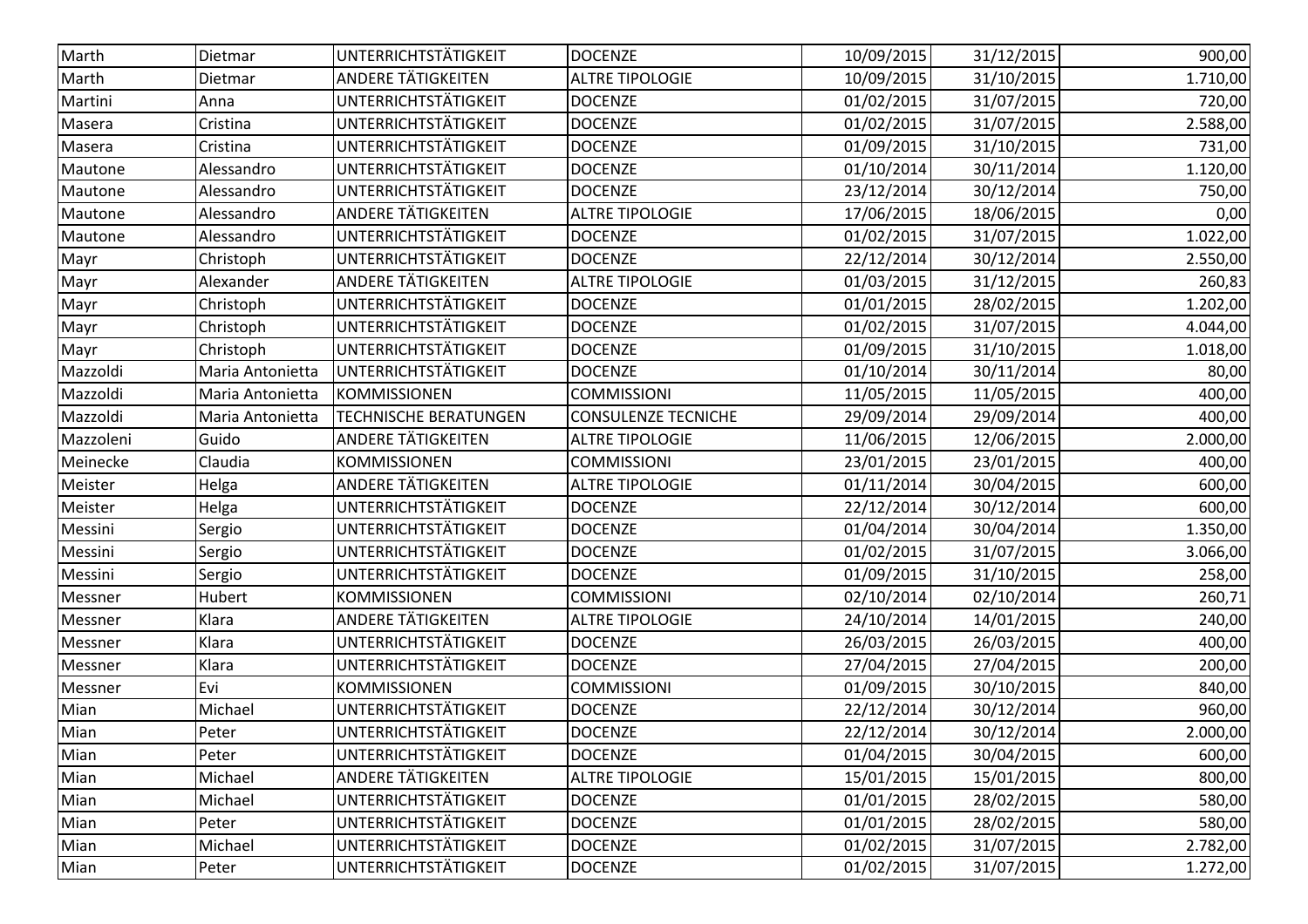| Michael<br>UNTERRICHTSTÄTIGKEIT<br><b>DOCENZE</b><br>01/09/2015<br>31/10/2015<br>UNTERRICHTSTÄTIGKEIT<br><b>DOCENZE</b><br>01/09/2015<br>31/10/2015<br>Peter<br>UNTERRICHTSTÄTIGKEIT<br>Migliorini<br><b>DOCENZE</b><br>01/01/2015<br>28/02/2015<br>Lorenzo<br>UNTERRICHTSTÄTIGKEIT<br>Monika<br><b>DOCENZE</b><br>01/02/2015<br>31/07/2015<br>UNTERRICHTSTÄTIGKEIT<br>Miori<br>01/10/2014<br>30/11/2014<br><b>Barbara</b><br><b>DOCENZE</b><br>UNTERRICHTSTÄTIGKEIT<br><b>DOCENZE</b><br><b>Barbara</b><br>01/02/2015<br>31/07/2015<br>Huberta Maria<br>ANDERE TÄTIGKEITEN<br>01/01/2015<br><b>ALTRE TIPOLOGIE</b><br>01/12/2015<br><b>UNTERRICHTSTÄTIGKEIT</b><br>Manfred<br><b>DOCENZE</b><br>01/11/2014<br>15/12/2014<br>Mitterer<br>Alex<br><b>UNTERRICHTSTÄTIGKEIT</b><br><b>DOCENZE</b><br>04/03/2015<br>26/06/2015<br>UNTERRICHTSTÄTIGKEIT<br>30/11/2014<br>Moeseneder Frajria Carlo<br><b>DOCENZE</b><br>01/10/2014<br>UNTERRICHTSTÄTIGKEIT<br><b>DOCENZE</b><br>01/01/2015<br>28/02/2015<br>Moeseneder Frajria Carlo<br><b>UNTERRICHTSTÄTIGKEIT</b><br>Moeseneder Frajria Carlo<br><b>DOCENZE</b><br>01/09/2015<br>31/12/2015<br>UNTERRICHTSTÄTIGKEIT<br><b>DOCENZE</b><br>01/09/2015<br>31/10/2015<br>David<br>UNTERRICHTSTÄTIGKEIT<br>15/03/2014<br>22/03/2014<br>Tiziano<br><b>DOCENZE</b><br>ANDERE TÄTIGKEITEN<br><b>ALTRE TIPOLOGIE</b><br>27/11/2014<br>27/11/2014<br>Monauni<br>Tiziano<br><b>ANDERE TÄTIGKEITEN</b><br>Elisabeth<br><b>ALTRE TIPOLOGIE</b><br>11/05/2015<br>01/09/2015<br><b>ANDERE TÄTIGKEITEN</b><br><b>ALTRE TIPOLOGIE</b><br>01/09/2016<br>Moroder<br>01/09/2015<br>Renate<br><b>ANDERE TÄTIGKEITEN</b><br><b>ALTRE TIPOLOGIE</b><br>01/09/2015<br>31/12/2015<br>Renate<br>UNTERRICHTSTÄTIGKEIT<br><b>DOCENZE</b><br>11/02/2015<br>11/02/2015<br>Martin<br>UNTERRICHTSTÄTIGKEIT<br><b>DOCENZE</b><br>01/02/2015<br>31/07/2015<br>Elisabeth<br><b>UNTERRICHTSTÄTIGKEIT</b><br><b>DOCENZE</b><br>01/10/2014<br>30/11/2014<br>Stefano<br>UNTERRICHTSTÄTIGKEIT<br><b>DOCENZE</b><br>01/01/2015<br>Stefano<br>28/02/2015<br>UNTERRICHTSTÄTIGKEIT<br>01/04/2015<br>Manuel<br><b>DOCENZE</b><br>30/04/2015<br>UNTERRICHTSTÄTIGKEIT<br>01/02/2015<br>31/07/2015<br>Manuel<br><b>DOCENZE</b><br><b>UNTERRICHTSTÄTIGKEIT</b><br>Manuel<br><b>DOCENZE</b><br>01/09/2015<br>31/10/2015<br>UNTERRICHTSTÄTIGKEIT<br><b>DOCENZE</b><br>01/02/2015<br>31/07/2015<br>Margareth<br><b>ANDERE TÄTIGKEITEN</b><br>Oliver<br>28/01/2015<br><b>ALTRE TIPOLOGIE</b><br>28/01/2015<br>UNTERRICHTSTÄTIGKEIT<br>Neeb<br>Oliver<br><b>DOCENZE</b><br>11/03/2015<br>11/03/2015<br>UNTERRICHTSTÄTIGKEIT<br>Oliver<br>20/05/2015<br>20/05/2015<br><b>DOCENZE</b><br>Nicoletti<br>UNTERRICHTSTÄTIGKEIT<br>Maira<br><b>DOCENZE</b><br>01/02/2015<br>31/07/2015<br>UNTERRICHTSTÄTIGKEIT<br><b>DOCENZE</b><br>01/09/2015<br>31/10/2015<br>Maira<br><b>UNTERRICHTSTÄTIGKEIT</b><br>31/07/2015<br>Adelheid<br><b>DOCENZE</b><br>01/02/2015<br><b>COMMISSIONI</b><br>20/12/2014<br>Maria<br><b>KOMMISSIONEN</b><br>18/12/2014<br>UNTERRICHTSTÄTIGKEIT<br>26/02/2015<br>09/03/2015<br>Margarethe<br><b>DOCENZE</b><br>UNTERRICHTSTÄTIGKEIT<br><b>DOCENZE</b><br>20/03/2015<br>10/04/2015<br>Mariateresa<br><b>ANDERE TÄTIGKEITEN</b><br>25/09/2014<br>25/09/2014<br>Carla<br><b>ALTRE TIPOLOGIE</b><br><b>UNTERRICHTSTÄTIGKEIT</b><br>Erika<br><b>DOCENZE</b><br>12/05/2015<br>12/05/2015 |                |  |  |          |
|--------------------------------------------------------------------------------------------------------------------------------------------------------------------------------------------------------------------------------------------------------------------------------------------------------------------------------------------------------------------------------------------------------------------------------------------------------------------------------------------------------------------------------------------------------------------------------------------------------------------------------------------------------------------------------------------------------------------------------------------------------------------------------------------------------------------------------------------------------------------------------------------------------------------------------------------------------------------------------------------------------------------------------------------------------------------------------------------------------------------------------------------------------------------------------------------------------------------------------------------------------------------------------------------------------------------------------------------------------------------------------------------------------------------------------------------------------------------------------------------------------------------------------------------------------------------------------------------------------------------------------------------------------------------------------------------------------------------------------------------------------------------------------------------------------------------------------------------------------------------------------------------------------------------------------------------------------------------------------------------------------------------------------------------------------------------------------------------------------------------------------------------------------------------------------------------------------------------------------------------------------------------------------------------------------------------------------------------------------------------------------------------------------------------------------------------------------------------------------------------------------------------------------------------------------------------------------------------------------------------------------------------------------------------------------------------------------------------------------------------------------------------------------------------------------------------------------------------------------------------------------------------------------------------------------------------------------------------------------------------------------------------------------------------------------------------------------------------------------------------------------------------------------------------------------------------------------------------------------------------------------------------------------------------------------------------------------------------------------------------------------------------|----------------|--|--|----------|
|                                                                                                                                                                                                                                                                                                                                                                                                                                                                                                                                                                                                                                                                                                                                                                                                                                                                                                                                                                                                                                                                                                                                                                                                                                                                                                                                                                                                                                                                                                                                                                                                                                                                                                                                                                                                                                                                                                                                                                                                                                                                                                                                                                                                                                                                                                                                                                                                                                                                                                                                                                                                                                                                                                                                                                                                                                                                                                                                                                                                                                                                                                                                                                                                                                                                                                                                                                                            | Mian           |  |  | 562,00   |
|                                                                                                                                                                                                                                                                                                                                                                                                                                                                                                                                                                                                                                                                                                                                                                                                                                                                                                                                                                                                                                                                                                                                                                                                                                                                                                                                                                                                                                                                                                                                                                                                                                                                                                                                                                                                                                                                                                                                                                                                                                                                                                                                                                                                                                                                                                                                                                                                                                                                                                                                                                                                                                                                                                                                                                                                                                                                                                                                                                                                                                                                                                                                                                                                                                                                                                                                                                                            | Mian           |  |  | 664,00   |
|                                                                                                                                                                                                                                                                                                                                                                                                                                                                                                                                                                                                                                                                                                                                                                                                                                                                                                                                                                                                                                                                                                                                                                                                                                                                                                                                                                                                                                                                                                                                                                                                                                                                                                                                                                                                                                                                                                                                                                                                                                                                                                                                                                                                                                                                                                                                                                                                                                                                                                                                                                                                                                                                                                                                                                                                                                                                                                                                                                                                                                                                                                                                                                                                                                                                                                                                                                                            |                |  |  | 600,00   |
|                                                                                                                                                                                                                                                                                                                                                                                                                                                                                                                                                                                                                                                                                                                                                                                                                                                                                                                                                                                                                                                                                                                                                                                                                                                                                                                                                                                                                                                                                                                                                                                                                                                                                                                                                                                                                                                                                                                                                                                                                                                                                                                                                                                                                                                                                                                                                                                                                                                                                                                                                                                                                                                                                                                                                                                                                                                                                                                                                                                                                                                                                                                                                                                                                                                                                                                                                                                            | Mihalich       |  |  | 320,00   |
|                                                                                                                                                                                                                                                                                                                                                                                                                                                                                                                                                                                                                                                                                                                                                                                                                                                                                                                                                                                                                                                                                                                                                                                                                                                                                                                                                                                                                                                                                                                                                                                                                                                                                                                                                                                                                                                                                                                                                                                                                                                                                                                                                                                                                                                                                                                                                                                                                                                                                                                                                                                                                                                                                                                                                                                                                                                                                                                                                                                                                                                                                                                                                                                                                                                                                                                                                                                            |                |  |  | 240,00   |
|                                                                                                                                                                                                                                                                                                                                                                                                                                                                                                                                                                                                                                                                                                                                                                                                                                                                                                                                                                                                                                                                                                                                                                                                                                                                                                                                                                                                                                                                                                                                                                                                                                                                                                                                                                                                                                                                                                                                                                                                                                                                                                                                                                                                                                                                                                                                                                                                                                                                                                                                                                                                                                                                                                                                                                                                                                                                                                                                                                                                                                                                                                                                                                                                                                                                                                                                                                                            | Miori          |  |  | 400,00   |
|                                                                                                                                                                                                                                                                                                                                                                                                                                                                                                                                                                                                                                                                                                                                                                                                                                                                                                                                                                                                                                                                                                                                                                                                                                                                                                                                                                                                                                                                                                                                                                                                                                                                                                                                                                                                                                                                                                                                                                                                                                                                                                                                                                                                                                                                                                                                                                                                                                                                                                                                                                                                                                                                                                                                                                                                                                                                                                                                                                                                                                                                                                                                                                                                                                                                                                                                                                                            | Mittelberger   |  |  | 157,50   |
|                                                                                                                                                                                                                                                                                                                                                                                                                                                                                                                                                                                                                                                                                                                                                                                                                                                                                                                                                                                                                                                                                                                                                                                                                                                                                                                                                                                                                                                                                                                                                                                                                                                                                                                                                                                                                                                                                                                                                                                                                                                                                                                                                                                                                                                                                                                                                                                                                                                                                                                                                                                                                                                                                                                                                                                                                                                                                                                                                                                                                                                                                                                                                                                                                                                                                                                                                                                            |                |  |  | 2.800,00 |
|                                                                                                                                                                                                                                                                                                                                                                                                                                                                                                                                                                                                                                                                                                                                                                                                                                                                                                                                                                                                                                                                                                                                                                                                                                                                                                                                                                                                                                                                                                                                                                                                                                                                                                                                                                                                                                                                                                                                                                                                                                                                                                                                                                                                                                                                                                                                                                                                                                                                                                                                                                                                                                                                                                                                                                                                                                                                                                                                                                                                                                                                                                                                                                                                                                                                                                                                                                                            | Mitterhofer    |  |  | 1.290,00 |
|                                                                                                                                                                                                                                                                                                                                                                                                                                                                                                                                                                                                                                                                                                                                                                                                                                                                                                                                                                                                                                                                                                                                                                                                                                                                                                                                                                                                                                                                                                                                                                                                                                                                                                                                                                                                                                                                                                                                                                                                                                                                                                                                                                                                                                                                                                                                                                                                                                                                                                                                                                                                                                                                                                                                                                                                                                                                                                                                                                                                                                                                                                                                                                                                                                                                                                                                                                                            |                |  |  | 1.760,00 |
|                                                                                                                                                                                                                                                                                                                                                                                                                                                                                                                                                                                                                                                                                                                                                                                                                                                                                                                                                                                                                                                                                                                                                                                                                                                                                                                                                                                                                                                                                                                                                                                                                                                                                                                                                                                                                                                                                                                                                                                                                                                                                                                                                                                                                                                                                                                                                                                                                                                                                                                                                                                                                                                                                                                                                                                                                                                                                                                                                                                                                                                                                                                                                                                                                                                                                                                                                                                            |                |  |  | 294,00   |
|                                                                                                                                                                                                                                                                                                                                                                                                                                                                                                                                                                                                                                                                                                                                                                                                                                                                                                                                                                                                                                                                                                                                                                                                                                                                                                                                                                                                                                                                                                                                                                                                                                                                                                                                                                                                                                                                                                                                                                                                                                                                                                                                                                                                                                                                                                                                                                                                                                                                                                                                                                                                                                                                                                                                                                                                                                                                                                                                                                                                                                                                                                                                                                                                                                                                                                                                                                                            |                |  |  | 150,00   |
|                                                                                                                                                                                                                                                                                                                                                                                                                                                                                                                                                                                                                                                                                                                                                                                                                                                                                                                                                                                                                                                                                                                                                                                                                                                                                                                                                                                                                                                                                                                                                                                                                                                                                                                                                                                                                                                                                                                                                                                                                                                                                                                                                                                                                                                                                                                                                                                                                                                                                                                                                                                                                                                                                                                                                                                                                                                                                                                                                                                                                                                                                                                                                                                                                                                                                                                                                                                            | Moltrer        |  |  | 240,00   |
|                                                                                                                                                                                                                                                                                                                                                                                                                                                                                                                                                                                                                                                                                                                                                                                                                                                                                                                                                                                                                                                                                                                                                                                                                                                                                                                                                                                                                                                                                                                                                                                                                                                                                                                                                                                                                                                                                                                                                                                                                                                                                                                                                                                                                                                                                                                                                                                                                                                                                                                                                                                                                                                                                                                                                                                                                                                                                                                                                                                                                                                                                                                                                                                                                                                                                                                                                                                            | Monauni        |  |  | 480,00   |
|                                                                                                                                                                                                                                                                                                                                                                                                                                                                                                                                                                                                                                                                                                                                                                                                                                                                                                                                                                                                                                                                                                                                                                                                                                                                                                                                                                                                                                                                                                                                                                                                                                                                                                                                                                                                                                                                                                                                                                                                                                                                                                                                                                                                                                                                                                                                                                                                                                                                                                                                                                                                                                                                                                                                                                                                                                                                                                                                                                                                                                                                                                                                                                                                                                                                                                                                                                                            |                |  |  | 1.000,00 |
|                                                                                                                                                                                                                                                                                                                                                                                                                                                                                                                                                                                                                                                                                                                                                                                                                                                                                                                                                                                                                                                                                                                                                                                                                                                                                                                                                                                                                                                                                                                                                                                                                                                                                                                                                                                                                                                                                                                                                                                                                                                                                                                                                                                                                                                                                                                                                                                                                                                                                                                                                                                                                                                                                                                                                                                                                                                                                                                                                                                                                                                                                                                                                                                                                                                                                                                                                                                            | Montel         |  |  | 1.000,00 |
|                                                                                                                                                                                                                                                                                                                                                                                                                                                                                                                                                                                                                                                                                                                                                                                                                                                                                                                                                                                                                                                                                                                                                                                                                                                                                                                                                                                                                                                                                                                                                                                                                                                                                                                                                                                                                                                                                                                                                                                                                                                                                                                                                                                                                                                                                                                                                                                                                                                                                                                                                                                                                                                                                                                                                                                                                                                                                                                                                                                                                                                                                                                                                                                                                                                                                                                                                                                            |                |  |  | 860,93   |
|                                                                                                                                                                                                                                                                                                                                                                                                                                                                                                                                                                                                                                                                                                                                                                                                                                                                                                                                                                                                                                                                                                                                                                                                                                                                                                                                                                                                                                                                                                                                                                                                                                                                                                                                                                                                                                                                                                                                                                                                                                                                                                                                                                                                                                                                                                                                                                                                                                                                                                                                                                                                                                                                                                                                                                                                                                                                                                                                                                                                                                                                                                                                                                                                                                                                                                                                                                                            | Moroder        |  |  | 4.384,04 |
|                                                                                                                                                                                                                                                                                                                                                                                                                                                                                                                                                                                                                                                                                                                                                                                                                                                                                                                                                                                                                                                                                                                                                                                                                                                                                                                                                                                                                                                                                                                                                                                                                                                                                                                                                                                                                                                                                                                                                                                                                                                                                                                                                                                                                                                                                                                                                                                                                                                                                                                                                                                                                                                                                                                                                                                                                                                                                                                                                                                                                                                                                                                                                                                                                                                                                                                                                                                            | Muller         |  |  | 220,00   |
|                                                                                                                                                                                                                                                                                                                                                                                                                                                                                                                                                                                                                                                                                                                                                                                                                                                                                                                                                                                                                                                                                                                                                                                                                                                                                                                                                                                                                                                                                                                                                                                                                                                                                                                                                                                                                                                                                                                                                                                                                                                                                                                                                                                                                                                                                                                                                                                                                                                                                                                                                                                                                                                                                                                                                                                                                                                                                                                                                                                                                                                                                                                                                                                                                                                                                                                                                                                            | Mulser         |  |  | 240,00   |
|                                                                                                                                                                                                                                                                                                                                                                                                                                                                                                                                                                                                                                                                                                                                                                                                                                                                                                                                                                                                                                                                                                                                                                                                                                                                                                                                                                                                                                                                                                                                                                                                                                                                                                                                                                                                                                                                                                                                                                                                                                                                                                                                                                                                                                                                                                                                                                                                                                                                                                                                                                                                                                                                                                                                                                                                                                                                                                                                                                                                                                                                                                                                                                                                                                                                                                                                                                                            | Murano         |  |  | 2.000,00 |
|                                                                                                                                                                                                                                                                                                                                                                                                                                                                                                                                                                                                                                                                                                                                                                                                                                                                                                                                                                                                                                                                                                                                                                                                                                                                                                                                                                                                                                                                                                                                                                                                                                                                                                                                                                                                                                                                                                                                                                                                                                                                                                                                                                                                                                                                                                                                                                                                                                                                                                                                                                                                                                                                                                                                                                                                                                                                                                                                                                                                                                                                                                                                                                                                                                                                                                                                                                                            | Murano         |  |  | 568,00   |
|                                                                                                                                                                                                                                                                                                                                                                                                                                                                                                                                                                                                                                                                                                                                                                                                                                                                                                                                                                                                                                                                                                                                                                                                                                                                                                                                                                                                                                                                                                                                                                                                                                                                                                                                                                                                                                                                                                                                                                                                                                                                                                                                                                                                                                                                                                                                                                                                                                                                                                                                                                                                                                                                                                                                                                                                                                                                                                                                                                                                                                                                                                                                                                                                                                                                                                                                                                                            | Mussner        |  |  | 600,00   |
|                                                                                                                                                                                                                                                                                                                                                                                                                                                                                                                                                                                                                                                                                                                                                                                                                                                                                                                                                                                                                                                                                                                                                                                                                                                                                                                                                                                                                                                                                                                                                                                                                                                                                                                                                                                                                                                                                                                                                                                                                                                                                                                                                                                                                                                                                                                                                                                                                                                                                                                                                                                                                                                                                                                                                                                                                                                                                                                                                                                                                                                                                                                                                                                                                                                                                                                                                                                            | Mussner        |  |  | 3.380,00 |
|                                                                                                                                                                                                                                                                                                                                                                                                                                                                                                                                                                                                                                                                                                                                                                                                                                                                                                                                                                                                                                                                                                                                                                                                                                                                                                                                                                                                                                                                                                                                                                                                                                                                                                                                                                                                                                                                                                                                                                                                                                                                                                                                                                                                                                                                                                                                                                                                                                                                                                                                                                                                                                                                                                                                                                                                                                                                                                                                                                                                                                                                                                                                                                                                                                                                                                                                                                                            | Mussner        |  |  | 708,00   |
|                                                                                                                                                                                                                                                                                                                                                                                                                                                                                                                                                                                                                                                                                                                                                                                                                                                                                                                                                                                                                                                                                                                                                                                                                                                                                                                                                                                                                                                                                                                                                                                                                                                                                                                                                                                                                                                                                                                                                                                                                                                                                                                                                                                                                                                                                                                                                                                                                                                                                                                                                                                                                                                                                                                                                                                                                                                                                                                                                                                                                                                                                                                                                                                                                                                                                                                                                                                            | Nagler         |  |  | 560,00   |
|                                                                                                                                                                                                                                                                                                                                                                                                                                                                                                                                                                                                                                                                                                                                                                                                                                                                                                                                                                                                                                                                                                                                                                                                                                                                                                                                                                                                                                                                                                                                                                                                                                                                                                                                                                                                                                                                                                                                                                                                                                                                                                                                                                                                                                                                                                                                                                                                                                                                                                                                                                                                                                                                                                                                                                                                                                                                                                                                                                                                                                                                                                                                                                                                                                                                                                                                                                                            | Neeb           |  |  | 220,00   |
|                                                                                                                                                                                                                                                                                                                                                                                                                                                                                                                                                                                                                                                                                                                                                                                                                                                                                                                                                                                                                                                                                                                                                                                                                                                                                                                                                                                                                                                                                                                                                                                                                                                                                                                                                                                                                                                                                                                                                                                                                                                                                                                                                                                                                                                                                                                                                                                                                                                                                                                                                                                                                                                                                                                                                                                                                                                                                                                                                                                                                                                                                                                                                                                                                                                                                                                                                                                            |                |  |  | 220,00   |
|                                                                                                                                                                                                                                                                                                                                                                                                                                                                                                                                                                                                                                                                                                                                                                                                                                                                                                                                                                                                                                                                                                                                                                                                                                                                                                                                                                                                                                                                                                                                                                                                                                                                                                                                                                                                                                                                                                                                                                                                                                                                                                                                                                                                                                                                                                                                                                                                                                                                                                                                                                                                                                                                                                                                                                                                                                                                                                                                                                                                                                                                                                                                                                                                                                                                                                                                                                                            | Neeb           |  |  | 256,45   |
|                                                                                                                                                                                                                                                                                                                                                                                                                                                                                                                                                                                                                                                                                                                                                                                                                                                                                                                                                                                                                                                                                                                                                                                                                                                                                                                                                                                                                                                                                                                                                                                                                                                                                                                                                                                                                                                                                                                                                                                                                                                                                                                                                                                                                                                                                                                                                                                                                                                                                                                                                                                                                                                                                                                                                                                                                                                                                                                                                                                                                                                                                                                                                                                                                                                                                                                                                                                            |                |  |  | 2.214,00 |
|                                                                                                                                                                                                                                                                                                                                                                                                                                                                                                                                                                                                                                                                                                                                                                                                                                                                                                                                                                                                                                                                                                                                                                                                                                                                                                                                                                                                                                                                                                                                                                                                                                                                                                                                                                                                                                                                                                                                                                                                                                                                                                                                                                                                                                                                                                                                                                                                                                                                                                                                                                                                                                                                                                                                                                                                                                                                                                                                                                                                                                                                                                                                                                                                                                                                                                                                                                                            | Nicoletti      |  |  | 280,00   |
|                                                                                                                                                                                                                                                                                                                                                                                                                                                                                                                                                                                                                                                                                                                                                                                                                                                                                                                                                                                                                                                                                                                                                                                                                                                                                                                                                                                                                                                                                                                                                                                                                                                                                                                                                                                                                                                                                                                                                                                                                                                                                                                                                                                                                                                                                                                                                                                                                                                                                                                                                                                                                                                                                                                                                                                                                                                                                                                                                                                                                                                                                                                                                                                                                                                                                                                                                                                            | Nicolussi Leck |  |  | 1.370,00 |
|                                                                                                                                                                                                                                                                                                                                                                                                                                                                                                                                                                                                                                                                                                                                                                                                                                                                                                                                                                                                                                                                                                                                                                                                                                                                                                                                                                                                                                                                                                                                                                                                                                                                                                                                                                                                                                                                                                                                                                                                                                                                                                                                                                                                                                                                                                                                                                                                                                                                                                                                                                                                                                                                                                                                                                                                                                                                                                                                                                                                                                                                                                                                                                                                                                                                                                                                                                                            | Niederbacher   |  |  | 990,96   |
|                                                                                                                                                                                                                                                                                                                                                                                                                                                                                                                                                                                                                                                                                                                                                                                                                                                                                                                                                                                                                                                                                                                                                                                                                                                                                                                                                                                                                                                                                                                                                                                                                                                                                                                                                                                                                                                                                                                                                                                                                                                                                                                                                                                                                                                                                                                                                                                                                                                                                                                                                                                                                                                                                                                                                                                                                                                                                                                                                                                                                                                                                                                                                                                                                                                                                                                                                                                            | Niedermair     |  |  | 960,00   |
|                                                                                                                                                                                                                                                                                                                                                                                                                                                                                                                                                                                                                                                                                                                                                                                                                                                                                                                                                                                                                                                                                                                                                                                                                                                                                                                                                                                                                                                                                                                                                                                                                                                                                                                                                                                                                                                                                                                                                                                                                                                                                                                                                                                                                                                                                                                                                                                                                                                                                                                                                                                                                                                                                                                                                                                                                                                                                                                                                                                                                                                                                                                                                                                                                                                                                                                                                                                            | Nitti          |  |  | 400,00   |
|                                                                                                                                                                                                                                                                                                                                                                                                                                                                                                                                                                                                                                                                                                                                                                                                                                                                                                                                                                                                                                                                                                                                                                                                                                                                                                                                                                                                                                                                                                                                                                                                                                                                                                                                                                                                                                                                                                                                                                                                                                                                                                                                                                                                                                                                                                                                                                                                                                                                                                                                                                                                                                                                                                                                                                                                                                                                                                                                                                                                                                                                                                                                                                                                                                                                                                                                                                                            | Nobile         |  |  | 625,00   |
|                                                                                                                                                                                                                                                                                                                                                                                                                                                                                                                                                                                                                                                                                                                                                                                                                                                                                                                                                                                                                                                                                                                                                                                                                                                                                                                                                                                                                                                                                                                                                                                                                                                                                                                                                                                                                                                                                                                                                                                                                                                                                                                                                                                                                                                                                                                                                                                                                                                                                                                                                                                                                                                                                                                                                                                                                                                                                                                                                                                                                                                                                                                                                                                                                                                                                                                                                                                            | Noeckler       |  |  | 720,00   |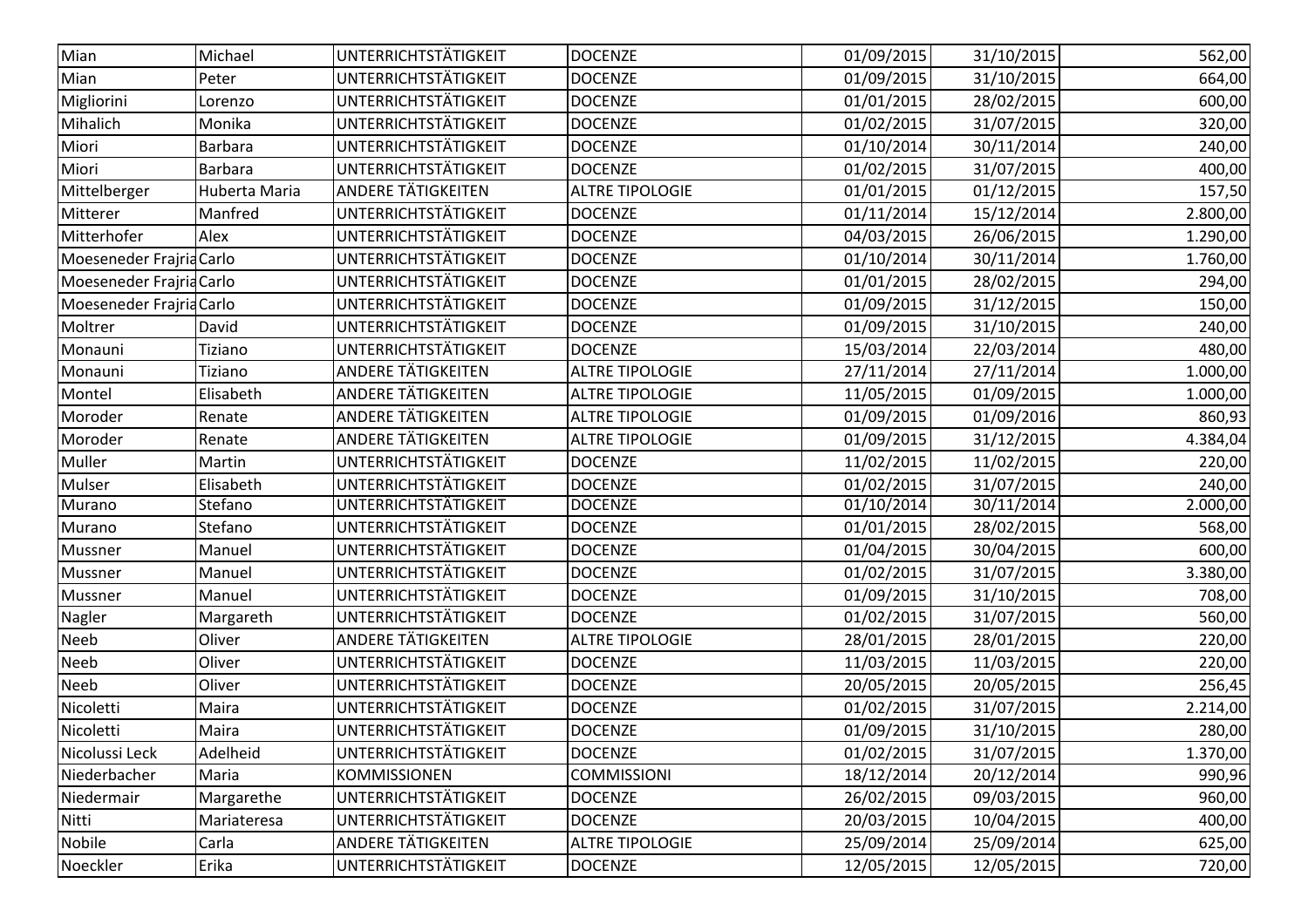| Oberarzbacher | Verena               | UNTERRICHTSTÄTIGKEIT         | <b>DOCENZE</b>             | 27/11/2014 | 27/11/2014 | 160,00   |
|---------------|----------------------|------------------------------|----------------------------|------------|------------|----------|
| Oberhammer    | Rosmarie             | <b>ANDERE TÄTIGKEITEN</b>    | <b>ALTRE TIPOLOGIE</b>     | 28/03/2014 | 31/12/2014 | 1.298,10 |
| Oberhammer    | Rosmarie             | <b>UNTERRICHTSTÄTIGKEIT</b>  | <b>DOCENZE</b>             | 05/12/2014 | 05/12/2014 | 270,00   |
| Oberhammer    | Rosmarie             | UNTERRICHTSTÄTIGKEIT         | <b>DOCENZE</b>             | 29/05/2015 | 29/05/2015 | 272,40   |
| Oberhammer    | Rosmarie             | <b>ANDERE TÄTIGKEITEN</b>    | <b>ALTRE TIPOLOGIE</b>     | 31/08/2015 | 10/10/2015 | 600,00   |
| Oberhofer     | Nadia                | <b>UNTERRICHTSTÄTIGKEIT</b>  | <b>DOCENZE</b>             | 01/10/2014 | 30/11/2014 | 100,00   |
| Oberhofer     | Nadia                | UNTERRICHTSTÄTIGKEIT         | <b>DOCENZE</b>             | 01/10/2014 | 31/12/2014 | 1.040,00 |
| Oberhofer     | Nadia                | UNTERRICHTSTÄTIGKEIT         | <b>DOCENZE</b>             | 01/01/2015 | 28/02/2015 | 306,00   |
| Oberhofer     | Nadia                | <b>UNTERRICHTSTÄTIGKEIT</b>  | <b>DOCENZE</b>             | 01/02/2015 | 31/07/2015 | 270,00   |
| Oberhofer     | Nadia                | UNTERRICHTSTÄTIGKEIT         | <b>DOCENZE</b>             | 01/09/2015 | 31/10/2015 | 254,00   |
| Obexer        | Artur                | ANDERE TÄTIGKEITEN           | <b>ALTRE TIPOLOGIE</b>     | 01/01/2015 | 31/08/2015 | 664,53   |
| Obojes        | Isabella             | UNTERRICHTSTÄTIGKEIT         | <b>DOCENZE</b>             | 01/03/2015 | 31/12/2015 | 1.250,00 |
| Olivieri      | Nadja                | <b>ANDERE TÄTIGKEITEN</b>    | <b>ALTRE TIPOLOGIE</b>     | 01/04/2015 | 30/04/2015 | 600,00   |
| Olivieri      | Nadja                | UNTERRICHTSTÄTIGKEIT         | <b>DOCENZE</b>             | 28/09/2015 | 29/09/2015 | 840,00   |
| Ortler        | Ulrich               | ANDERE TÄTIGKEITEN           | <b>ALTRE TIPOLOGIE</b>     | 13/05/2015 | 13/05/2015 | 266,00   |
| Ortner        | <b>Bettina Maria</b> | <b>ANDERE TÄTIGKEITEN</b>    | <b>ALTRE TIPOLOGIE</b>     | 01/03/2015 | 31/05/2015 | 1.445,29 |
| Ossanna       | Lia                  | UNTERRICHTSTÄTIGKEIT         | <b>DOCENZE</b>             | 22/12/2014 | 30/12/2014 | 2.720,00 |
| Ossanna       | Lia                  | UNTERRICHTSTÄTIGKEIT         | <b>DOCENZE</b>             | 01/01/2015 | 28/02/2015 | 320,00   |
| Ossanna       | Lia                  | UNTERRICHTSTÄTIGKEIT         | <b>DOCENZE</b>             | 01/02/2015 | 31/07/2015 | 1.898,00 |
| Ossanna       | Lia                  | UNTERRICHTSTÄTIGKEIT         | <b>DOCENZE</b>             | 01/09/2015 | 31/10/2015 | 290,00   |
| Paganella     | Laura                | <b>ANDERE TÄTIGKEITEN</b>    | <b>ALTRE TIPOLOGIE</b>     | 21/04/2015 | 21/04/2015 | 221,50   |
| Paganella     | Laura                | UNTERRICHTSTÄTIGKEIT         | <b>DOCENZE</b>             | 01/09/2015 | 31/10/2015 | 254,00   |
| Pallweber     | Verena               | UNTERRICHTSTÄTIGKEIT         | <b>DOCENZE</b>             | 22/12/2014 | 30/12/2014 | 1.200,00 |
| Panizza       | Giorgio              | UNTERRICHTSTÄTIGKEIT         | <b>DOCENZE</b>             | 09/06/2015 | 16/06/2015 | 440,00   |
| Pardatscher   | Martin               | UNTERRICHTSTÄTIGKEIT         | <b>DOCENZE</b>             | 01/01/2015 | 28/02/2015 | 294,00   |
| Pardatscher   | Martin               | UNTERRICHTSTÄTIGKEIT         | <b>DOCENZE</b>             | 01/02/2015 | 31/07/2015 | 254,00   |
| Pardatscher   | Martin               | UNTERRICHTSTÄTIGKEIT         | <b>DOCENZE</b>             | 01/09/2015 | 31/10/2015 | 300,00   |
| Parmeggiani   | Lucio                | UNTERRICHTSTÄTIGKEIT         | <b>DOCENZE</b>             | 01/02/2015 | 31/07/2015 | 1.044,00 |
| Pasquale      | Mauro                | UNTERRICHTSTÄTIGKEIT         | <b>DOCENZE</b>             | 01/09/2015 | 31/10/2015 | 240,00   |
| Paulmichl     | Rupert               | <b>KOMMISSIONEN</b>          | <b>COMMISSIONI</b>         | 21/09/2015 | 21/09/2015 | 234,09   |
| Paulmichl     | Rupert               | UNTERRICHTSTÄTIGKEIT         | <b>DOCENZE</b>             | 27/09/2015 | 27/09/2015 | 240,00   |
| Pavcovich     | Alessandra           | KOMMISSIONEN                 | <b>COMMISSIONI</b>         | 19/11/2014 | 21/11/2014 | 459,61   |
| Pavcovich     | Alessandra           | <b>UNTERRICHTSTÄTIGKEIT</b>  | <b>DOCENZE</b>             | 22/12/2014 | 30/12/2014 | 480,00   |
| Pavcovich     | Alessandra           | <b>UNTERRICHTSTÄTIGKEIT</b>  | <b>DOCENZE</b>             | 01/02/2015 | 31/07/2015 | 480,00   |
| Pedergnana    | Alberto              | <b>UNTERRICHTSTÄTIGKEIT</b>  | <b>DOCENZE</b>             | 22/12/2014 | 30/12/2014 | 600,00   |
| Pederiva      | Florian              | ANDERE TÄTIGKEITEN           | <b>ALTRE TIPOLOGIE</b>     | 01/01/2015 | 31/12/2015 | 3.010,00 |
| Pederiva      | Florian              | <b>TECHNISCHE BERATUNGEN</b> | <b>CONSULENZE TECNICHE</b> | 01/01/2015 | 30/12/2015 | 2.640,00 |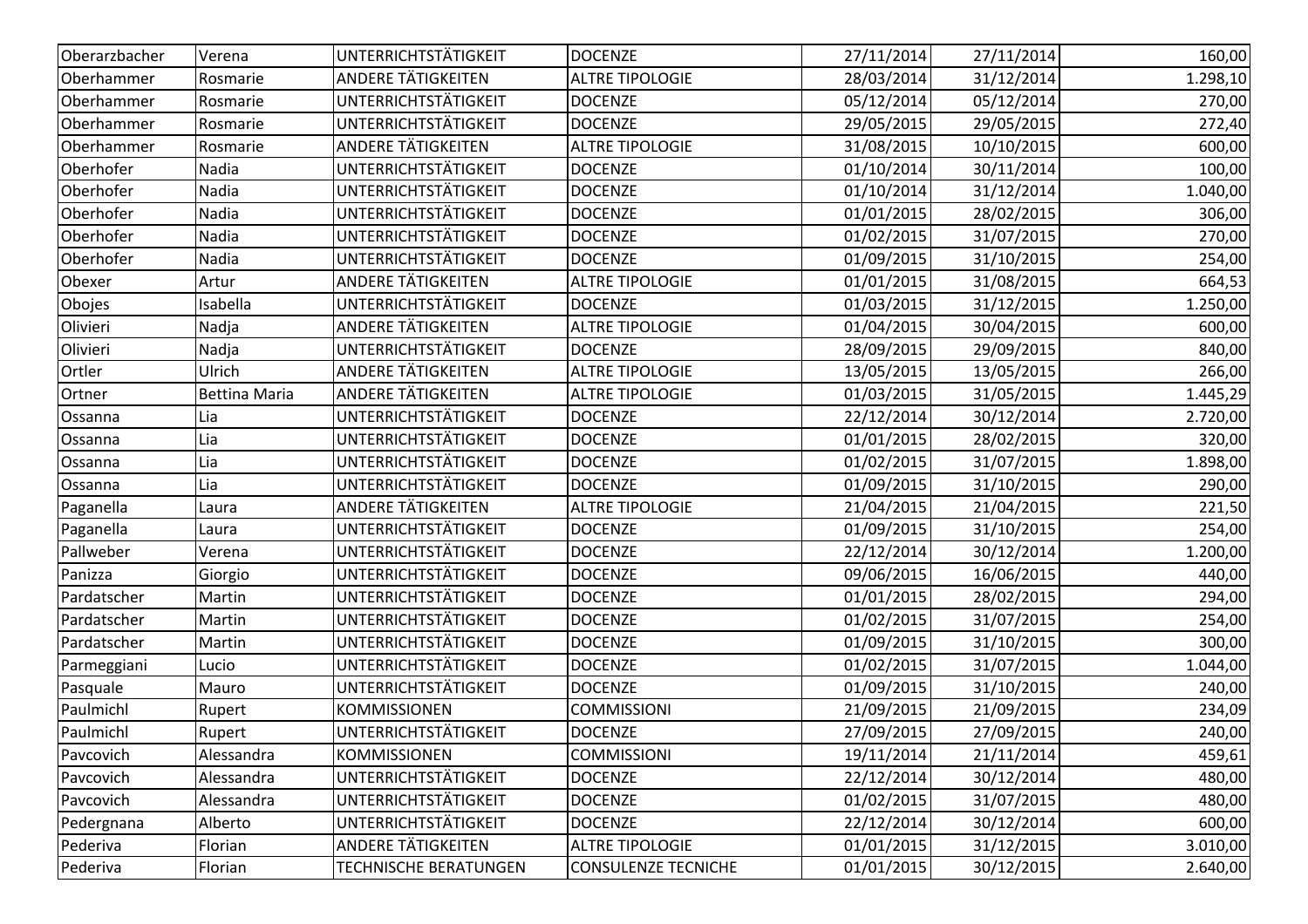| Pederiva          | Florian      | UNTERRICHTSTÄTIGKEIT        | <b>DOCENZE</b>         | 01/10/2014 | 30/12/2014 | 3.760,00 |
|-------------------|--------------|-----------------------------|------------------------|------------|------------|----------|
| Pederiva          | Florian      | UNTERRICHTSTÄTIGKEIT        | <b>DOCENZE</b>         | 19/01/2015 | 31/12/2015 | 237,50   |
| Peer              | Alexandra    | <b>KOMMISSIONEN</b>         | <b>COMMISSIONI</b>     | 01/01/2015 | 31/12/2015 | 3.243,10 |
| Pelanda           | Paolo        | UNTERRICHTSTÄTIGKEIT        | <b>DOCENZE</b>         | 01/02/2015 | 31/07/2015 | 1.250,00 |
| Pellegrini        | Werner       | ANDERE TÄTIGKEITEN          | <b>ALTRE TIPOLOGIE</b> | 15/06/2015 | 31/12/2015 | 80,00    |
| Pellegrini        | Claudia      | UNTERRICHTSTÄTIGKEIT        | <b>DOCENZE</b>         | 01/10/2014 | 30/11/2014 | 960,00   |
| Pellegrini        | Claudia      | UNTERRICHTSTÄTIGKEIT        | <b>DOCENZE</b>         | 01/01/2015 | 28/02/2015 | 580,00   |
| Peranzoni         | Michela      | UNTERRICHTSTÄTIGKEIT        | <b>DOCENZE</b>         | 01/10/2014 | 31/12/2014 | 640,00   |
| Peranzoni         | Michela      | UNTERRICHTSTÄTIGKEIT        | <b>DOCENZE</b>         | 01/01/2015 | 28/02/2015 | 1.146,00 |
| Perathoner        | Kathrin      | ANDERE TÄTIGKEITEN          | <b>ALTRE TIPOLOGIE</b> | 07/01/2015 | 31/12/2015 | 2.441,25 |
| Perger            | Gerhard      | UNTERRICHTSTÄTIGKEIT        | <b>DOCENZE</b>         | 01/02/2015 | 31/07/2015 | 800,00   |
| Perino            | Franco       | <b>ANDERE TÄTIGKEITEN</b>   | <b>ALTRE TIPOLOGIE</b> | 17/10/2014 | 12/11/2014 | 672,00   |
| Perino            | Franco       | <b>ANDERE TÄTIGKEITEN</b>   | <b>ALTRE TIPOLOGIE</b> | 21/02/2014 | 11/10/2015 | 640,00   |
| Perino            | Franco       | UNTERRICHTSTÄTIGKEIT        | <b>DOCENZE</b>         | 22/12/2014 | 30/12/2014 | 1.040,00 |
| Perino            | Franco       | UNTERRICHTSTÄTIGKEIT        | <b>DOCENZE</b>         | 02/07/2015 | 09/07/2015 | 537,60   |
| Perino            | Franco       | <b>UNTERRICHTSTÄTIGKEIT</b> | <b>DOCENZE</b>         | 11/09/2015 | 11/09/2015 | 700,00   |
| Pernter           | Helga        | UNTERRICHTSTÄTIGKEIT        | <b>DOCENZE</b>         | 01/02/2015 | 31/07/2015 | 1.250,00 |
| Perwanger         | Verena       | <b>KOMMISSIONEN</b>         | <b>COMMISSIONI</b>     | 30/04/2015 | 30/04/2015 | 310,00   |
| Pescollderungg    | Lydia        | <b>KOMMISSIONEN</b>         | <b>COMMISSIONI</b>     | 25/02/2015 | 25/02/2015 | 400,00   |
| Pescollderungg    | Maria        | ANDERE TÄTIGKEITEN          | <b>ALTRE TIPOLOGIE</b> | 11/06/2015 | 11/06/2015 | 187,50   |
| Pescollderungg    | Lydia        | KOMMISSIONEN                | <b>COMMISSIONI</b>     | 23/09/2015 | 23/09/2015 | 400,00   |
| Pescosta          | Norbert      | UNTERRICHTSTÄTIGKEIT        | <b>DOCENZE</b>         | 01/02/2015 | 31/07/2015 | 160,00   |
| Petraskova        | Alena        | <b>ANDERE TÄTIGKEITEN</b>   | <b>ALTRE TIPOLOGIE</b> | 18/01/2015 | 31/12/2015 | 225,00   |
| Piccin            | Andrea       | UNTERRICHTSTÄTIGKEIT        | <b>DOCENZE</b>         | 29/05/2015 | 29/05/2015 | 800,00   |
| Pichler           | Katharina    | UNTERRICHTSTÄTIGKEIT        | <b>DOCENZE</b>         | 01/10/2014 | 28/02/2015 | 160,00   |
| Pichler           | Katharina    | UNTERRICHTSTÄTIGKEIT        | <b>DOCENZE</b>         | 01/03/2015 | 31/12/2015 | 3.000,00 |
| Pichler           | Klaudia      | <b>ANDERE TÄTIGKEITEN</b>   | <b>ALTRE TIPOLOGIE</b> | 01/04/2015 | 30/11/2015 | 1.200,00 |
| Pichler           | Angelika     | <b>KOMMISSIONEN</b>         | <b>COMMISSIONI</b>     | 30/09/2015 | 30/09/2015 | 195,13   |
| Pichler           | Guido        | UNTERRICHTSTÄTIGKEIT        | <b>DOCENZE</b>         | 01/09/2015 | 31/10/2015 | 480,00   |
| Pierdomenico      | Alessia      | UNTERRICHTSTÄTIGKEIT        | <b>DOCENZE</b>         | 10/12/2015 | 10/12/2015 | 750,00   |
| Pilia             | Maurizio     | UNTERRICHTSTÄTIGKEIT        | <b>DOCENZE</b>         | 01/04/2014 | 30/04/2014 | 600,00   |
| Pinna             | Andrea       | <b>UNTERRICHTSTÄTIGKEIT</b> | <b>DOCENZE</b>         | 01/10/2014 | 30/11/2014 | 600,00   |
| Pircher           | Florian      | <b>ANDERE TÄTIGKEITEN</b>   | <b>ALTRE TIPOLOGIE</b> | 01/04/2014 | 31/03/2015 | 219,90   |
| Pircher           | Martina      | <b>UNTERRICHTSTÄTIGKEIT</b> | <b>DOCENZE</b>         | 23/12/2014 | 30/12/2014 | 600,00   |
| Pitscheider       | Willy Ulrico | <b>UNTERRICHTSTÄTIGKEIT</b> | <b>DOCENZE</b>         | 01/02/2015 | 31/07/2015 | 2.616,00 |
| Pittertschatscher | Mariella     | UNTERRICHTSTÄTIGKEIT        | <b>DOCENZE</b>         | 29/04/2015 | 29/04/2015 | 176,00   |
| Piva              | Miriam       | <b>UNTERRICHTSTÄTIGKEIT</b> | <b>DOCENZE</b>         | 01/10/2014 | 30/11/2014 | 640,00   |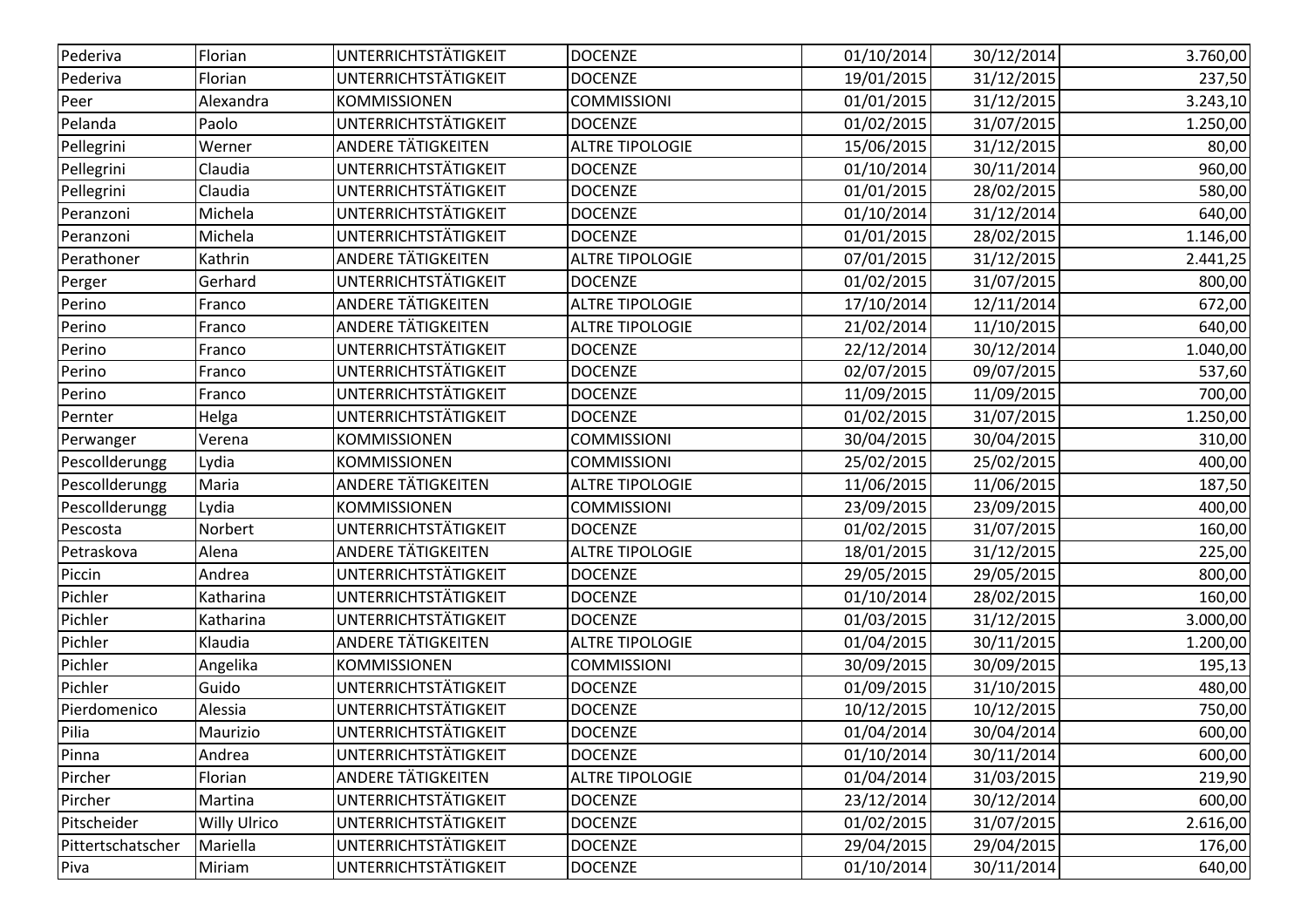| Piva        | Miriam          | UNTERRICHTSTÄTIGKEIT      | <b>DOCENZE</b>         | 01/01/2015 | 28/02/2015 | 320,00   |
|-------------|-----------------|---------------------------|------------------------|------------|------------|----------|
| Pixner      | Rainhold Walter | <b>ANDERE TÄTIGKEITEN</b> | <b>ALTRE TIPOLOGIE</b> | 07/08/2015 | 07/08/2015 | 15,00    |
| Plangger    | Richard         | <b>ANDERE TÄTIGKEITEN</b> | <b>ALTRE TIPOLOGIE</b> | 01/04/2015 | 31/12/2015 | 1.125,00 |
| Plangger    | Peter           | <b>KOMMISSIONEN</b>       | <b>COMMISSIONI</b>     | 01/01/2015 | 31/12/2015 | 29,00    |
| Plangger    | Peter           | UNTERRICHTSTÄTIGKEIT      | <b>DOCENZE</b>         | 05/06/2015 | 05/06/2015 | 336,00   |
| Plank       | Angelika        | UNTERRICHTSTÄTIGKEIT      | <b>DOCENZE</b>         | 01/10/2014 | 28/02/2015 | 320,00   |
| Plank       | Angelika        | ANDERE TÄTIGKEITEN        | <b>ALTRE TIPOLOGIE</b> | 15/09/2015 | 01/12/2015 | 600,00   |
| Plank       | Angelika        | <b>ANDERE TÄTIGKEITEN</b> | <b>ALTRE TIPOLOGIE</b> | 15/09/2015 | 01/12/2015 | 600,00   |
| Plank       | Gudrun          | UNTERRICHTSTÄTIGKEIT      | <b>DOCENZE</b>         | 01/02/2015 | 31/07/2015 | 320,00   |
| Plazza      | Bruno           | <b>KOMMISSIONEN</b>       | <b>COMMISSIONI</b>     | 15/05/2015 | 30/06/2015 | 1.140,37 |
| Poernbacher | Roswitha        | <b>ANDERE TÄTIGKEITEN</b> | <b>ALTRE TIPOLOGIE</b> | 05/12/2015 | 31/12/2015 | 60,00    |
| Polanski    | Simonetta       | ANDERE TÄTIGKEITEN        | <b>ALTRE TIPOLOGIE</b> | 09/03/2015 | 31/12/2015 | 659,29   |
| Porcheddu   | Nadin           | <b>ANDERE TÄTIGKEITEN</b> | <b>ALTRE TIPOLOGIE</b> | 16/05/2015 | 16/05/2015 | 61,00    |
| Prada       | Barbara         | <b>ANDERE TÄTIGKEITEN</b> | <b>ALTRE TIPOLOGIE</b> | 01/02/2015 | 31/12/2015 | 2.500,00 |
| Pranter     | Angelika        | <b>ANDERE TÄTIGKEITEN</b> | <b>ALTRE TIPOLOGIE</b> | 04/02/2015 | 11/03/2015 | 400,00   |
| Premier     | Francesca       | <b>ANDERE TÄTIGKEITEN</b> | <b>ALTRE TIPOLOGIE</b> | 05/03/2015 | 07/05/2015 | 900,00   |
| Pretto      | Paolo           | <b>KOMMISSIONEN</b>       | <b>COMMISSIONI</b>     | 12/05/2015 | 12/05/2015 | 400,00   |
| Pretto      | Paolo           | UNTERRICHTSTÄTIGKEIT      | <b>DOCENZE</b>         | 27/10/2015 | 27/10/2015 | 396,00   |
| Pretto      | Paolo           | UNTERRICHTSTÄTIGKEIT      | <b>DOCENZE</b>         | 03/12/2015 | 03/12/2015 | 432,00   |
| Prevedel    | Silvana         | UNTERRICHTSTÄTIGKEIT      | <b>DOCENZE</b>         | 01/01/2015 | 28/02/2015 | 1.200,00 |
| Pusceddu    | Irene           | UNTERRICHTSTÄTIGKEIT      | <b>DOCENZE</b>         | 01/09/2015 | 31/10/2015 | 282,00   |
| Putzu       | Pierluigi       | UNTERRICHTSTÄTIGKEIT      | <b>DOCENZE</b>         | 01/02/2015 | 31/07/2015 | 300,00   |
| Pycha       | Roger           | UNTERRICHTSTÄTIGKEIT      | <b>DOCENZE</b>         | 29/09/2014 | 31/12/2014 | 2.984,84 |
| Raffeiner   | Bernd           | <b>ANDERE TÄTIGKEITEN</b> | <b>ALTRE TIPOLOGIE</b> | 25/10/2014 | 25/10/2014 | 437,50   |
| Raffl       | Rosa            | ANDERE TÄTIGKEITEN        | <b>ALTRE TIPOLOGIE</b> | 09/05/2015 | 31/12/2015 | 1.921,17 |
| Ramoser     | Irmgard         | UNTERRICHTSTÄTIGKEIT      | <b>DOCENZE</b>         | 01/02/2015 | 31/07/2015 | 3.786,00 |
| Ramus       | Dennis          | UNTERRICHTSTÄTIGKEIT      | <b>DOCENZE</b>         | 01/09/2015 | 31/10/2015 | 254,00   |
| Ramus       | Dennis          | UNTERRICHTSTÄTIGKEIT      | <b>DOCENZE</b>         | 01/02/2015 | 31/07/2015 | 1.620,00 |
| Rastner     | Gertraud        | ANDERE TÄTIGKEITEN        | <b>ALTRE TIPOLOGIE</b> | 30/01/2015 | 24/04/2015 | 630,00   |
| Rauch       | Elisabeth       | <b>KOMMISSIONEN</b>       | <b>COMMISSIONI</b>     | 01/10/2015 | 31/10/2016 | 477,00   |
| Rauhe       | Werner Guenther | UNTERRICHTSTÄTIGKEIT      | <b>DOCENZE</b>         | 18/03/2015 | 18/03/2015 | 500,00   |
| Reichsigl   | Erika Rosa      | <b>KOMMISSIONEN</b>       | <b>COMMISSIONI</b>     | 01/09/2015 | 30/10/2015 | 840,00   |
| Reiterer    | Roland          | ANDERE TÄTIGKEITEN        | <b>ALTRE TIPOLOGIE</b> | 27/04/2015 | 27/04/2015 | 270,00   |
| Reiterer    | Roland          | UNTERRICHTSTÄTIGKEIT      | <b>DOCENZE</b>         | 04/06/2015 | 04/06/2015 | 210,00   |
| Rienzner    | Martin          | <b>ANDERE TÄTIGKEITEN</b> | <b>ALTRE TIPOLOGIE</b> | 01/10/2015 | 01/10/2015 | 240,00   |
| Rienzner    | Adele           | UNTERRICHTSTÄTIGKEIT      | <b>DOCENZE</b>         | 01/09/2015 | 31/10/2015 | 240,00   |
| Rigott      | Irene           | <b>ANDERE TÄTIGKEITEN</b> | <b>ALTRE TIPOLOGIE</b> | 01/07/2014 | 31/10/2014 | 249,77   |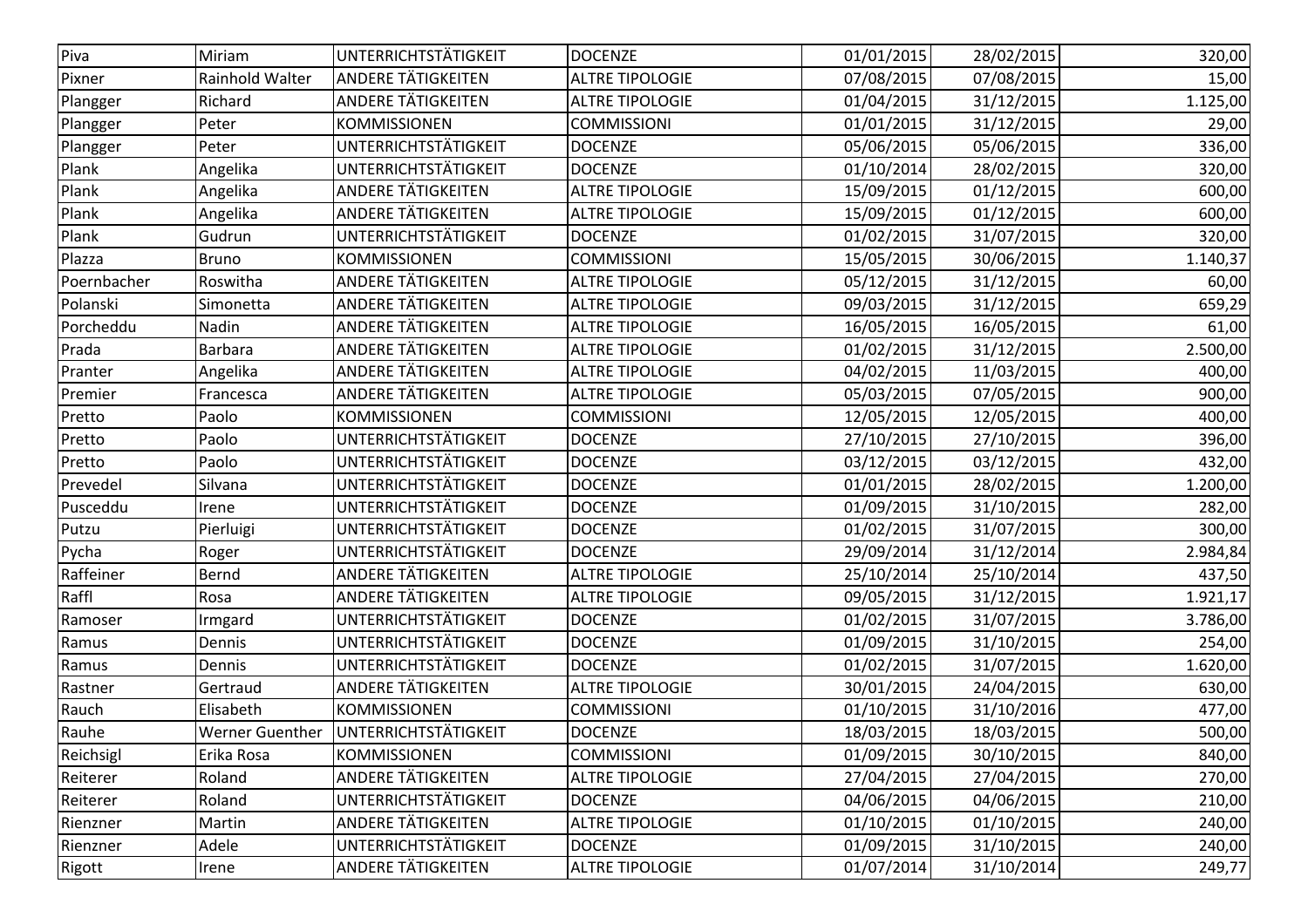| Rigott<br>UNTERRICHTSTÄTIGKEIT<br><b>DOCENZE</b><br>22/12/2014<br>30/12/2014<br>Irene<br>UNTERRICHTSTÄTIGKEIT<br><b>DOCENZE</b><br>01/02/2015<br>31/07/2015<br>Rigott<br>Irene<br>UNTERRICHTSTÄTIGKEIT<br><b>DOCENZE</b><br>01/09/2015<br>31/10/2015<br>Irene<br>UNTERRICHTSTÄTIGKEIT<br><b>DOCENZE</b><br>01/10/2014<br>30/11/2014<br>Rosati<br>Eugenia<br>UNTERRICHTSTÄTIGKEIT<br>01/01/2015<br>28/02/2015<br>Rosati<br><b>DOCENZE</b><br>Eugenia<br>UNTERRICHTSTÄTIGKEIT<br><b>DOCENZE</b><br>01/09/2015<br>31/10/2015<br>Rosati<br>Eugenia<br>UNTERRICHTSTÄTIGKEIT<br>22/01/2015<br>Roscia<br><b>DOCENZE</b><br>20/02/2015<br>Giuseppe<br>UNTERRICHTSTÄTIGKEIT<br>Romina<br><b>DOCENZE</b><br>22/12/2014<br>30/12/2014<br>Rossi<br>UNTERRICHTSTÄTIGKEIT<br>Fabio<br>01/02/2015<br>31/07/2015<br><b>DOCENZE</b><br>Rossignolo<br>UNTERRICHTSTÄTIGKEIT<br>01/04/2014<br><b>DOCENZE</b><br>01/04/2014<br>Siglinde<br>Rottensteiner<br>UNTERRICHTSTÄTIGKEIT<br><b>DOCENZE</b><br>01/04/2015<br>30/05/2015<br>Siglinde<br>Rottensteiner<br>ANDERE TÄTIGKEITEN<br>13/05/2015<br>13/05/2015<br><b>ALTRE TIPOLOGIE</b><br>Rottensteiner<br>Johanna<br>UNTERRICHTSTÄTIGKEIT<br><b>DOCENZE</b><br>01/10/2014<br>31/12/2014<br>Johanna<br>Rottensteiner<br>UNTERRICHTSTÄTIGKEIT<br>01/02/2015<br>31/07/2015<br><b>DOCENZE</b><br>Johanna<br>Rottensteiner<br>UNTERRICHTSTÄTIGKEIT<br>Siglinde<br><b>DOCENZE</b><br>01/02/2015<br>31/07/2015<br>Rottensteiner<br>ANDERE TÄTIGKEITEN<br><b>ALTRE TIPOLOGIE</b><br>10/11/2014<br>20/12/2014<br>Runggaldier<br>Anita<br><b>ANDERE TÄTIGKEITEN</b><br><b>ALTRE TIPOLOGIE</b><br>05/03/2015<br>Runggaldier<br>Anita<br>16/04/2015<br>ANDERE TÄTIGKEITEN<br>Anita<br><b>ALTRE TIPOLOGIE</b><br>08/04/2015<br>13/05/2015<br>Runggaldier<br>ANDERE TÄTIGKEITEN<br>07/10/2015<br>Runggaldier<br>Anita<br><b>ALTRE TIPOLOGIE</b><br>11/11/2015<br><b>ANDERE TÄTIGKEITEN</b><br><b>ALTRE TIPOLOGIE</b><br>24/04/2015<br>24/04/2015<br>Gregorio<br>Rungger<br><b>ANDERE TÄTIGKEITEN</b><br>18/04/2015<br><b>ALTRE TIPOLOGIE</b><br>18/04/2015<br>Gregorio<br>Rungger<br>ANDERE TÄTIGKEITEN<br><b>ALTRE TIPOLOGIE</b><br>21/04/2015<br>21/04/2015<br>Gregorio<br>Rungger<br><b>ANDERE TÄTIGKEITEN</b><br><b>ALTRE TIPOLOGIE</b><br>28/09/2015<br>21/12/2015<br>Gregorio<br>ANDERE TÄTIGKEITEN<br><b>ALTRE TIPOLOGIE</b><br>28/09/2015<br>21/12/2015<br>Gregorio<br>ANDERE TÄTIGKEITEN<br><b>Barbara</b><br><b>ALTRE TIPOLOGIE</b><br>16/10/2015<br>16/10/2015<br>Rungger<br><b>ANDERE TÄTIGKEITEN</b><br>03/11/2015<br>03/11/2015<br><b>ALTRE TIPOLOGIE</b><br>Gregorio<br>Rungger<br>Marika<br>UNTERRICHTSTÄTIGKEIT<br><b>DOCENZE</b><br>25/02/2015<br>24/03/2015<br>Russignaga<br>UNTERRICHTSTÄTIGKEIT<br>Marika<br><b>DOCENZE</b><br>02/11/2015<br>13/11/2015<br>Russignaga<br><b>ANDERE TÄTIGKEITEN</b><br>Isabella<br><b>ALTRE TIPOLOGIE</b><br>09/04/2015<br>09/04/2015<br>Ruta<br>Isabella<br>UNTERRICHTSTÄTIGKEIT<br><b>DOCENZE</b><br>Ruta<br>22/12/2014<br>30/12/2014<br>UNTERRICHTSTÄTIGKEIT<br>01/01/2015<br>28/02/2015<br>Isabella<br><b>DOCENZE</b><br>Ruta<br>UNTERRICHTSTÄTIGKEIT<br>Isabella<br><b>DOCENZE</b><br>01/02/2015<br>31/07/2015<br>Isabella<br>UNTERRICHTSTÄTIGKEIT<br><b>DOCENZE</b><br>01/09/2015<br>31/10/2015<br>Salandin<br>Michela<br>UNTERRICHTSTÄTIGKEIT<br><b>DOCENZE</b><br>01/10/2014<br>30/11/2014<br>UNTERRICHTSTÄTIGKEIT<br>03/03/2015<br>Salandin<br>Michela<br><b>DOCENZE</b><br>19/01/2015<br>UNTERRICHTSTÄTIGKEIT<br>01/01/2015<br>28/02/2015<br>Salandin<br>Michela<br><b>DOCENZE</b><br>Salmaso<br>09/03/2015<br><b>ANDERE TÄTIGKEITEN</b><br><b>ALTRE TIPOLOGIE</b><br>10/03/2014<br>Daniel |         |  |  |          |
|-------------------------------------------------------------------------------------------------------------------------------------------------------------------------------------------------------------------------------------------------------------------------------------------------------------------------------------------------------------------------------------------------------------------------------------------------------------------------------------------------------------------------------------------------------------------------------------------------------------------------------------------------------------------------------------------------------------------------------------------------------------------------------------------------------------------------------------------------------------------------------------------------------------------------------------------------------------------------------------------------------------------------------------------------------------------------------------------------------------------------------------------------------------------------------------------------------------------------------------------------------------------------------------------------------------------------------------------------------------------------------------------------------------------------------------------------------------------------------------------------------------------------------------------------------------------------------------------------------------------------------------------------------------------------------------------------------------------------------------------------------------------------------------------------------------------------------------------------------------------------------------------------------------------------------------------------------------------------------------------------------------------------------------------------------------------------------------------------------------------------------------------------------------------------------------------------------------------------------------------------------------------------------------------------------------------------------------------------------------------------------------------------------------------------------------------------------------------------------------------------------------------------------------------------------------------------------------------------------------------------------------------------------------------------------------------------------------------------------------------------------------------------------------------------------------------------------------------------------------------------------------------------------------------------------------------------------------------------------------------------------------------------------------------------------------------------------------------------------------------------------------------------------------------------------------------------------------------------------------------------------------------------------------------------------------------------------------------------------------------------------------------------------------------------------------------------------------------------------------------------------------------------------------------------------------------------------------------------------------------------------------------------------------------------|---------|--|--|----------|
|                                                                                                                                                                                                                                                                                                                                                                                                                                                                                                                                                                                                                                                                                                                                                                                                                                                                                                                                                                                                                                                                                                                                                                                                                                                                                                                                                                                                                                                                                                                                                                                                                                                                                                                                                                                                                                                                                                                                                                                                                                                                                                                                                                                                                                                                                                                                                                                                                                                                                                                                                                                                                                                                                                                                                                                                                                                                                                                                                                                                                                                                                                                                                                                                                                                                                                                                                                                                                                                                                                                                                                                                                                                                         |         |  |  | 960,00   |
|                                                                                                                                                                                                                                                                                                                                                                                                                                                                                                                                                                                                                                                                                                                                                                                                                                                                                                                                                                                                                                                                                                                                                                                                                                                                                                                                                                                                                                                                                                                                                                                                                                                                                                                                                                                                                                                                                                                                                                                                                                                                                                                                                                                                                                                                                                                                                                                                                                                                                                                                                                                                                                                                                                                                                                                                                                                                                                                                                                                                                                                                                                                                                                                                                                                                                                                                                                                                                                                                                                                                                                                                                                                                         |         |  |  | 1.040,00 |
|                                                                                                                                                                                                                                                                                                                                                                                                                                                                                                                                                                                                                                                                                                                                                                                                                                                                                                                                                                                                                                                                                                                                                                                                                                                                                                                                                                                                                                                                                                                                                                                                                                                                                                                                                                                                                                                                                                                                                                                                                                                                                                                                                                                                                                                                                                                                                                                                                                                                                                                                                                                                                                                                                                                                                                                                                                                                                                                                                                                                                                                                                                                                                                                                                                                                                                                                                                                                                                                                                                                                                                                                                                                                         | Rigott  |  |  | 306,00   |
|                                                                                                                                                                                                                                                                                                                                                                                                                                                                                                                                                                                                                                                                                                                                                                                                                                                                                                                                                                                                                                                                                                                                                                                                                                                                                                                                                                                                                                                                                                                                                                                                                                                                                                                                                                                                                                                                                                                                                                                                                                                                                                                                                                                                                                                                                                                                                                                                                                                                                                                                                                                                                                                                                                                                                                                                                                                                                                                                                                                                                                                                                                                                                                                                                                                                                                                                                                                                                                                                                                                                                                                                                                                                         |         |  |  | 1.040,00 |
|                                                                                                                                                                                                                                                                                                                                                                                                                                                                                                                                                                                                                                                                                                                                                                                                                                                                                                                                                                                                                                                                                                                                                                                                                                                                                                                                                                                                                                                                                                                                                                                                                                                                                                                                                                                                                                                                                                                                                                                                                                                                                                                                                                                                                                                                                                                                                                                                                                                                                                                                                                                                                                                                                                                                                                                                                                                                                                                                                                                                                                                                                                                                                                                                                                                                                                                                                                                                                                                                                                                                                                                                                                                                         |         |  |  | 310,00   |
|                                                                                                                                                                                                                                                                                                                                                                                                                                                                                                                                                                                                                                                                                                                                                                                                                                                                                                                                                                                                                                                                                                                                                                                                                                                                                                                                                                                                                                                                                                                                                                                                                                                                                                                                                                                                                                                                                                                                                                                                                                                                                                                                                                                                                                                                                                                                                                                                                                                                                                                                                                                                                                                                                                                                                                                                                                                                                                                                                                                                                                                                                                                                                                                                                                                                                                                                                                                                                                                                                                                                                                                                                                                                         |         |  |  | 258,00   |
|                                                                                                                                                                                                                                                                                                                                                                                                                                                                                                                                                                                                                                                                                                                                                                                                                                                                                                                                                                                                                                                                                                                                                                                                                                                                                                                                                                                                                                                                                                                                                                                                                                                                                                                                                                                                                                                                                                                                                                                                                                                                                                                                                                                                                                                                                                                                                                                                                                                                                                                                                                                                                                                                                                                                                                                                                                                                                                                                                                                                                                                                                                                                                                                                                                                                                                                                                                                                                                                                                                                                                                                                                                                                         |         |  |  | 336,00   |
|                                                                                                                                                                                                                                                                                                                                                                                                                                                                                                                                                                                                                                                                                                                                                                                                                                                                                                                                                                                                                                                                                                                                                                                                                                                                                                                                                                                                                                                                                                                                                                                                                                                                                                                                                                                                                                                                                                                                                                                                                                                                                                                                                                                                                                                                                                                                                                                                                                                                                                                                                                                                                                                                                                                                                                                                                                                                                                                                                                                                                                                                                                                                                                                                                                                                                                                                                                                                                                                                                                                                                                                                                                                                         |         |  |  | 240,00   |
|                                                                                                                                                                                                                                                                                                                                                                                                                                                                                                                                                                                                                                                                                                                                                                                                                                                                                                                                                                                                                                                                                                                                                                                                                                                                                                                                                                                                                                                                                                                                                                                                                                                                                                                                                                                                                                                                                                                                                                                                                                                                                                                                                                                                                                                                                                                                                                                                                                                                                                                                                                                                                                                                                                                                                                                                                                                                                                                                                                                                                                                                                                                                                                                                                                                                                                                                                                                                                                                                                                                                                                                                                                                                         |         |  |  | 2.254,00 |
|                                                                                                                                                                                                                                                                                                                                                                                                                                                                                                                                                                                                                                                                                                                                                                                                                                                                                                                                                                                                                                                                                                                                                                                                                                                                                                                                                                                                                                                                                                                                                                                                                                                                                                                                                                                                                                                                                                                                                                                                                                                                                                                                                                                                                                                                                                                                                                                                                                                                                                                                                                                                                                                                                                                                                                                                                                                                                                                                                                                                                                                                                                                                                                                                                                                                                                                                                                                                                                                                                                                                                                                                                                                                         |         |  |  | 61,98    |
|                                                                                                                                                                                                                                                                                                                                                                                                                                                                                                                                                                                                                                                                                                                                                                                                                                                                                                                                                                                                                                                                                                                                                                                                                                                                                                                                                                                                                                                                                                                                                                                                                                                                                                                                                                                                                                                                                                                                                                                                                                                                                                                                                                                                                                                                                                                                                                                                                                                                                                                                                                                                                                                                                                                                                                                                                                                                                                                                                                                                                                                                                                                                                                                                                                                                                                                                                                                                                                                                                                                                                                                                                                                                         |         |  |  | 600,00   |
|                                                                                                                                                                                                                                                                                                                                                                                                                                                                                                                                                                                                                                                                                                                                                                                                                                                                                                                                                                                                                                                                                                                                                                                                                                                                                                                                                                                                                                                                                                                                                                                                                                                                                                                                                                                                                                                                                                                                                                                                                                                                                                                                                                                                                                                                                                                                                                                                                                                                                                                                                                                                                                                                                                                                                                                                                                                                                                                                                                                                                                                                                                                                                                                                                                                                                                                                                                                                                                                                                                                                                                                                                                                                         |         |  |  | 500,00   |
|                                                                                                                                                                                                                                                                                                                                                                                                                                                                                                                                                                                                                                                                                                                                                                                                                                                                                                                                                                                                                                                                                                                                                                                                                                                                                                                                                                                                                                                                                                                                                                                                                                                                                                                                                                                                                                                                                                                                                                                                                                                                                                                                                                                                                                                                                                                                                                                                                                                                                                                                                                                                                                                                                                                                                                                                                                                                                                                                                                                                                                                                                                                                                                                                                                                                                                                                                                                                                                                                                                                                                                                                                                                                         |         |  |  | 1.920,00 |
|                                                                                                                                                                                                                                                                                                                                                                                                                                                                                                                                                                                                                                                                                                                                                                                                                                                                                                                                                                                                                                                                                                                                                                                                                                                                                                                                                                                                                                                                                                                                                                                                                                                                                                                                                                                                                                                                                                                                                                                                                                                                                                                                                                                                                                                                                                                                                                                                                                                                                                                                                                                                                                                                                                                                                                                                                                                                                                                                                                                                                                                                                                                                                                                                                                                                                                                                                                                                                                                                                                                                                                                                                                                                         |         |  |  | 1.506,00 |
|                                                                                                                                                                                                                                                                                                                                                                                                                                                                                                                                                                                                                                                                                                                                                                                                                                                                                                                                                                                                                                                                                                                                                                                                                                                                                                                                                                                                                                                                                                                                                                                                                                                                                                                                                                                                                                                                                                                                                                                                                                                                                                                                                                                                                                                                                                                                                                                                                                                                                                                                                                                                                                                                                                                                                                                                                                                                                                                                                                                                                                                                                                                                                                                                                                                                                                                                                                                                                                                                                                                                                                                                                                                                         |         |  |  | 800,00   |
|                                                                                                                                                                                                                                                                                                                                                                                                                                                                                                                                                                                                                                                                                                                                                                                                                                                                                                                                                                                                                                                                                                                                                                                                                                                                                                                                                                                                                                                                                                                                                                                                                                                                                                                                                                                                                                                                                                                                                                                                                                                                                                                                                                                                                                                                                                                                                                                                                                                                                                                                                                                                                                                                                                                                                                                                                                                                                                                                                                                                                                                                                                                                                                                                                                                                                                                                                                                                                                                                                                                                                                                                                                                                         |         |  |  | 600,00   |
|                                                                                                                                                                                                                                                                                                                                                                                                                                                                                                                                                                                                                                                                                                                                                                                                                                                                                                                                                                                                                                                                                                                                                                                                                                                                                                                                                                                                                                                                                                                                                                                                                                                                                                                                                                                                                                                                                                                                                                                                                                                                                                                                                                                                                                                                                                                                                                                                                                                                                                                                                                                                                                                                                                                                                                                                                                                                                                                                                                                                                                                                                                                                                                                                                                                                                                                                                                                                                                                                                                                                                                                                                                                                         |         |  |  | 600,00   |
|                                                                                                                                                                                                                                                                                                                                                                                                                                                                                                                                                                                                                                                                                                                                                                                                                                                                                                                                                                                                                                                                                                                                                                                                                                                                                                                                                                                                                                                                                                                                                                                                                                                                                                                                                                                                                                                                                                                                                                                                                                                                                                                                                                                                                                                                                                                                                                                                                                                                                                                                                                                                                                                                                                                                                                                                                                                                                                                                                                                                                                                                                                                                                                                                                                                                                                                                                                                                                                                                                                                                                                                                                                                                         |         |  |  | 600,00   |
|                                                                                                                                                                                                                                                                                                                                                                                                                                                                                                                                                                                                                                                                                                                                                                                                                                                                                                                                                                                                                                                                                                                                                                                                                                                                                                                                                                                                                                                                                                                                                                                                                                                                                                                                                                                                                                                                                                                                                                                                                                                                                                                                                                                                                                                                                                                                                                                                                                                                                                                                                                                                                                                                                                                                                                                                                                                                                                                                                                                                                                                                                                                                                                                                                                                                                                                                                                                                                                                                                                                                                                                                                                                                         |         |  |  | 600,00   |
|                                                                                                                                                                                                                                                                                                                                                                                                                                                                                                                                                                                                                                                                                                                                                                                                                                                                                                                                                                                                                                                                                                                                                                                                                                                                                                                                                                                                                                                                                                                                                                                                                                                                                                                                                                                                                                                                                                                                                                                                                                                                                                                                                                                                                                                                                                                                                                                                                                                                                                                                                                                                                                                                                                                                                                                                                                                                                                                                                                                                                                                                                                                                                                                                                                                                                                                                                                                                                                                                                                                                                                                                                                                                         |         |  |  | 208,00   |
|                                                                                                                                                                                                                                                                                                                                                                                                                                                                                                                                                                                                                                                                                                                                                                                                                                                                                                                                                                                                                                                                                                                                                                                                                                                                                                                                                                                                                                                                                                                                                                                                                                                                                                                                                                                                                                                                                                                                                                                                                                                                                                                                                                                                                                                                                                                                                                                                                                                                                                                                                                                                                                                                                                                                                                                                                                                                                                                                                                                                                                                                                                                                                                                                                                                                                                                                                                                                                                                                                                                                                                                                                                                                         |         |  |  | 180,00   |
|                                                                                                                                                                                                                                                                                                                                                                                                                                                                                                                                                                                                                                                                                                                                                                                                                                                                                                                                                                                                                                                                                                                                                                                                                                                                                                                                                                                                                                                                                                                                                                                                                                                                                                                                                                                                                                                                                                                                                                                                                                                                                                                                                                                                                                                                                                                                                                                                                                                                                                                                                                                                                                                                                                                                                                                                                                                                                                                                                                                                                                                                                                                                                                                                                                                                                                                                                                                                                                                                                                                                                                                                                                                                         |         |  |  | 250,00   |
|                                                                                                                                                                                                                                                                                                                                                                                                                                                                                                                                                                                                                                                                                                                                                                                                                                                                                                                                                                                                                                                                                                                                                                                                                                                                                                                                                                                                                                                                                                                                                                                                                                                                                                                                                                                                                                                                                                                                                                                                                                                                                                                                                                                                                                                                                                                                                                                                                                                                                                                                                                                                                                                                                                                                                                                                                                                                                                                                                                                                                                                                                                                                                                                                                                                                                                                                                                                                                                                                                                                                                                                                                                                                         | Rungger |  |  | 600,00   |
|                                                                                                                                                                                                                                                                                                                                                                                                                                                                                                                                                                                                                                                                                                                                                                                                                                                                                                                                                                                                                                                                                                                                                                                                                                                                                                                                                                                                                                                                                                                                                                                                                                                                                                                                                                                                                                                                                                                                                                                                                                                                                                                                                                                                                                                                                                                                                                                                                                                                                                                                                                                                                                                                                                                                                                                                                                                                                                                                                                                                                                                                                                                                                                                                                                                                                                                                                                                                                                                                                                                                                                                                                                                                         | Rungger |  |  | 600,00   |
|                                                                                                                                                                                                                                                                                                                                                                                                                                                                                                                                                                                                                                                                                                                                                                                                                                                                                                                                                                                                                                                                                                                                                                                                                                                                                                                                                                                                                                                                                                                                                                                                                                                                                                                                                                                                                                                                                                                                                                                                                                                                                                                                                                                                                                                                                                                                                                                                                                                                                                                                                                                                                                                                                                                                                                                                                                                                                                                                                                                                                                                                                                                                                                                                                                                                                                                                                                                                                                                                                                                                                                                                                                                                         |         |  |  | 207,04   |
|                                                                                                                                                                                                                                                                                                                                                                                                                                                                                                                                                                                                                                                                                                                                                                                                                                                                                                                                                                                                                                                                                                                                                                                                                                                                                                                                                                                                                                                                                                                                                                                                                                                                                                                                                                                                                                                                                                                                                                                                                                                                                                                                                                                                                                                                                                                                                                                                                                                                                                                                                                                                                                                                                                                                                                                                                                                                                                                                                                                                                                                                                                                                                                                                                                                                                                                                                                                                                                                                                                                                                                                                                                                                         |         |  |  | 200,00   |
|                                                                                                                                                                                                                                                                                                                                                                                                                                                                                                                                                                                                                                                                                                                                                                                                                                                                                                                                                                                                                                                                                                                                                                                                                                                                                                                                                                                                                                                                                                                                                                                                                                                                                                                                                                                                                                                                                                                                                                                                                                                                                                                                                                                                                                                                                                                                                                                                                                                                                                                                                                                                                                                                                                                                                                                                                                                                                                                                                                                                                                                                                                                                                                                                                                                                                                                                                                                                                                                                                                                                                                                                                                                                         |         |  |  | 2.850,00 |
|                                                                                                                                                                                                                                                                                                                                                                                                                                                                                                                                                                                                                                                                                                                                                                                                                                                                                                                                                                                                                                                                                                                                                                                                                                                                                                                                                                                                                                                                                                                                                                                                                                                                                                                                                                                                                                                                                                                                                                                                                                                                                                                                                                                                                                                                                                                                                                                                                                                                                                                                                                                                                                                                                                                                                                                                                                                                                                                                                                                                                                                                                                                                                                                                                                                                                                                                                                                                                                                                                                                                                                                                                                                                         |         |  |  | 1.600,00 |
|                                                                                                                                                                                                                                                                                                                                                                                                                                                                                                                                                                                                                                                                                                                                                                                                                                                                                                                                                                                                                                                                                                                                                                                                                                                                                                                                                                                                                                                                                                                                                                                                                                                                                                                                                                                                                                                                                                                                                                                                                                                                                                                                                                                                                                                                                                                                                                                                                                                                                                                                                                                                                                                                                                                                                                                                                                                                                                                                                                                                                                                                                                                                                                                                                                                                                                                                                                                                                                                                                                                                                                                                                                                                         |         |  |  | 275,00   |
|                                                                                                                                                                                                                                                                                                                                                                                                                                                                                                                                                                                                                                                                                                                                                                                                                                                                                                                                                                                                                                                                                                                                                                                                                                                                                                                                                                                                                                                                                                                                                                                                                                                                                                                                                                                                                                                                                                                                                                                                                                                                                                                                                                                                                                                                                                                                                                                                                                                                                                                                                                                                                                                                                                                                                                                                                                                                                                                                                                                                                                                                                                                                                                                                                                                                                                                                                                                                                                                                                                                                                                                                                                                                         |         |  |  | 2.000,00 |
|                                                                                                                                                                                                                                                                                                                                                                                                                                                                                                                                                                                                                                                                                                                                                                                                                                                                                                                                                                                                                                                                                                                                                                                                                                                                                                                                                                                                                                                                                                                                                                                                                                                                                                                                                                                                                                                                                                                                                                                                                                                                                                                                                                                                                                                                                                                                                                                                                                                                                                                                                                                                                                                                                                                                                                                                                                                                                                                                                                                                                                                                                                                                                                                                                                                                                                                                                                                                                                                                                                                                                                                                                                                                         | Ruta    |  |  | 330,00   |
|                                                                                                                                                                                                                                                                                                                                                                                                                                                                                                                                                                                                                                                                                                                                                                                                                                                                                                                                                                                                                                                                                                                                                                                                                                                                                                                                                                                                                                                                                                                                                                                                                                                                                                                                                                                                                                                                                                                                                                                                                                                                                                                                                                                                                                                                                                                                                                                                                                                                                                                                                                                                                                                                                                                                                                                                                                                                                                                                                                                                                                                                                                                                                                                                                                                                                                                                                                                                                                                                                                                                                                                                                                                                         |         |  |  | 2.588,00 |
|                                                                                                                                                                                                                                                                                                                                                                                                                                                                                                                                                                                                                                                                                                                                                                                                                                                                                                                                                                                                                                                                                                                                                                                                                                                                                                                                                                                                                                                                                                                                                                                                                                                                                                                                                                                                                                                                                                                                                                                                                                                                                                                                                                                                                                                                                                                                                                                                                                                                                                                                                                                                                                                                                                                                                                                                                                                                                                                                                                                                                                                                                                                                                                                                                                                                                                                                                                                                                                                                                                                                                                                                                                                                         | Ruta    |  |  | 1.775,00 |
|                                                                                                                                                                                                                                                                                                                                                                                                                                                                                                                                                                                                                                                                                                                                                                                                                                                                                                                                                                                                                                                                                                                                                                                                                                                                                                                                                                                                                                                                                                                                                                                                                                                                                                                                                                                                                                                                                                                                                                                                                                                                                                                                                                                                                                                                                                                                                                                                                                                                                                                                                                                                                                                                                                                                                                                                                                                                                                                                                                                                                                                                                                                                                                                                                                                                                                                                                                                                                                                                                                                                                                                                                                                                         |         |  |  | 1.920,00 |
|                                                                                                                                                                                                                                                                                                                                                                                                                                                                                                                                                                                                                                                                                                                                                                                                                                                                                                                                                                                                                                                                                                                                                                                                                                                                                                                                                                                                                                                                                                                                                                                                                                                                                                                                                                                                                                                                                                                                                                                                                                                                                                                                                                                                                                                                                                                                                                                                                                                                                                                                                                                                                                                                                                                                                                                                                                                                                                                                                                                                                                                                                                                                                                                                                                                                                                                                                                                                                                                                                                                                                                                                                                                                         |         |  |  | 1.000,00 |
|                                                                                                                                                                                                                                                                                                                                                                                                                                                                                                                                                                                                                                                                                                                                                                                                                                                                                                                                                                                                                                                                                                                                                                                                                                                                                                                                                                                                                                                                                                                                                                                                                                                                                                                                                                                                                                                                                                                                                                                                                                                                                                                                                                                                                                                                                                                                                                                                                                                                                                                                                                                                                                                                                                                                                                                                                                                                                                                                                                                                                                                                                                                                                                                                                                                                                                                                                                                                                                                                                                                                                                                                                                                                         |         |  |  | 322,00   |
|                                                                                                                                                                                                                                                                                                                                                                                                                                                                                                                                                                                                                                                                                                                                                                                                                                                                                                                                                                                                                                                                                                                                                                                                                                                                                                                                                                                                                                                                                                                                                                                                                                                                                                                                                                                                                                                                                                                                                                                                                                                                                                                                                                                                                                                                                                                                                                                                                                                                                                                                                                                                                                                                                                                                                                                                                                                                                                                                                                                                                                                                                                                                                                                                                                                                                                                                                                                                                                                                                                                                                                                                                                                                         |         |  |  | 2.213,86 |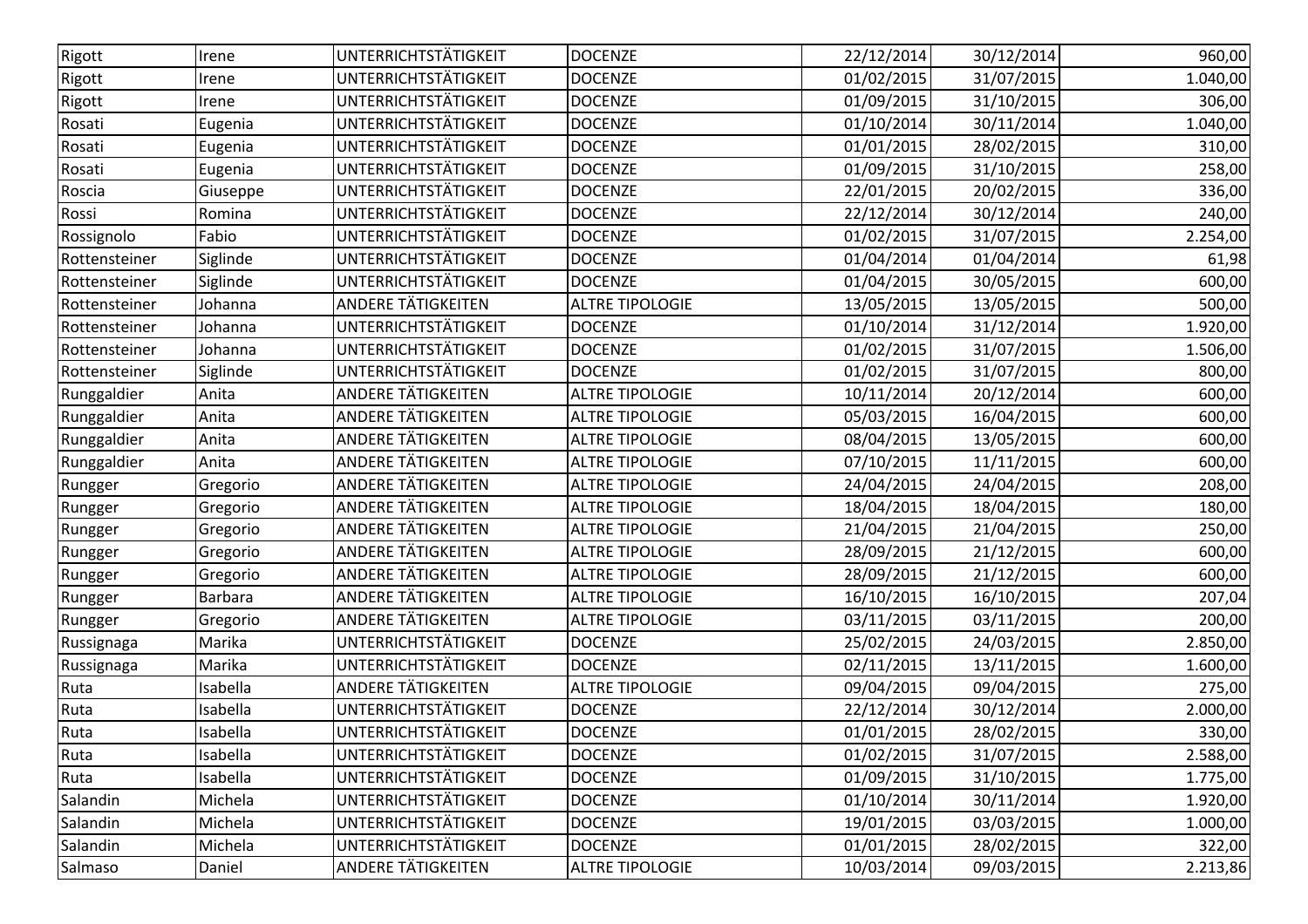| Sansone                   | Stefano     | <b>ANDERE TÄTIGKEITEN</b>   | <b>ALTRE TIPOLOGIE</b> | 21/02/2014 | 21/02/2014 | 700,00   |
|---------------------------|-------------|-----------------------------|------------------------|------------|------------|----------|
| Santa                     | Peter Josef | UNTERRICHTSTÄTIGKEIT        | <b>DOCENZE</b>         | 15/05/2015 | 01/06/2015 | 460,00   |
| Santer                    | Margit      | <b>ANDERE TÄTIGKEITEN</b>   | <b>ALTRE TIPOLOGIE</b> | 01/08/2015 | 31/12/2018 | 680,00   |
| Savegnago                 | Christian   | <b>UNTERRICHTSTÄTIGKEIT</b> | <b>DOCENZE</b>         | 01/10/2014 | 30/11/2014 | 3.920,00 |
| Savegnago                 | Christian   | UNTERRICHTSTÄTIGKEIT        | <b>DOCENZE</b>         | 01/01/2015 | 28/02/2015 | 628,00   |
| Savoi                     | Sonia       | ANDERE TÄTIGKEITEN          | <b>ALTRE TIPOLOGIE</b> | 17/06/2015 | 01/07/2015 | 202,50   |
| <b>Scalzo</b>             | Katia       | UNTERRICHTSTÄTIGKEIT        | <b>DOCENZE</b>         | 01/02/2015 | 31/07/2015 | 1.320,00 |
| <b>Scalzo</b>             | Katia       | <b>UNTERRICHTSTÄTIGKEIT</b> | <b>DOCENZE</b>         | 01/09/2015 | 31/10/2015 | 280,00   |
| Scardabozzi               | Catia       | <b>ANDERE TÄTIGKEITEN</b>   | <b>ALTRE TIPOLOGIE</b> | 01/01/2015 | 31/12/2015 | 150,00   |
| <b>Schenk</b>             | Margot      | <b>KOMMISSIONEN</b>         | <b>COMMISSIONI</b>     | 23/10/2014 | 23/10/2014 | 169,02   |
| Schenk                    | Margot      | ANDERE TÄTIGKEITEN          | <b>ALTRE TIPOLOGIE</b> | 21/03/2015 | 06/06/2015 | 2.863,68 |
| <b>Schenk</b>             | Margot      | <b>KOMMISSIONEN</b>         | <b>COMMISSIONI</b>     | 22/06/2015 | 25/06/2015 | 543,03   |
| <b>Schenk</b>             | Margot      | KOMMISSIONEN                | <b>COMMISSIONI</b>     | 27/10/2015 | 27/10/2015 | 187,25   |
| Schmalzl                  | Erika       | <b>ANDERE TÄTIGKEITEN</b>   | <b>ALTRE TIPOLOGIE</b> | 01/11/2014 | 30/03/2015 | 83,93    |
| Schmelzer                 | Michael     | UNTERRICHTSTÄTIGKEIT        | <b>DOCENZE</b>         | 10/06/2014 | 31/12/2014 | 630,00   |
| Schmiedhofer Gant Johanna |             | <b>UNTERRICHTSTÄTIGKEIT</b> | <b>DOCENZE</b>         | 06/03/2015 | 20/03/2015 | 840,00   |
| Schmiedhofer Gant Johanna |             | <b>KOMMISSIONEN</b>         | <b>COMMISSIONI</b>     | 25/06/2015 | 25/06/2015 | 700,00   |
| Schmiedhofer Gant Johanna |             | <b>KOMMISSIONEN</b>         | <b>COMMISSIONI</b>     | 11/09/2015 | 14/09/2015 | 600,00   |
| Schmiedhofer Gant Johanna |             | KOMMISSIONEN                | <b>COMMISSIONI</b>     | 11/11/2015 | 13/11/2015 | 600,00   |
| Schrettenbrunner          | Christa     | UNTERRICHTSTÄTIGKEIT        | <b>DOCENZE</b>         | 01/04/2015 | 30/05/2015 | 600,00   |
| Schrott                   | Simon       | UNTERRICHTSTÄTIGKEIT        | <b>DOCENZE</b>         | 01/09/2015 | 31/10/2015 | 480,00   |
| Schweigkofler             | Renate      | UNTERRICHTSTÄTIGKEIT        | <b>DOCENZE</b>         | 01/02/2015 | 31/07/2015 | 320,00   |
| Schwienbacher             | Roswitha    | ANDERE TÄTIGKEITEN          | <b>ALTRE TIPOLOGIE</b> | 12/01/2015 | 31/12/2015 | 1.393,75 |
| Schwienbacher             | Roswitha    | ANDERE TÄTIGKEITEN          | <b>ALTRE TIPOLOGIE</b> | 12/01/2015 | 31/12/2015 | 1.562,50 |
| Schwienbacher             | Roswitha    | <b>ANDERE TÄTIGKEITEN</b>   | <b>ALTRE TIPOLOGIE</b> | 06/05/2015 | 06/05/2015 | 250,00   |
| Schwienbacher             | Roswitha    | <b>ANDERE TÄTIGKEITEN</b>   | <b>ALTRE TIPOLOGIE</b> | 29/05/2015 | 29/05/2015 | 160,00   |
| Seeber                    | Claudia     | <b>ANDERE TÄTIGKEITEN</b>   | <b>ALTRE TIPOLOGIE</b> | 01/04/2015 | 31/12/2015 | 270,00   |
| Seeber                    | Claudia     | <b>ANDERE TÄTIGKEITEN</b>   | <b>ALTRE TIPOLOGIE</b> | 01/01/2015 | 31/12/2015 | 500,00   |
| Seeber                    | Claudia     | ANDERE TÄTIGKEITEN          | <b>ALTRE TIPOLOGIE</b> | 01/09/2015 | 31/08/2020 | 3.200,00 |
| Seiwald                   | Rita        | UNTERRICHTSTÄTIGKEIT        | <b>DOCENZE</b>         | 13/02/2015 | 13/02/2015 | 230,25   |
| Seiwald                   | Rita        | UNTERRICHTSTÄTIGKEIT        | <b>DOCENZE</b>         | 09/07/2015 | 23/07/2015 | 240,00   |
| Siller                    | Marianne    | UNTERRICHTSTÄTIGKEIT        | <b>DOCENZE</b>         | 01/01/2015 | 28/02/2015 | 2.550,00 |
| Siller                    | Marianne    | <b>UNTERRICHTSTÄTIGKEIT</b> | <b>DOCENZE</b>         | 01/02/2015 | 31/07/2015 | 1.102,00 |
| Simeoni                   | Josef       | <b>UNTERRICHTSTÄTIGKEIT</b> | <b>DOCENZE</b>         | 13/02/2015 | 13/02/2015 | 180,00   |
| Simioni                   | Ivano       | UNTERRICHTSTÄTIGKEIT        | <b>DOCENZE</b>         | 09/02/2014 | 31/10/2014 | 500,00   |
| Simioni                   | Ivano       | <b>UNTERRICHTSTÄTIGKEIT</b> | <b>DOCENZE</b>         | 18/04/2015 | 18/04/2015 | 320,00   |
| Simioni                   | Ivano       | <b>UNTERRICHTSTÄTIGKEIT</b> | <b>DOCENZE</b>         | 16/04/2015 | 24/04/2015 | 672,00   |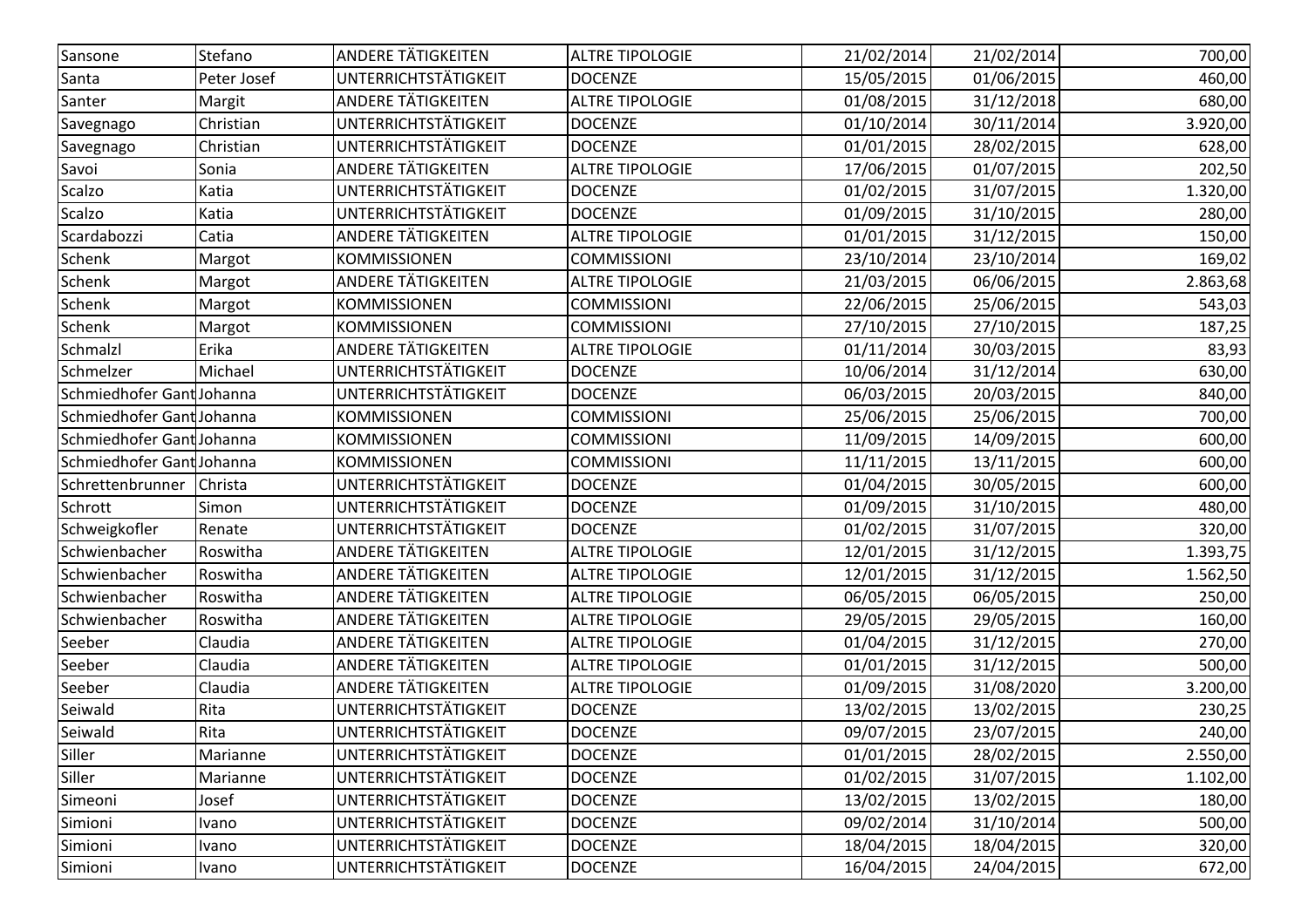| Simioni         | Ivano        | <b>ANDERE TÄTIGKEITEN</b>   | <b>ALTRE TIPOLOGIE</b> | 10/12/2015 | 11/12/2015 | 832,00   |
|-----------------|--------------|-----------------------------|------------------------|------------|------------|----------|
| Simioni         | Ivano        | <b>ANDERE TÄTIGKEITEN</b>   | <b>ALTRE TIPOLOGIE</b> | 21/10/2015 | 21/10/2015 | 220,00   |
| Soini           | Marilena     | KOMMISSIONEN                | <b>COMMISSIONI</b>     | 20/06/2015 | 20/06/2015 | 340,17   |
| Soini           | Marilena     | <b>ANDERE TÄTIGKEITEN</b>   | <b>ALTRE TIPOLOGIE</b> | 22/05/2015 | 22/05/2015 | 312,08   |
| Soini           | Marilena     | <b>KOMMISSIONEN</b>         | <b>COMMISSIONI</b>     | 09/06/2015 | 09/06/2015 | 290,24   |
| Soini           | Marilena     | <b>KOMMISSIONEN</b>         | <b>COMMISSIONI</b>     | 16/06/2015 | 16/06/2015 | 325,81   |
| Spinelli        | Patrizia     | UNTERRICHTSTÄTIGKEIT        | <b>DOCENZE</b>         | 01/10/2014 | 30/11/2014 | 1.440,00 |
| Spinelli        | Patrizia     | UNTERRICHTSTÄTIGKEIT        | <b>DOCENZE</b>         | 01/01/2015 | 28/02/2015 | 704,00   |
| Spinelli        | Patrizia     | UNTERRICHTSTÄTIGKEIT        | <b>DOCENZE</b>         | 01/02/2015 | 31/07/2015 | 2.402,00 |
| Spogler         | Margit       | UNTERRICHTSTÄTIGKEIT        | <b>DOCENZE</b>         | 01/02/2015 | 31/07/2015 | 1.280,00 |
| Spoladore       | Greta        | <b>KOMMISSIONEN</b>         | <b>COMMISSIONI</b>     | 01/01/2015 | 31/12/2015 | 165,00   |
| <b>Staffler</b> | Alex         | UNTERRICHTSTÄTIGKEIT        | <b>DOCENZE</b>         | 01/10/2014 | 30/11/2014 | 800,00   |
| Stampfer        | Christina    | UNTERRICHTSTÄTIGKEIT        | <b>DOCENZE</b>         | 01/04/2015 | 30/04/2015 | 600,00   |
| Stefani         | Helga        | <b>ANDERE TÄTIGKEITEN</b>   | <b>ALTRE TIPOLOGIE</b> | 20/03/2015 | 21/03/2015 | 187,50   |
| Steiner         | Astrid       | ANDERE TÄTIGKEITEN          | <b>ALTRE TIPOLOGIE</b> | 01/01/2015 | 31/12/2015 | 1.100,00 |
| Stoll           | Margareth    | ANDERE TÄTIGKEITEN          | <b>ALTRE TIPOLOGIE</b> | 05/11/2014 | 30/03/2015 | 3.626,00 |
| Stoll           | Margareth    | ANDERE TÄTIGKEITEN          | <b>ALTRE TIPOLOGIE</b> | 01/02/2015 | 30/06/2015 | 2.380,00 |
| Stoll           | Margareth    | <b>ANDERE TÄTIGKEITEN</b>   | <b>ALTRE TIPOLOGIE</b> | 01/08/2015 | 31/12/2015 | 3.040,00 |
| Stoll           | Margareth    | ANDERE TÄTIGKEITEN          | <b>ALTRE TIPOLOGIE</b> | 01/12/2015 | 31/01/2016 | 1.486,00 |
| Stuppner        | Claudia      | <b>ANDERE TÄTIGKEITEN</b>   | <b>ALTRE TIPOLOGIE</b> | 23/08/2015 | 06/09/2015 | 75,00    |
| Svettini        | Alessandro   | UNTERRICHTSTÄTIGKEIT        | <b>DOCENZE</b>         | 02/10/2014 | 04/10/2014 | 1.829,90 |
| Svettini        | Alessandro   | UNTERRICHTSTÄTIGKEIT        | <b>DOCENZE</b>         | 07/11/2014 | 07/11/2014 | 150,00   |
| Tabbi'          | Maria Grazia | UNTERRICHTSTÄTIGKEIT        | <b>DOCENZE</b>         | 01/02/2015 | 31/07/2015 | 400,00   |
| Tavella         | Karin        | UNTERRICHTSTÄTIGKEIT        | <b>DOCENZE</b>         | 27/12/2014 | 29/12/2014 | 1.643,18 |
| Tessarollo      | Marina       | UNTERRICHTSTÄTIGKEIT        | <b>DOCENZE</b>         | 22/12/2014 | 30/12/2014 | 1.040,00 |
| Tessarollo      | Marina       | UNTERRICHTSTÄTIGKEIT        | <b>DOCENZE</b>         | 01/01/2015 | 28/02/2015 | 294,00   |
| Teutsch         | Othmar       | UNTERRICHTSTÄTIGKEIT        | <b>DOCENZE</b>         | 01/10/2014 | 30/11/2014 | 2.000,00 |
| Teutsch         | Othmar       | UNTERRICHTSTÄTIGKEIT        | <b>DOCENZE</b>         | 01/01/2015 | 28/02/2015 | 818,00   |
| Teutsch         | Othmar       | UNTERRICHTSTÄTIGKEIT        | <b>DOCENZE</b>         | 01/02/2015 | 31/07/2015 | 512,00   |
| Teutsch         | Othmar       | UNTERRICHTSTÄTIGKEIT        | <b>DOCENZE</b>         | 01/09/2015 | 31/10/2015 | 240,00   |
| Thuile          | Christian    | <b>ANDERE TÄTIGKEITEN</b>   | <b>ALTRE TIPOLOGIE</b> | 15/05/2012 | 01/01/2015 | 2.196,00 |
| <b>Toffol</b>   | Elda         | <b>UNTERRICHTSTÄTIGKEIT</b> | <b>DOCENZE</b>         | 24/03/2015 | 25/03/2015 | 837,50   |
| Tomanin         | Maurizio     | <b>ANDERE TÄTIGKEITEN</b>   | <b>ALTRE TIPOLOGIE</b> | 01/01/2014 | 31/12/2015 | 6.998,84 |
| Toniatti        | Alessia      | UNTERRICHTSTÄTIGKEIT        | <b>DOCENZE</b>         | 01/10/2014 | 30/11/2014 | 800,00   |
| Toniatti        | Alessia      | UNTERRICHTSTÄTIGKEIT        | <b>DOCENZE</b>         | 01/01/2015 | 28/02/2015 | 716,00   |
| Torresani       | Stefano      | UNTERRICHTSTÄTIGKEIT        | <b>DOCENZE</b>         | 22/10/2015 | 22/10/2015 | 600,00   |
| Tratter         | Konrad       | UNTERRICHTSTÄTIGKEIT        | <b>DOCENZE</b>         | 01/01/2015 | 28/02/2015 | 2.700,00 |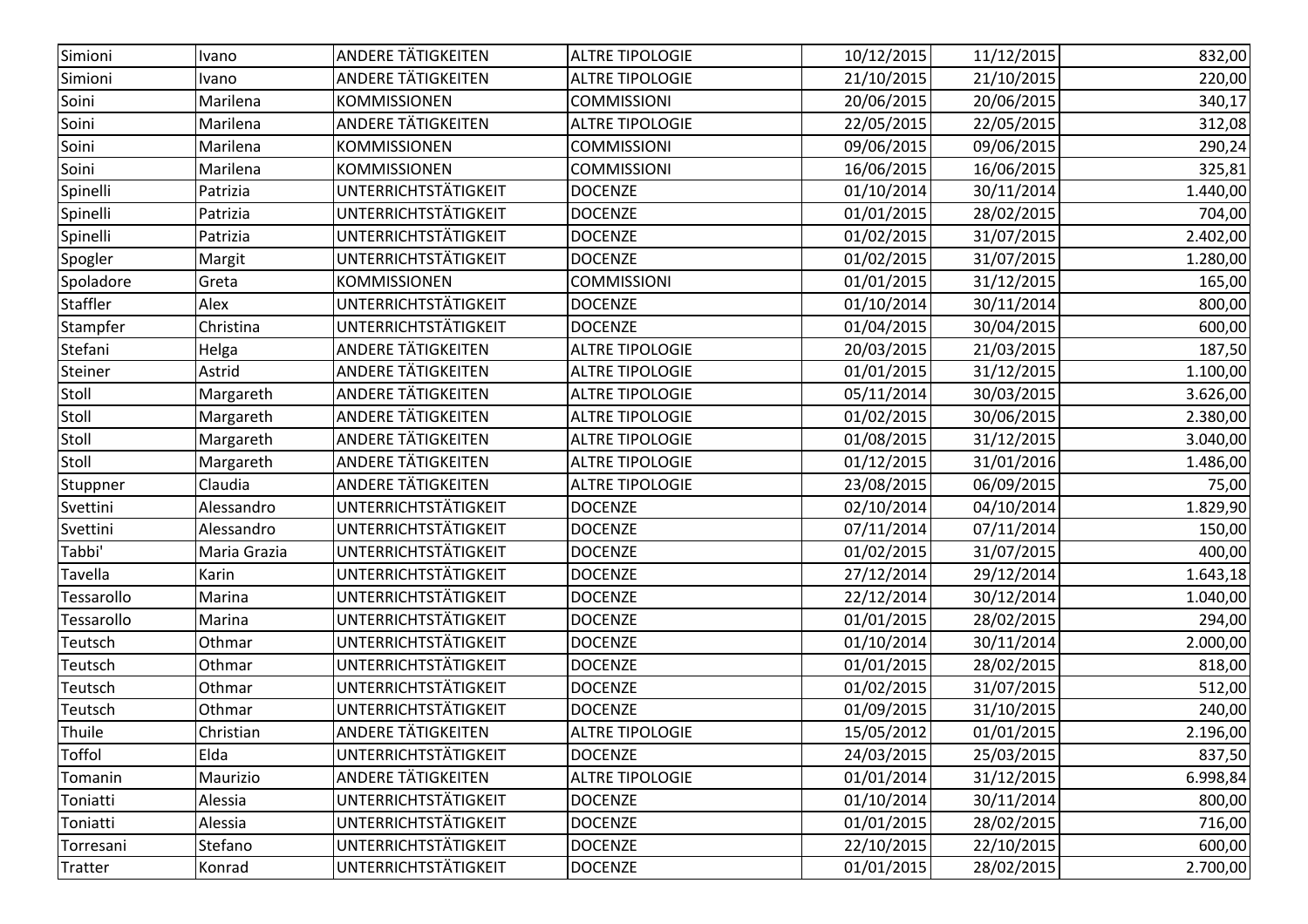| <b>Tratter</b> | Konrad    | UNTERRICHTSTÄTIGKEIT        | <b>DOCENZE</b>         | 01/02/2015 | 31/07/2015 | 3.456,00 |
|----------------|-----------|-----------------------------|------------------------|------------|------------|----------|
| <b>Tratter</b> | Konrad    | UNTERRICHTSTÄTIGKEIT        | <b>DOCENZE</b>         | 01/09/2015 | 31/10/2015 | 564,00   |
| Trevisan       | Katia     | <b>ANDERE TÄTIGKEITEN</b>   | <b>ALTRE TIPOLOGIE</b> | 29/09/2015 | 29/09/2015 | 420,00   |
| Triani         | Antonio   | ANDERE TÄTIGKEITEN          | <b>ALTRE TIPOLOGIE</b> | 21/11/2014 | 21/11/2014 | 384,00   |
| Triani         | Antonio   | UNTERRICHTSTÄTIGKEIT        | <b>DOCENZE</b>         | 20/03/2015 | 20/03/2015 | 500,00   |
| Triani         | Antonio   | UNTERRICHTSTÄTIGKEIT        | <b>DOCENZE</b>         | 28/03/2015 | 28/03/2015 | 350,00   |
| Unterhuber     | Heidi     | <b>ANDERE TÄTIGKEITEN</b>   | <b>ALTRE TIPOLOGIE</b> | 04/05/2015 | 15/06/2015 | 300,00   |
| Vanzo          | Anna      | UNTERRICHTSTÄTIGKEIT        | <b>DOCENZE</b>         | 01/02/2015 | 31/07/2015 | 702,00   |
| Vattemi        | Emanuela  | <b>ANDERE TÄTIGKEITEN</b>   | <b>ALTRE TIPOLOGIE</b> | 04/05/2015 | 04/05/2015 | 1.250,00 |
| Vidoni         | Sara      | UNTERRICHTSTÄTIGKEIT        | <b>DOCENZE</b>         | 22/12/2014 | 30/12/2014 | 3.040,00 |
| Vidoni         | Sara      | UNTERRICHTSTÄTIGKEIT        | <b>DOCENZE</b>         | 01/01/2015 | 28/02/2015 | 326,00   |
| Viero          | Stefano   | UNTERRICHTSTÄTIGKEIT        | <b>DOCENZE</b>         | 13/04/2015 | 13/04/2015 | 240,00   |
| Viero          | Stefano   | UNTERRICHTSTÄTIGKEIT        | <b>DOCENZE</b>         | 15/05/2015 | 30/06/2015 | 440,00   |
| Vignoli        | Luca      | <b>ANDERE TÄTIGKEITEN</b>   | <b>ALTRE TIPOLOGIE</b> | 15/04/2015 | 15/07/2015 | 2.023,50 |
| Viola          | Cinzia    | <b>UNTERRICHTSTÄTIGKEIT</b> | <b>DOCENZE</b>         | 01/10/2014 | 30/11/2014 | 320,00   |
| Viola          | Cinzia    | UNTERRICHTSTÄTIGKEIT        | <b>DOCENZE</b>         | 01/01/2015 | 28/02/2015 | 320,00   |
| Volgger        | Astrid    | <b>ANDERE TÄTIGKEITEN</b>   | <b>ALTRE TIPOLOGIE</b> | 08/10/2014 | 24/12/2014 | 1.064,86 |
| Volgger        | Astrid    | ANDERE TÄTIGKEITEN          | <b>ALTRE TIPOLOGIE</b> | 07/01/2015 | 29/04/2015 | 1.064,86 |
| Volgger        | Lisa      | <b>ANDERE TÄTIGKEITEN</b>   | <b>ALTRE TIPOLOGIE</b> | 21/05/2015 | 21/05/2015 | 120,00   |
| Volgger        | Lisa      | <b>ANDERE TÄTIGKEITEN</b>   | <b>ALTRE TIPOLOGIE</b> | 08/10/2015 | 19/11/2015 | 720,00   |
| Waldhauser     | Karin     | UNTERRICHTSTÄTIGKEIT        | <b>DOCENZE</b>         | 01/02/2015 | 31/07/2015 | 2.210,00 |
| Waldhauser     | Karin     | UNTERRICHTSTÄTIGKEIT        | <b>DOCENZE</b>         | 01/09/2015 | 31/10/2015 | 450,00   |
| Waldner        | Lukas     | UNTERRICHTSTÄTIGKEIT        | <b>DOCENZE</b>         | 20/10/2014 | 31/08/2015 | 1.266,00 |
| Waldner        | Lukas     | ANDERE TÄTIGKEITEN          | <b>ALTRE TIPOLOGIE</b> | 09/03/2015 | 12/03/2015 | 520,00   |
| Waldner        | Lukas     | <b>ANDERE TÄTIGKEITEN</b>   | <b>ALTRE TIPOLOGIE</b> | 07/11/2015 | 07/11/2015 | 90,00    |
| Waldner        | Lukas     | <b>ANDERE TÄTIGKEITEN</b>   | <b>ALTRE TIPOLOGIE</b> | 24/10/2015 | 24/10/2015 | 220,00   |
| Waldner        | Stefan    | <b>ANDERE TÄTIGKEITEN</b>   | <b>ALTRE TIPOLOGIE</b> | 18/09/2015 | 30/10/2015 | 119,30   |
| Waldner        | Lukas     | <b>ANDERE TÄTIGKEITEN</b>   | <b>ALTRE TIPOLOGIE</b> | 17/11/2015 | 19/11/2015 | 520,00   |
| Wanker         | Petra     | ANDERE TÄTIGKEITEN          | <b>ALTRE TIPOLOGIE</b> | 19/03/2015 | 19/03/2015 | 225,60   |
| Weger          | Sibylle   | UNTERRICHTSTÄTIGKEIT        | <b>DOCENZE</b>         | 01/02/2015 | 31/07/2015 | 254,00   |
| Wegher         | Lino      | UNTERRICHTSTÄTIGKEIT        | <b>DOCENZE</b>         | 13/02/2015 | 06/03/2015 | 360,00   |
| Weiss          | Norbert   | <b>ANDERE TÄTIGKEITEN</b>   | <b>ALTRE TIPOLOGIE</b> | 01/01/2015 | 31/12/2015 | 800,00   |
| Weiss          | Norbert   | <b>ANDERE TÄTIGKEITEN</b>   | <b>ALTRE TIPOLOGIE</b> | 01/01/2015 | 31/12/2015 | 230,00   |
| Wenter         | Christian | <b>UNTERRICHTSTÄTIGKEIT</b> | <b>DOCENZE</b>         | 20/03/2015 | 20/03/2015 | 500,00   |
| Widmann        | Cristina  | UNTERRICHTSTÄTIGKEIT        | <b>DOCENZE</b>         | 01/09/2015 | 31/12/2015 | 262,00   |
| Widmann        | Cristina  | <b>UNTERRICHTSTÄTIGKEIT</b> | <b>DOCENZE</b>         | 01/01/2015 | 28/02/2015 | 254,00   |